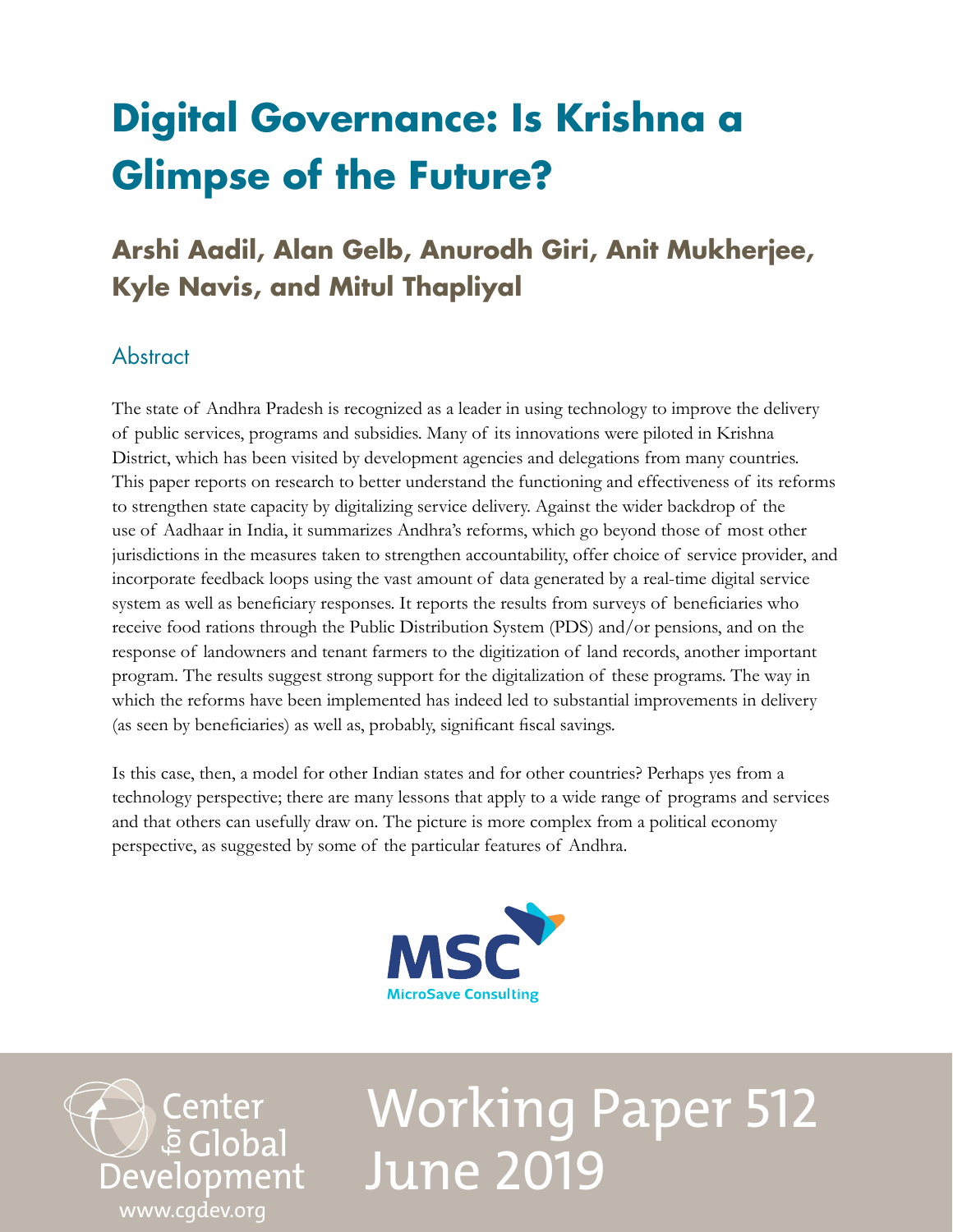#### **Digital Governance: Is Krishna a Glimpse of the Future?**

Arshi Aadil MicroSave Consulting

Alan Gelb Center for Global Development

> Anurodh Giri MicroSave Consulting

Anit Mukherjee Center for Global Development

Kyle Navis Center for Global Development

> Mitul Thapliyal MicroSave Consulting

We thank Vikram Pratap Sharma, Anusha Jain Anuj Mukherjee, and Seth Garz for their valuable contributions to this paper as well as participants in seminars in Cambridge, London, and Washington, DC who offered critiques and suggestions.

This paper is co-published by MicroSave Consulting.

The Center for Global Development is grateful for contributions from the Bill & Melinda Gates Foundation in support of this work.

Arshi Aadil, Alan Gelb, Anurodh Giri, Anit Mukherjee, Kyle Navis, and Mitul Thapliyal, 2019. "Digital Governance: Is Krishna a Glimpse of the Future?" CGD Working Paper 512. Washington, DC: Center for Global Development. [https://www.cgdev.org/](https://www.cgdev.org/publication/digital-governance-krishna-glimpse-future-working-paper) [publication/digital-governance-krishna-glimpse-future-working-paper](https://www.cgdev.org/publication/digital-governance-krishna-glimpse-future-working-paper)

The Center for Global Development works to reduce global poverty and improve lives through innovative economic research that drives

**Center for Global Development 2055 L Street NW Washington, DC 20036**

> 202.416.4000 (f) 202.416.4050

**www.cgdev.org**

better policy and practice by the world's top decision makers. Use and dissemination of this Working Paper is encouraged; however, reproduced copies may not be used for commercial purposes. Further usage is permitted under the terms of the Creative Commons License.

The views expressed in CGD Working Papers are those of the authors and should not be attributed to the board of directors, funders of the Center for Global Development, or the authors' respective organizations.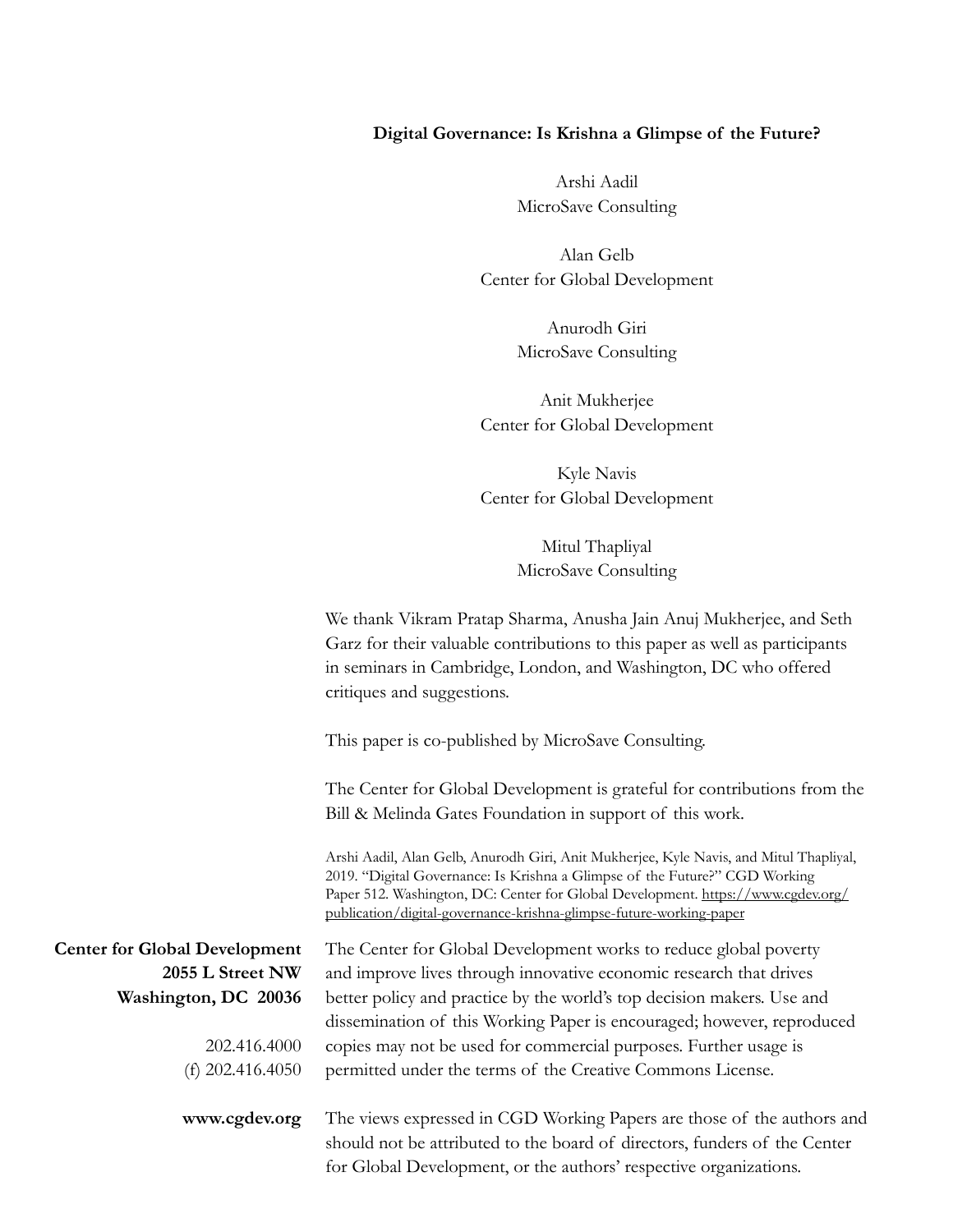## **Contents**

| 5.4 The digitization of land records: differential benefits for landowners and |  |
|--------------------------------------------------------------------------------|--|
| 5.5 Financial inclusion, access, and empowerment: focus on Business            |  |
| 6. Innovation in monitoring and feedback—towards real time governance 45       |  |
|                                                                                |  |
|                                                                                |  |
|                                                                                |  |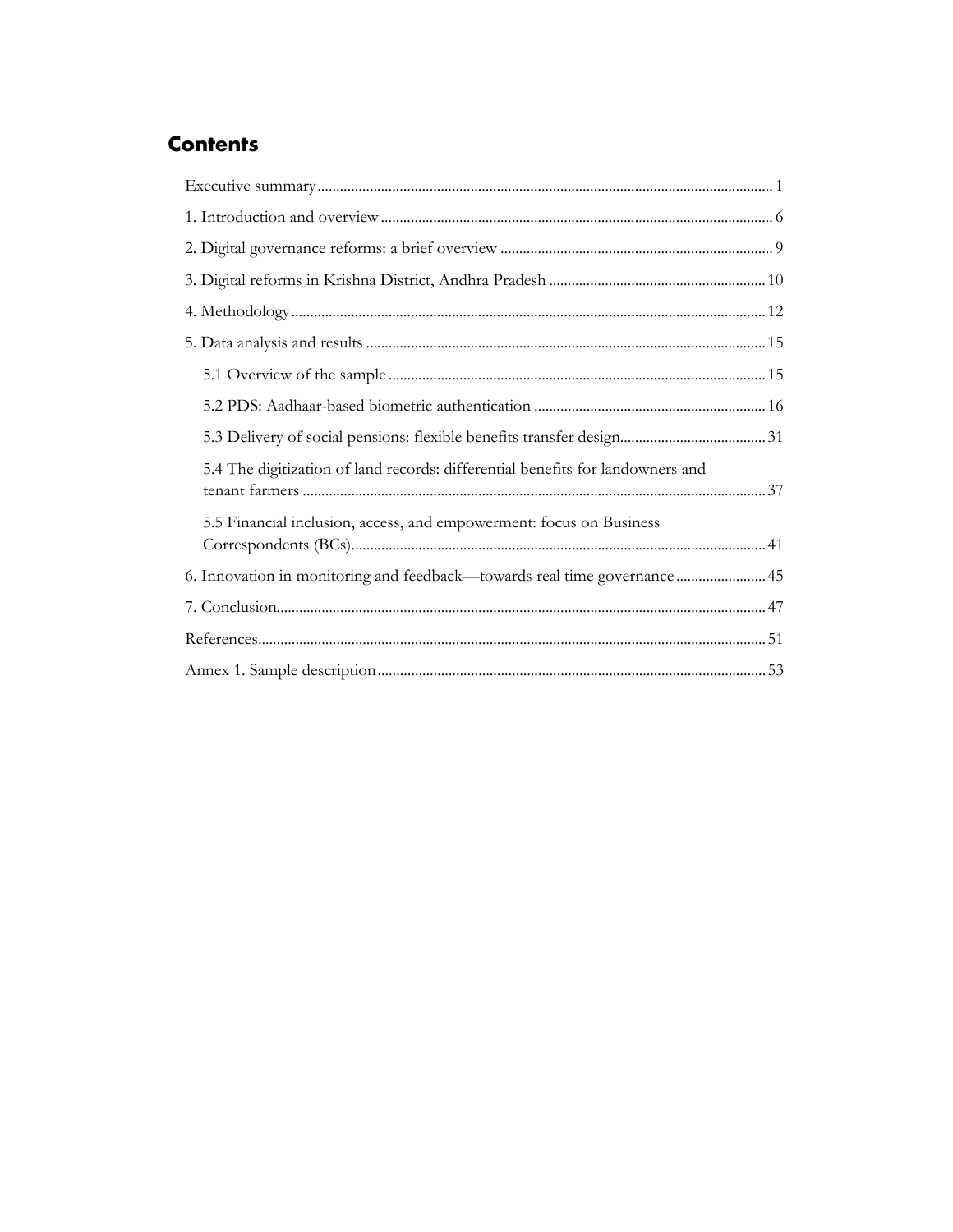## <span id="page-3-0"></span>**Executive summary**

India has emerged at the forefront of the transformation towards a digital state, bringing together three pillars—digital ID (the Aadhaar unique identification system), mobile communications, and financial inclusion—to help improve state capacity to deliver public services, benefits and subsidies. This paper reports on research undertaken in Krishna District in the state of Andhra Pradesh (AP) to better understand the functioning and effectiveness of its reforms to digitize service delivery. AP has been recognized as a leader in this area and "Digital Krishna" has been at the vanguard of digital reforms.

Against the backdrop of India-wide digital strategy, AP and Krishna stand out in several ways:

- **Full coverage**. Aadhaar is held by virtually all residents and integrated into all public programs, effectively making it mandatory to receive any kind of services, subsidies and transfers.
- **User choice via portability**. Aadhaar verification of grain deliveries has been introduced throughout the PDS supply chain. Accurate deliveries are essential for the stock-flow reconciliation needed for efficient portability. Beneficiaries can collect their food rations from any service point in the state. The objectives are to enable them to shift towards better service providers and to facilitate mobility.
- **Accountability for service access**. This includes the use of iris scanners as a backup and clearly mandating the Village Revenue Officer (VRO) to authenticate on behalf of beneficiaries if technology fails.
- **User voice: towards real-time governance**. Real-time data on service delivery is complemented by a feedback mechanism, to identify problems through timely beneficiary surveys. These efforts have evolved into a real-time governance system (RTGS), that aims to track all digital transactions in real time.

We surveyed beneficiary households, "fair price shop" (FPS) owners selling subsidized (PDS) rations and business correspondents (BCs)—three key constituencies impacted by the reforms—and collected information from focus group meetings and interviews with a range of people and public officials. The approach was to compare experience of digitization in three areas: the PDS ration system, the delivery of pensions, and the digitization of land records, and to better understand its positive and negative features. We are not trying to assess whether AP and Krishna should continue with their current suite of benefits and services but to understand whether, and how, digital technology can contribute to state capacity to serve citizens more effectively through a range of mechanisms.

#### **The PDS ration system: better service and fiscal savings**

Seventy percent of beneficiaries responded that the new system was better than the previous one while 28 percent viewed it as worse.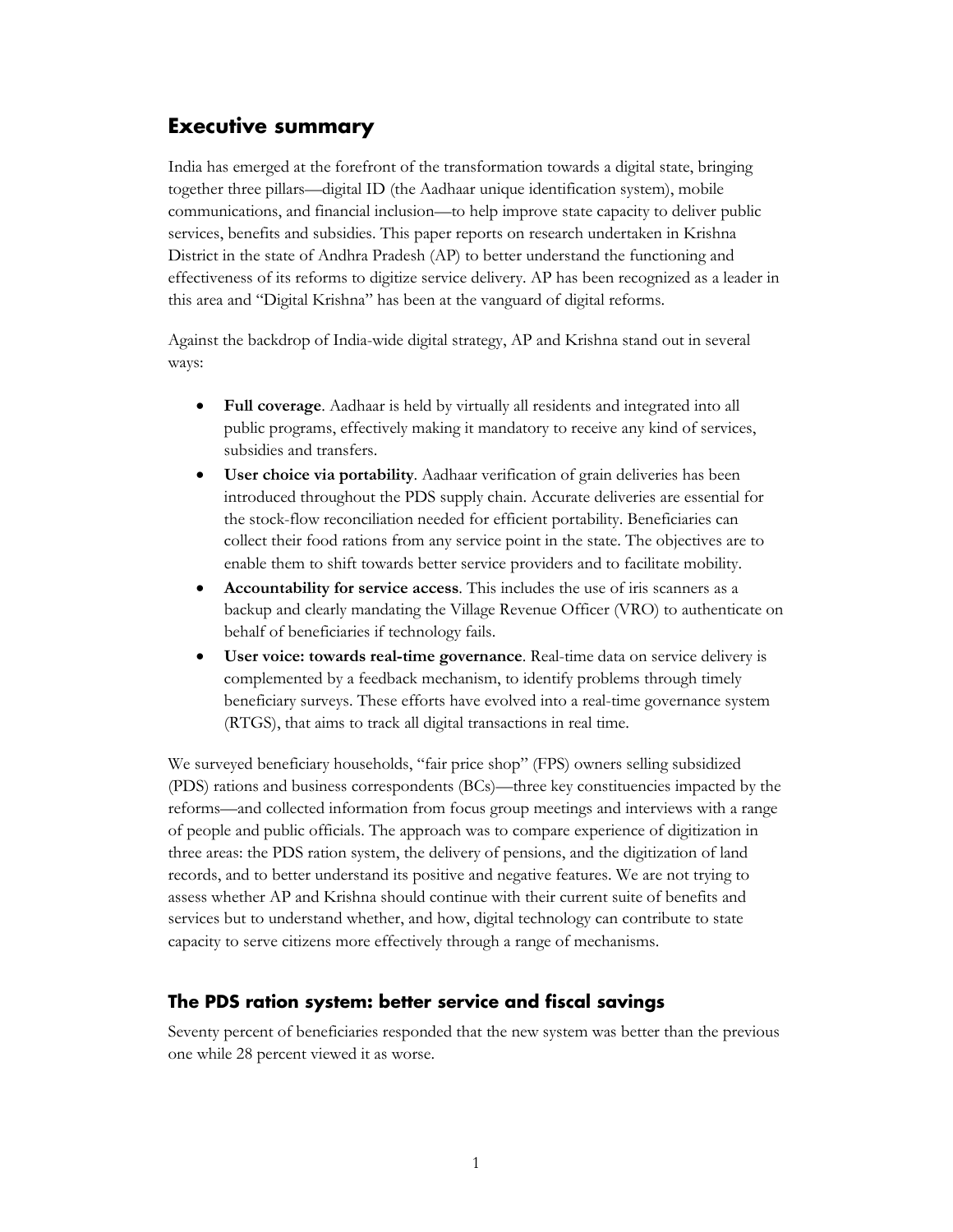- Both groups cited the elimination of diversion of rations and the timeliness of delivery as gains, with some noting improvements in the weighing system.
- The main factor driving views of "worse" was difficulties experienced with the biometric authentication system, either mismatches or connectivity problems.

Rating differences across gender, age and other characteristics are small. Those most dependent on the system for food tended to rate the digital PDS a little less favorably, but no subgroup considers the new system as worse.

The backup systems for managing technology failures appear to be working. Only 2 percent of respondents reported being denied rations due to digital failure and almost all of these saw their problem resolved speedily, mostly through the VRO. Exclusion did not emerge as an issue either in focus group discussions. These flagged several other policies to limit exclusion including allowing infirm beneficiaries to nominate someone to pick up rations on their behalf.

Portability was strongly endorsed by beneficiaries and dealers. Twelve percent of the former had taken advantage of it, either to get better service or for geographic flexibility. Dealers cited the possibility of attracting more customers as well as the ability to close shop if needed because customers had other options. All five dealers who disliked portability reported that it had reduced their income. Virtually all dealers endorsed the digitized supply-chain reforms because they now received the correct amounts of grains.

Digitization appears to have led to substantial fiscal savings. Even while maintaining generous access to the PDS system, seeding rolls with Aadhaar resulted in the elimination of duplicates and ghosts. Gains also came through stock-flow reconciliation, which prevents dealers from diverting unclaimed rations. Together, and after allowing for an increase in dealer margins to compensate them for reduced opportunity to gain from diversion, the digital reforms are estimated to have saved about 33 percent of the cost of the program. The cost of the digitization program for the PDS would be covered by about two months of these savings.

#### **Social pensions: back to direct delivery—but with Aadhaar**

AP has experimented with several methods of pension delivery, manually at village offices, then through the post office, then through direct deposits into bank accounts, and, most recently, cash payments directly from panchayat offices with delivery verified by Aadhaar authentication. Officials will deliver to the homes of pensioners who are unable to physically go to the panchayat office. Portability is also an option, but few pensioners seem to be aware of it.

Pensioners express a strong preference for direct panchayat delivery, relative to either through the bank or post office. They valued the predictability of payment. Very few reported skimming by officials or other corruption, practices that had been complained of under the previous pre-Aadhaar manual system.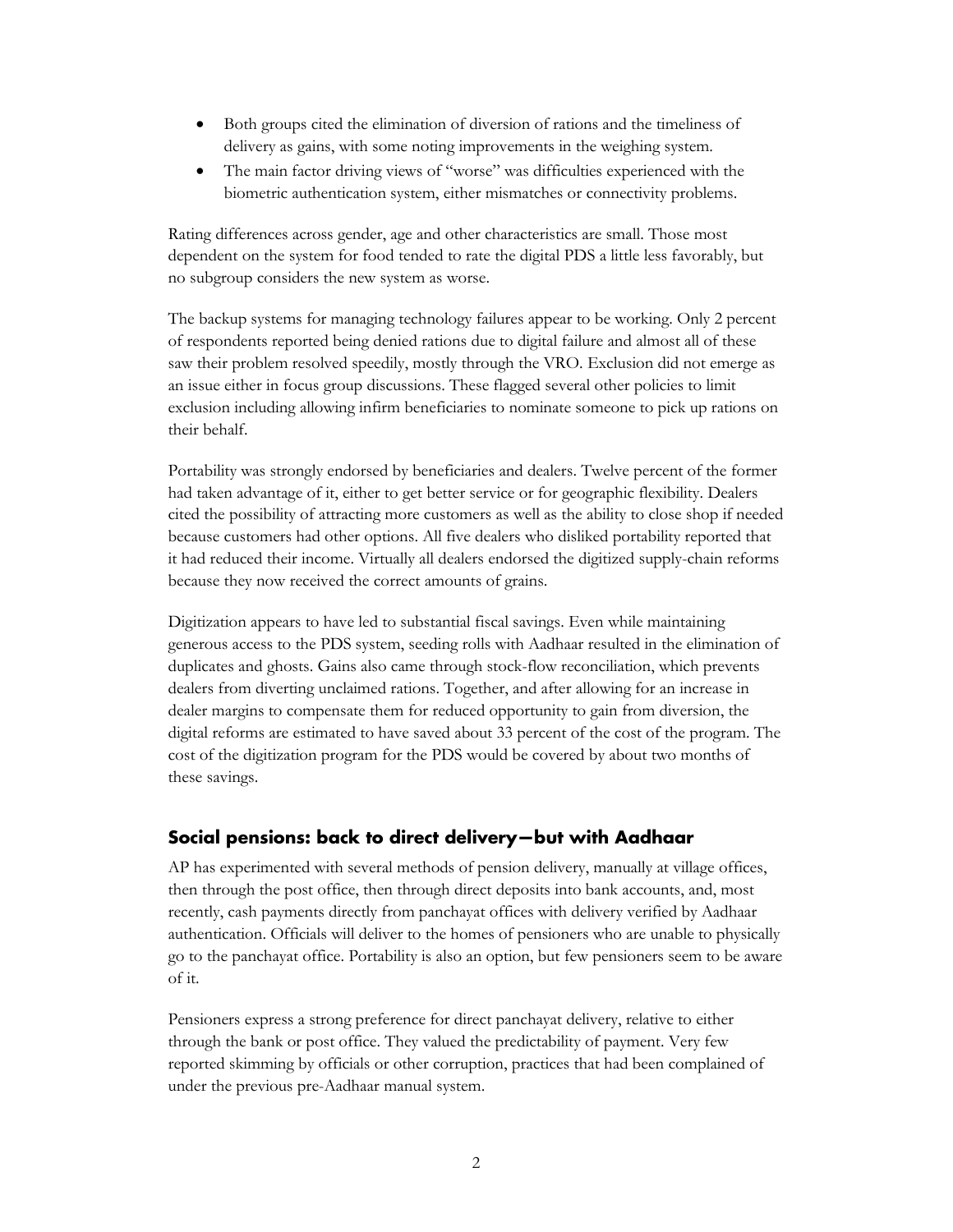The reversion to direct payment appears to run counter to the India-wide trend towards payment through bank accounts. In this case, it appears that the banking channel was not working as effectively as expected. Not all villages were served by BCs and the low pension delivery fee negotiated between the state and the banks (only 0.2 percent for pensions) provided insufficient incentive for them to effect "last mile" delivery to pensioners who then needed to visit their local bank. In addition, if biometric authentication failed, the VRO would be on hand at the panchayat office as a mandated backup.

AP's experience provides a useful reminder that incentives need to be adequate through the delivery chain for delivery to be effective. More research on "last mile" delivery would be useful. It might be more cost effective to negotiate an adequate delivery fee with a financial intermediary than to incur the administrative costs of in-house delivery.

#### **Digital land records: a plus for owners but no gain for tenants**

AP's land program includes the digitization of land records, linking to the Aadhaar of the owner, and more recently, working with GPS mapping and drones to resolve disputed boundaries and assigning a unique identifier (Bhudhaar) to each land parcel. Awareness of Aadhaar linkage was not universal but most of those aware had moved to digital records. All of these were landowners.

Judging by the near-universal views of this group, digital land records are providing their expected benefits to owners—ease of proving ownership and lower transactions costs for land-related transactions. Seventy seven percent reported using their digitized records to obtain loans and 29 percent to obtain seed subsidies. Only 37 percent had previously received these benefits.

Not much has changed for tenant farmers however. Landlords are reluctant to issue Loan Eligibility Certificates while Certificates of Cultivation are barely recognized as a valid document. Aadhaar-linked digital land records have not yet helped tenant farmers as had been hoped.

#### **Financial inclusion and empowerment: a perspective from BCs**

The profession of BC offers an avenue of advancement for women. Seventy three percent of our respondents were female. Most saw their jobs as important ones, a blend of social and financial service, though not particularly well-remunerated. Women customers appear to be more comfortable dealing with women BCs.

Women BCs report doing more to assist poor and vulnerable groups to access financial services. Where they are available, they appear to play a valuable role as "digital translators". Nevertheless, it is not clear that the banking system has a viable business model for BCs and it is less clear how their role will evolve as UPI and other innovations boost the volume of digital payments and reduce the role of cash.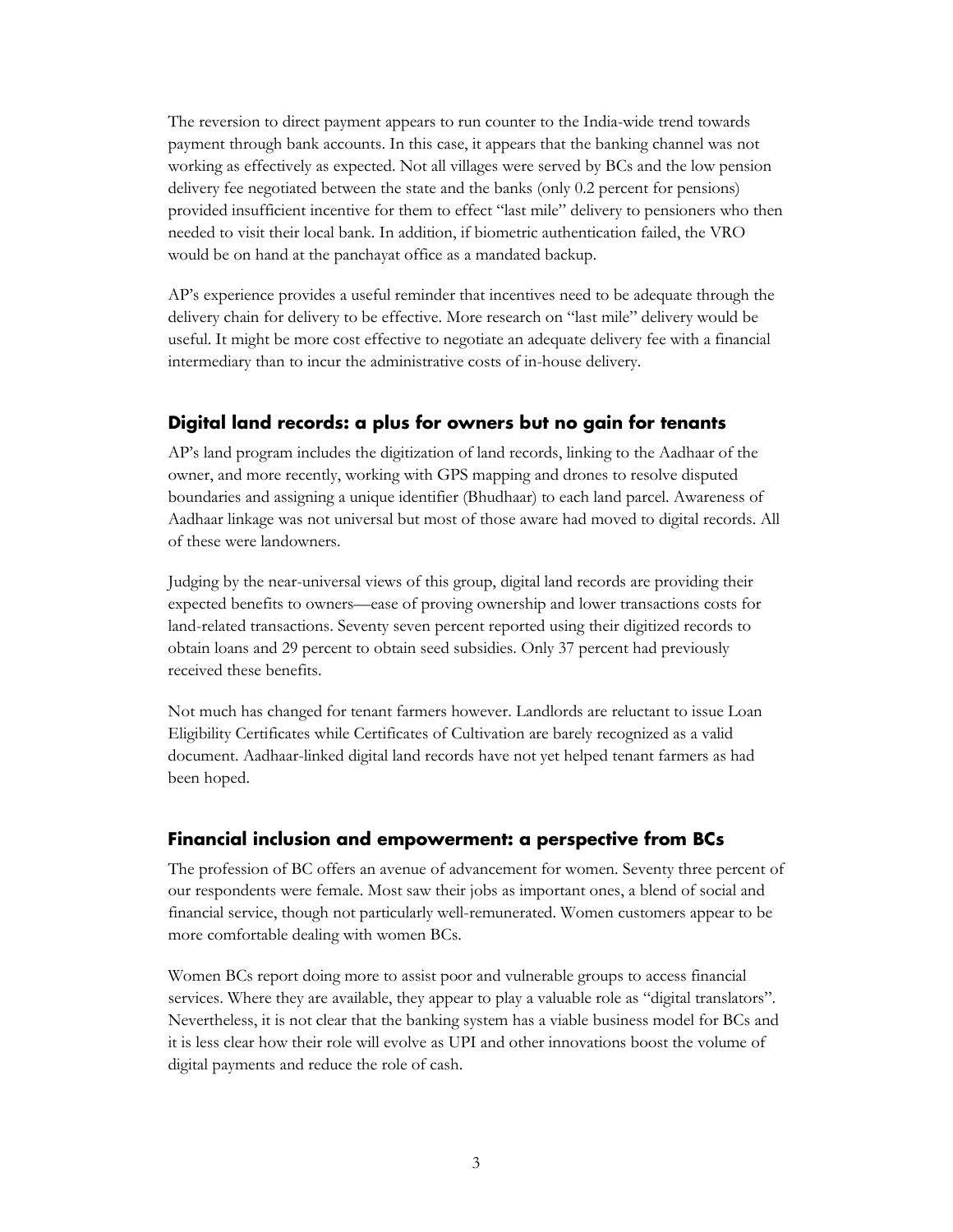## **Towards cashless PDS Payments: two steps forward but one and a half back**

With the onset of demonetization in November 2016 AP's PDS system showed a remarkable capacity to respond. The share of cashless transactions in total purchases increased from nothing to 83 percent in only three and a half months. Thereafter it declined sharply, falling back to less than 10 percent by the end of 2017.

The survey provides useful insights on the factors encouraging and discouraging digital payments. On the plus side, the need for change is no longer an issue. On the minus side, 44 percent of beneficiaries said that they did not trust cashless payments while 71 percent cited the inability to check their balances while transacting on the e-POS system of the FPS. While they can pay the dealer though their own mobiles using UPI, this is not automatically reflected as a transaction in the PDS system. More will be needed to ensure a seamless payment system if beneficiaries are to return to cashless payments on a large scale.

#### **Towards real-time governance**

APs digital delivery system generates a huge volume of administrative data, much of it in real-time. With digital authentication at each point of service, it is possible to track service delivery in every district, panchayat and village, and at each service facility. These data can provide rapid feedback on service delivery, including to pinpoint cases of failed transactions and require corrective action in real time.

A second feedback loop comes through surveys of customer satisfaction. In addition to the possibility of calling a hotline, beneficiaries receive a robocall after a service asking for feedback. Negative responses roll over into an operator, one of 2000 in a call center. Complaints are routed automatically to the local government responsible for the facility concerned; standard resolution time is 24 hours. Based on indicators of service delivery and resolution of complaints, districts, villages and programs are rated on service satisfaction indices, referred to colloquially as the "Happiness Index". These are a management tool for state and local governments.

The study did not independently verify how completely this system is applied to ensure performance standards, but it appears to have a considerable effect. Officials are very conscious of the scores of their jurisdictions and focus group meetings indicate that beneficiaries see it as having an important role, including to contain corruption. Relative to other states, AP appears to be well ahead in the integration of digital feedback into delivery systems.

#### **Implications of the findings**

Digital technology has provided important benefits, because it has been integrated into a comprehensive package including four essential elements: wide access; clear accountability; user choice; and user voice. These elements could be taken as benchmarks by a wide range of digitization programs in other contexts.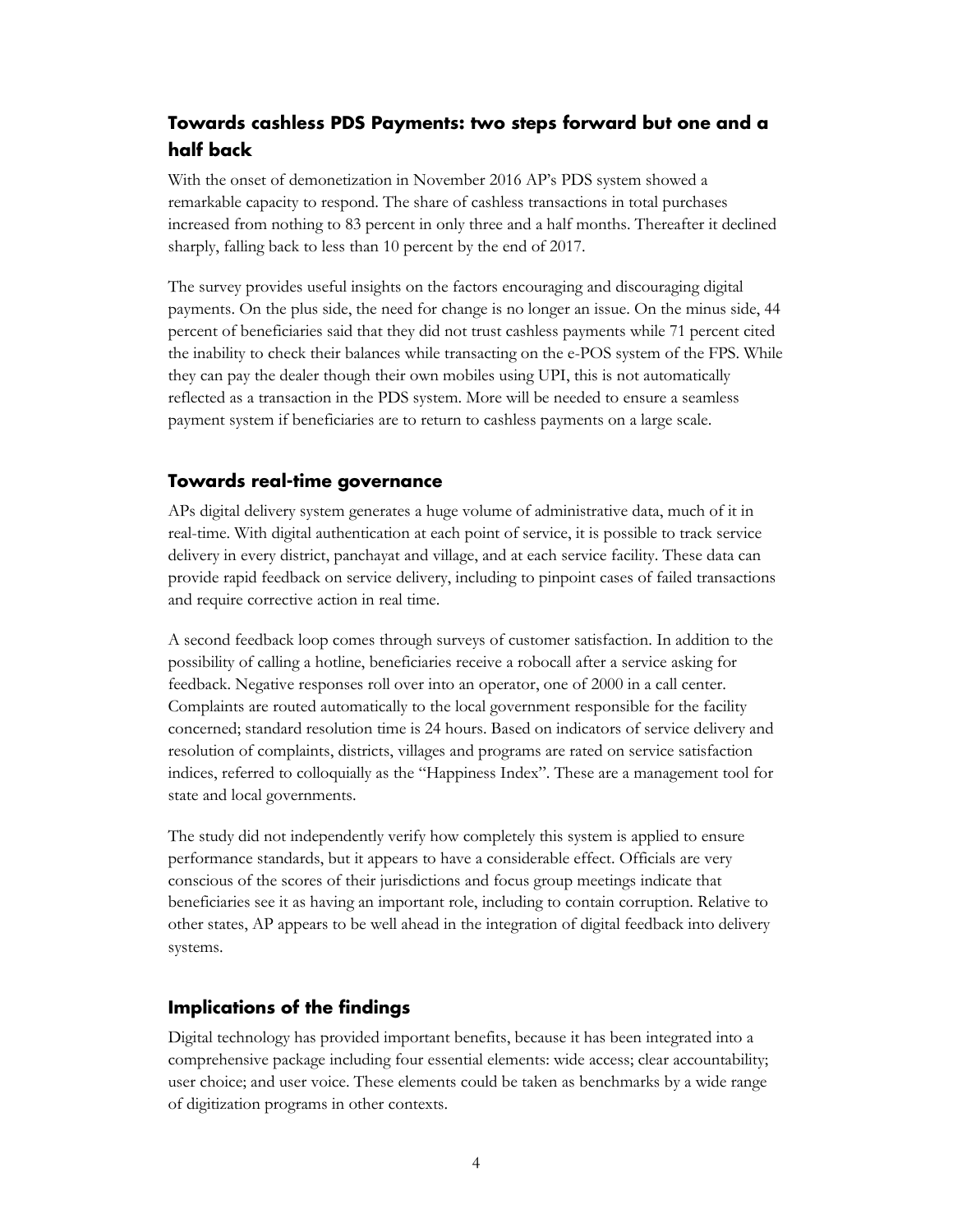Equally important, the main priority has been to improve service rather than immediately save fiscal resources. Relative to any other states, AP maintains a generous safety net. It could use data from its Smart Pulse Surveys to trim its PDS enrolment but has so far chosen not to do this but to seek efficiency gains instead.

There are still areas of concern. One is remote biometric authentication, which still is not as smooth as desirable despite continuing efforts. More experimentation and analysis is needed in this area. The (non-digital) processes for enrollment into benefits programs are also slow and (reportedly) politicized at local levels. The study also throws up "last-mile" delivery issues for the banking system that inhibits the realization of the full potential of direct benefit transfers. The state government is aware of the need for improvements and it would be interesting to see whether and how the political transition of 2019 affects the scope and durability of the digital reforms going forward.

Is Krishna/AP then a model for other states or countries? Global technology trends argue in favor. However, three issues would need to be resolved for any potential application:

- Is the model compatible with social choice—in particular as concerns the nature of the ID system? The approach requires Aadhaar-like capabilities; not every country might be comfortable with this.
- Is there the baseline capacity to operate such a system? A real-time feedback system such as that in AP will crumble under the weight of a high level of failures and complaints.
- Is there political will to prioritize service delivery over other objectives, including bureaucratic discretion? Unlike many other jurisdictions, AP has a long history in this area, including a record of using social audits to monitor quality.

Krishna/AP therefore offers many lessons for other efforts to implement digital delivery systems. Many jurisdictions could adopt elements of its approach even if moving to the full model may only be feasible for some.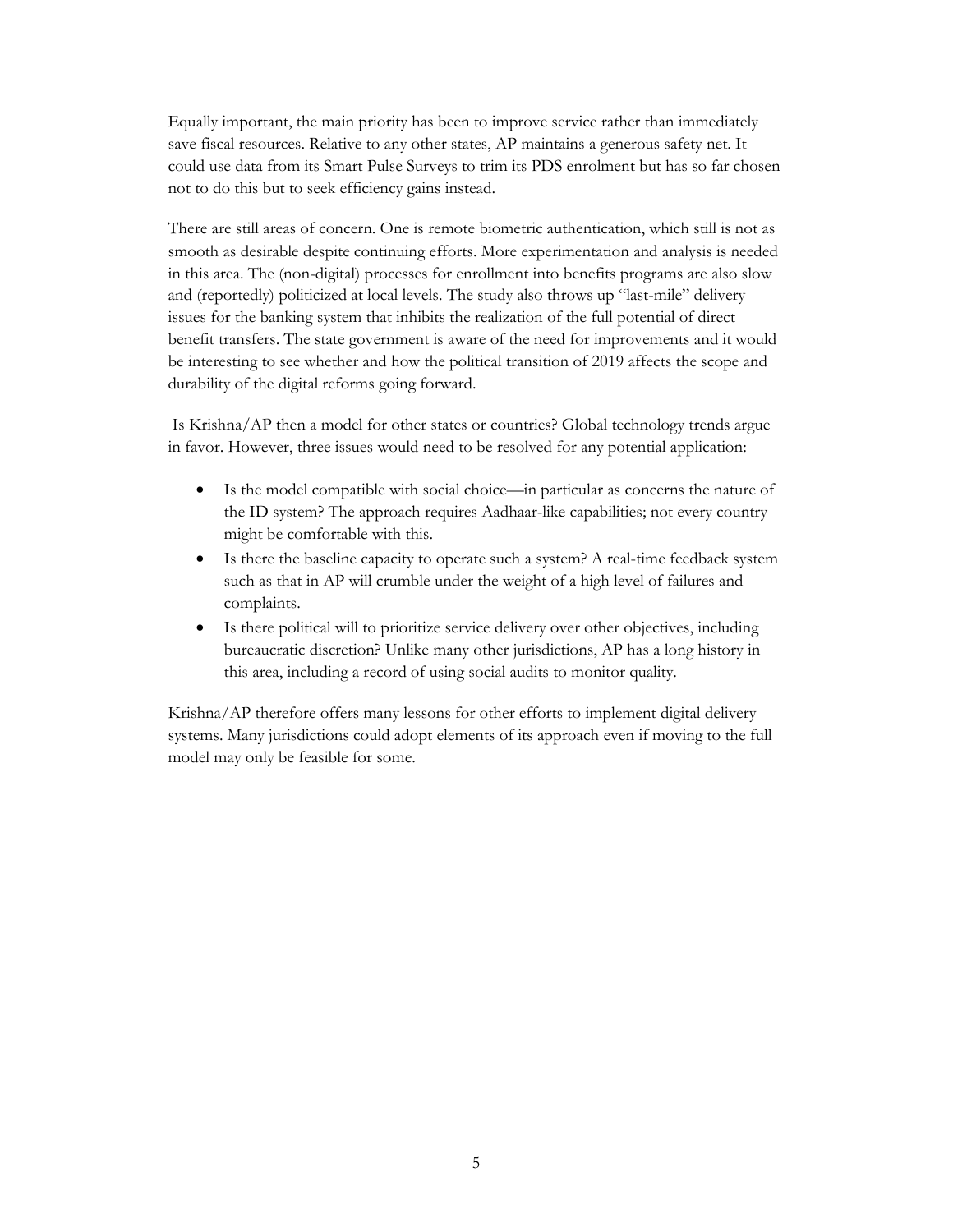## <span id="page-8-0"></span>**1. Introduction and overview**

India has emerged as one of the countries at the forefront of the transformation towards a digital state, bringing together three pillars—digital ID (the Aadhaar unique identification system), mobile communications, and financial inclusion—to help improve state capacity to deliver public services, benefits and subsidies. Reforms are being implemented at scale, in a large variety of sectors (fertilizers, LPG cylinders for household use, food rations, pensions and other social transfers) and across programs that use a range of mechanisms for delivering support (including in-kind subsidy delivery, voucher systems and direct income transfers). Some programs are centrally administered but many are managed by individual states, which vary considerably in terms of capacity and in the uptake of the new digital approaches.

India has thus emerged as a veritable laboratory to understand the experience and impact of digital governance at both the macro and micro levels, and across different geographies and segments of the population, both rural and urban. Its approach has generated considerable debate and controversy, both with India and outside. Its experience is being followed by many development agencies and by countries where such reforms are at an earlier stage.

This paper reports on research undertaken in Krishna District in the state of Andhra Pradesh, India, to better understand the functioning and effectiveness of its reforms to digitize service delivery. Andhra Pradesh (AP) is a particularly interesting candidate for the study of these reforms. Over the last two decades, the state has been recognized as a leader in its political commitment to use technology for development. Hyderabad, the capital of the undivided state until  $2013$  $2013$  $2013$ ,<sup>1</sup> has emerged as a hub for the IT industry and is host to many renowned global companies such as Microsoft and Google. There is a ready pool of technically skilled graduates from several higher education institutions spread across the state. More importantly, Andhra Pradesh has fostered a culture of innovation within the state government, providing incentive for administrators to try out new ideas, especially in the use of technology to improve public service delivery. For example, in 2006 it introduced India's first large-scale test of making benefit payments through biometric smartcards, a program that represented a forerunner of the Aadhaar-enabled reforms (Muralidharan, Niehaus and Sukhtankar, 2016).

Within Andhra Pradesh itself, Krishna district has been at the vanguard of digital reforms. Its efforts and innovations have attracted the interest of development agencies, so that "Digital Krishna" is frequently visited by international delegations from developing countries. A number of new digital governance initiatives, such as the use of cashless transactions for the PDS ration system and of high-frequency administrative data for real time governance, were first experimented with in Krishna and then scaled up to the state level. AP is one of the three states that was covered in the 2017-2018 State of Aadhaar

<span id="page-8-1"></span><sup>&</sup>lt;sup>1</sup> In 2013, the region of Telengana comprising 31 districts was carved out as a separate state with Hyderabad as its capital. The remaining 13 districts are now part of the current Andhra Pradesh. A new state capital, Amravati, is under construction.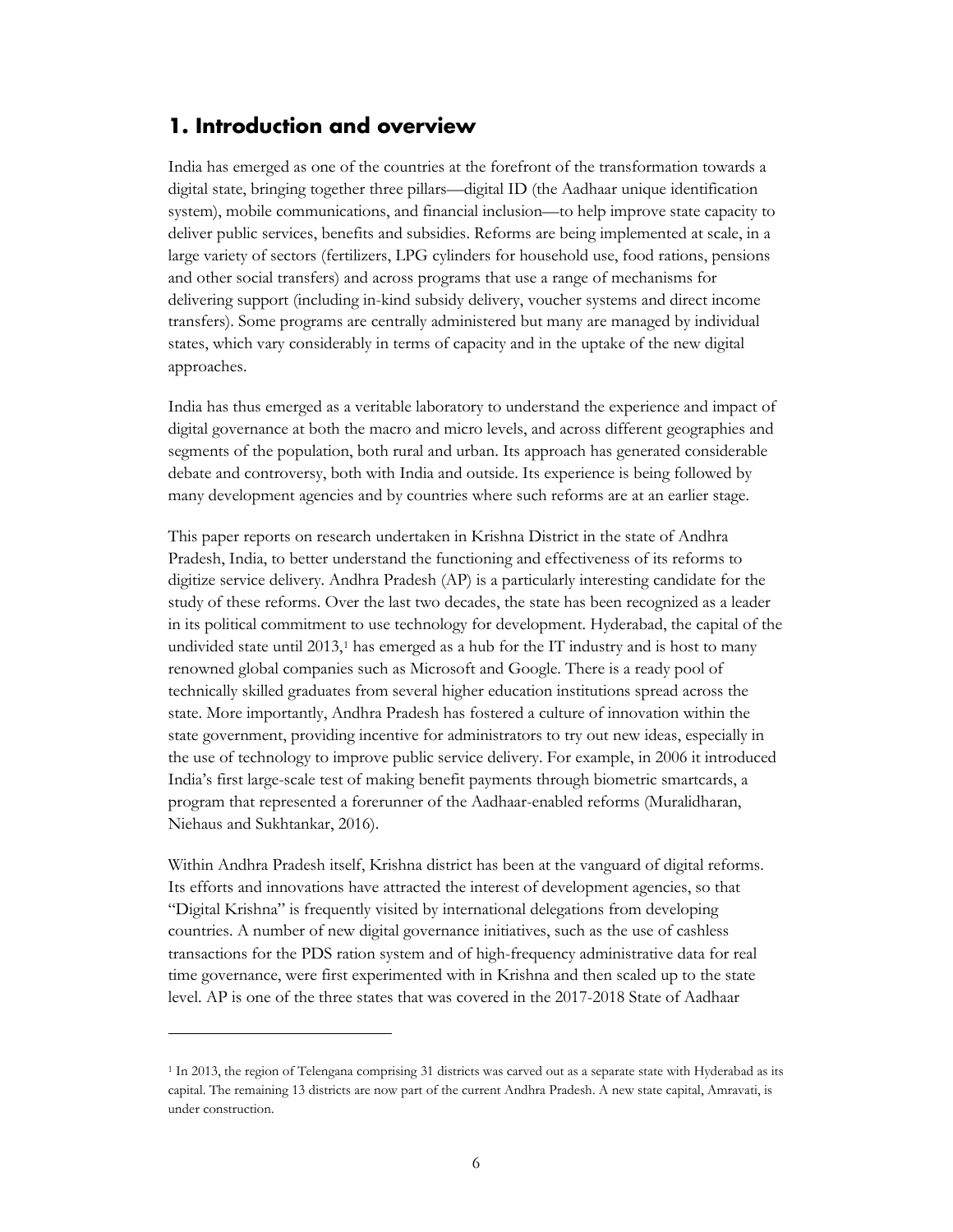Report, which painted a picture of an advanced digital system for the delivery of public services and transfers (IDinsight 2018). There are, however, no in-depth, independent, studies on the experience and perception of beneficiaries, as well as the service providers who have been directly affected by its reforms.

Our study aims to fill this gap in the literature, to better understand how the reforms are seen by those who are most impacted by them. We surveyed households, PDS shop owners and banking correspondents—three key constituencies impacted by the digital governance reforms—and collected information from focus group meetings and interviews with a range of people and public officials. We implemented the study in partnership with MSC (formerly MicroSave), an organization with considerable experience in analyzing India's digital programs and a partner in a previous joint study on Rajasthan. While the state and district governments were aware of the study and facilitated it in various ways, we were very conscious of the need for the research to proceed independently of possible government influence.

Even as many studies look at difficult cases to identify problems in implementation, there is a need to study the cases that are reputed to be successes—such as AP state and Krishna district—and that are supposed to have surmounted many of the teething difficulties that inevitably accompany the introduction of new systems.[2](#page-9-0) Are these reputed success cases more hype than reality? Recognizing also that every case has its own specific features, do they offer lessons for other states in India and for other countries implementing digital governance reforms? Do they point to the future?

Our focus on digital governance and the implementation of policies and programs should not be confused with the different question of what policies and programs the state should try to implement. There is currently intense debate in India around the mechanisms through which the state should deliver the approximately \$71 billion that it spends on benefits and social assistance every year.[3](#page-9-1) Some argue that it would be more effective to shift from the current in-kind PDS provision of subsidized food towards a cash transfer system or combine diverse programs into a Universal Basic Income (UBI) grant. Some of the digital reforms have indeed moved in this direction. For example, the PaHaL-Ujjwala reforms shifted from LPG price subsidies to a cash transfer system which effectively provides a voucher for the refill of cylinders.[4](#page-9-2) Some states, such as Maharashtra, are considering how to offer their citizens a choice between receiving rations or cash transfers.[5](#page-9-3) Digital identification and

<span id="page-9-0"></span><sup>2</sup> At the time of our surveys, Krishna's digital reforms had been ongoing for some five years, about twice as long as those of Rajasthan, a state covered in a previous study (Gelb, Mukherjee and Navis, 2018). As noted in that study, it was not always easy to separate out views on the "steady state" of the new system from the (sometimes difficult) experiences of the transition.

<span id="page-9-1"></span><sup>3</sup> Recently announced income support program for farmers (PM-KISAN) would raise this to \$81 billion. This is for central government alone; we do not have estimates for the substantial additional spending by states.

<span id="page-9-2"></span><sup>4</sup> Under PaHaL, the subsidy is transferred into bank accounts after the delivery of LPG refills. Ujjwala provides a subsidized LPG connection to poor households.

<span id="page-9-3"></span><sup>5</sup> We use the term 'cash transfer' to mean any form of direct payment from central and state governments to beneficiaries of government programs, including through bank accounts. These include schemes that are under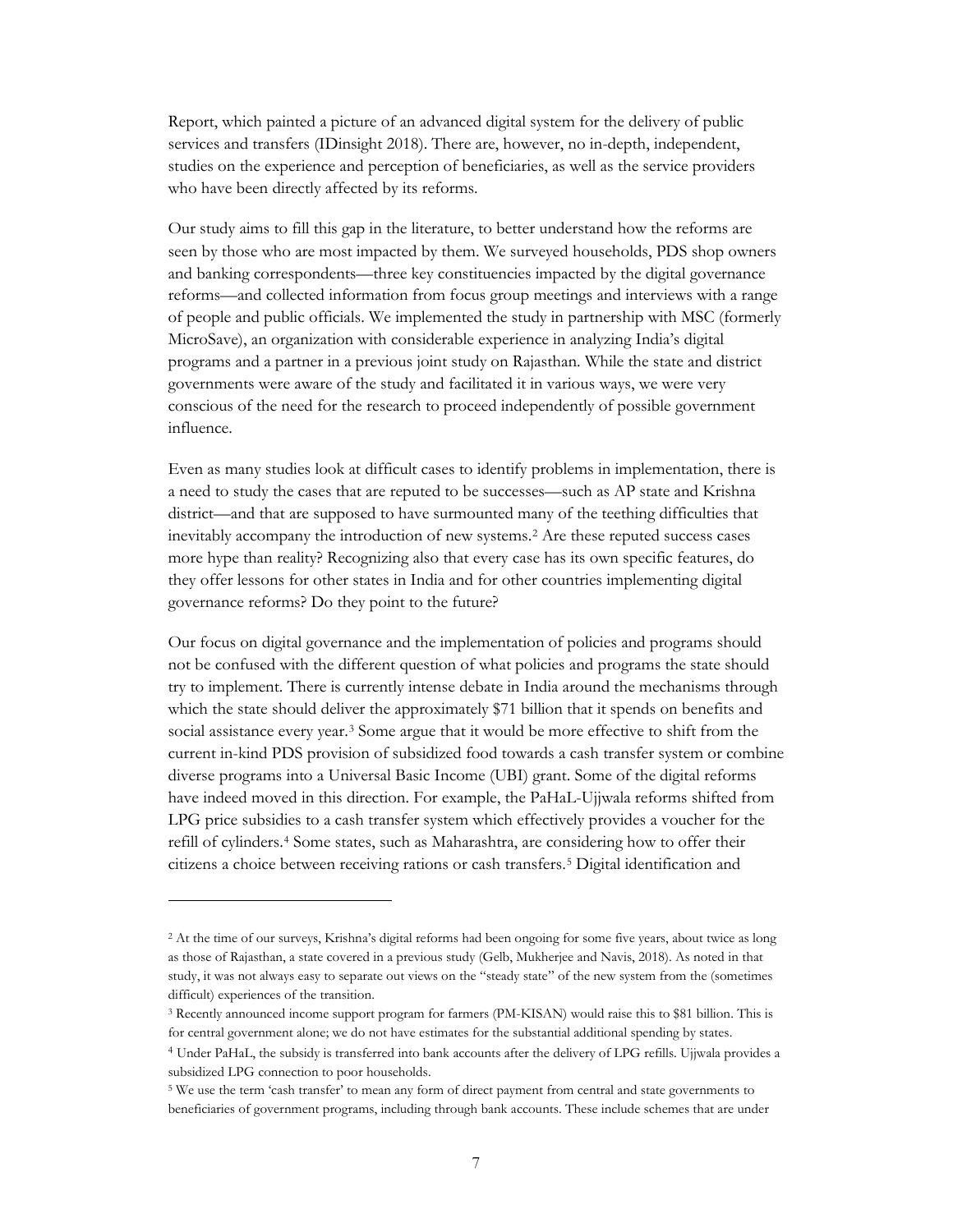payments systems do, of course have the potential to open up new ways for citizens and states to interact with each other, including to shift from price subsidies towards individualized transfers, a topic we have discussed in other work (Gelb, Mukherjee 2019). Here, we are not trying to assess whether AP and Krishna should continue with their current suite of benefits and services but to understand whether, and how, digital technology can contribute to state capacity to serve citizens more effectively through a range of mechanisms.

The purpose of this paper, therefore, is to focus specifically on the role of Aadhaar-enabled digital technologies in the design and implementation of a digital governance framework and what Krishna and AP suggest about their use to improve efficiency, equity and quality of public subsidies and transfers. The objectives are:

- To investigate the experience and perception of beneficiaries in three very different examples of Aadhaar based reforms—Public Distribution System (PDS), pensions and the digitization of land records;
- To understand the perceived impact of digital reforms on intermediaries, such as PDS shop owners and banking correspondents (BCs);
- To better understand components of reforms and how they reinforce each other, including the use of data and technology to enable innovative, real time feedback mechanisms;
- To make a rough estimate of fiscal savings from digitization in the PDS system.

In Section 2, we briefly review some background on digital governance reforms, recognizing the debates that they have provoked in India and elsewhere. Section 3 provides a brief description of initiatives to use digital technology to improve the delivery of services in Krishna and their scaling up to the state level. Our research methodology is outlined in Section 4 and the main results for the three programs—PDS, pensions and land record digitization—are set out in Section 5. In Section 6, we consider the introduction of "realtime governance" through data-driven feedback to improve the quality and accountability of public service delivery. This is a logical extension of a real-time digital delivery model which generates huge volumes of transactions-based data, and an area where AP appears to be ahead of other digitized programs.

Section 7 concludes with some lessons from our study and recommendations for policymakers as they implement digital governance initiatives in the future. We conclude that Krishna, and AP more broadly, have achieved some impressive results and that they offer important lessons on the positive potential for digital service delivery reforms and on how to manage the transition towards digitized service delivery. These lessons are especially important because many other states and countries are seeing a rapid expansion in the digital pillars that can be used to reform service delivery. The questions in this case are more

the Direct Benefit Transfer (DBT) Mission, as well as income support and voucher-type reimbursements for purchase of goods such as LPG cylinders.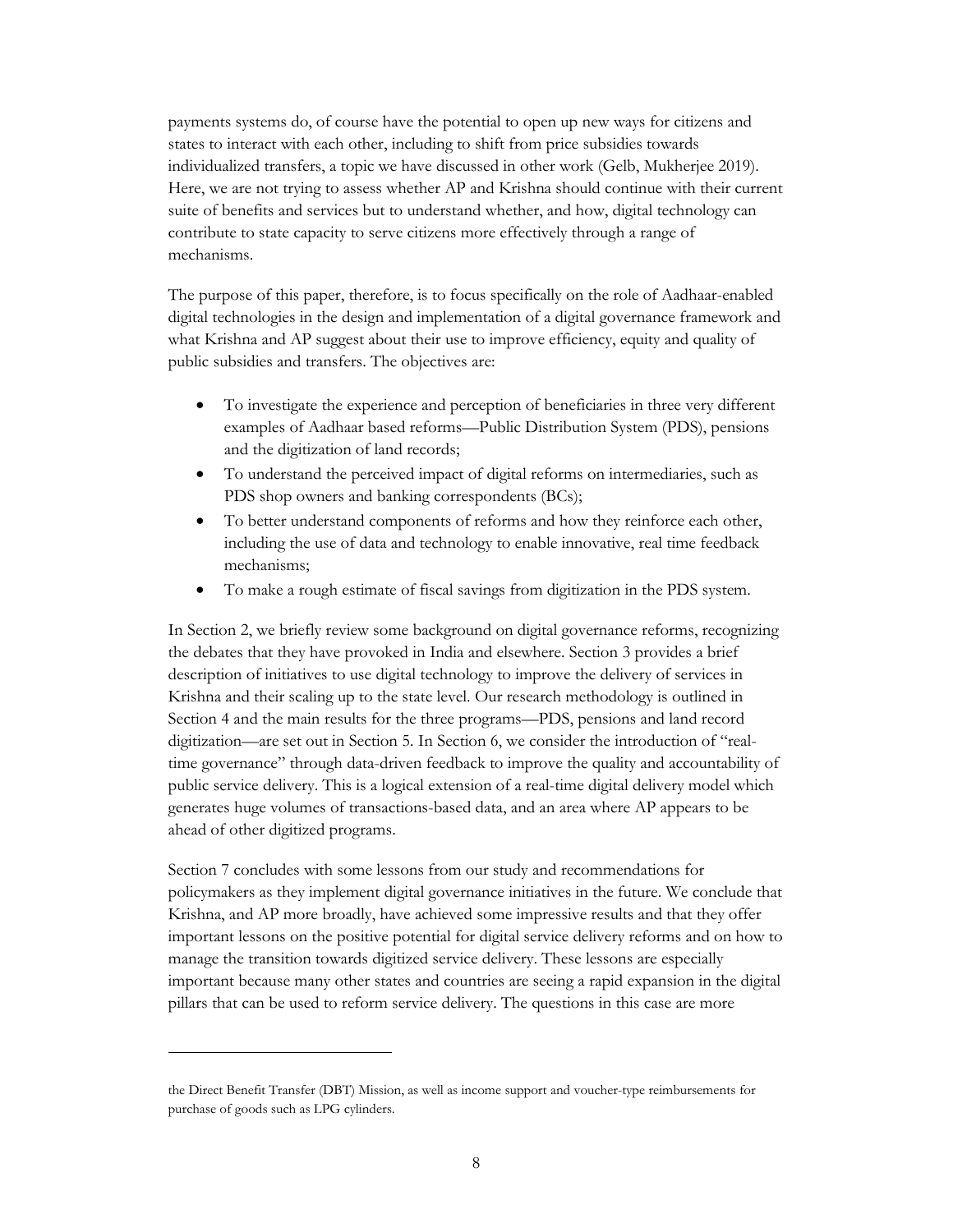around the governance and capacity preconditions for similarly far-ranging reforms to be successful.

## <span id="page-11-0"></span>**2. Digital governance reforms: a brief overview**

In many countries across the world, digital technology is transforming how citizens interact with states. This move from traditional to digital governance may be considered as a potential gain in state capacity. Digital ID, including the use of biometrics, is making it easier for governments to know who their constituents are and to whom their public services and subsidies should be targeted. Mobile telecommunications and social media are being increasingly used to disseminate information and solicit feedback on the quality of public services. Financial systems, including mobile money, are facilitating G2P government payments directly to the bank accounts of beneficiaries as well as P2G payments by the public for government services. The effect can be to reduce transactions costs and leakages and strengthen accountability. However, the impact on beneficiaries, and on citizens more broadly, depend on whether, and how, these technological tools are harnessed for better and more efficient governance. Technology is neutral, and examples from many countries show a wide range of both benefits and risks (Gelb and Metz 2018).

Through its implementation of a broad-based digitization strategy, India provides many examples of efforts to use technology to reform public service delivery. Digital governance reform in India rests on three pillars popularly known as the 'JAM trinity' (Government of India, 2016). From mid-2015, the financial inclusion program known as Jan Dhan Yojana (JDY) has opened nearly 311 million bank accounts, helping India achieve 80 percent coverage of those older than 15 years in 2017 compared to only 53 percent in 2014 (Demirgüç-Kunt et. al., 2018). Following a nationwide rollout in 2011, the Aadhaar program has registered over 1.2 billion individuals on its biometric database, achieving almost universal coverage in just over five years. Finally, mobile phone subscriptions increased from 17 per 100 inhabitants in 2007 to 85 in 2016, achieving almost universal access within a decade (ITU, 2018). The relatively low cost of data-enabled value-added services is providing an opportunity to integrate mobile services into the overall digital governance framework, including for G2P payments and subsidies.

The digital reforms themselves have been contentious, and the government has faced a series of legal challenges to requiring the use of Aadhaar to receive public benefits. This is perhaps not surprising, since the rollout of Aadhaar, and the strong push for its integration into a wide range of government programs and services, preceded the legislation of a framework for its operation.<sup>[6](#page-11-1)</sup> In October 2018, the Supreme Court ruled that the Aadhaar could be mandated only for particular purposes—to access public subsidies and payments, and to file income taxes. However, even before the Supreme Court judgement, several central agencies, such as the Ministry of Petroleum and the Department of Fertilizers, had embarked on ambitious reforms to overhaul their LPG and fertilizer subsidy programs (Mittal, Mukherjee and Gelb 2017, MicroSave 2018). Several state governments also had

<span id="page-11-1"></span><sup>6</sup> For overviews of the Aadhaar program and its use see IDInsight 2016, 2017.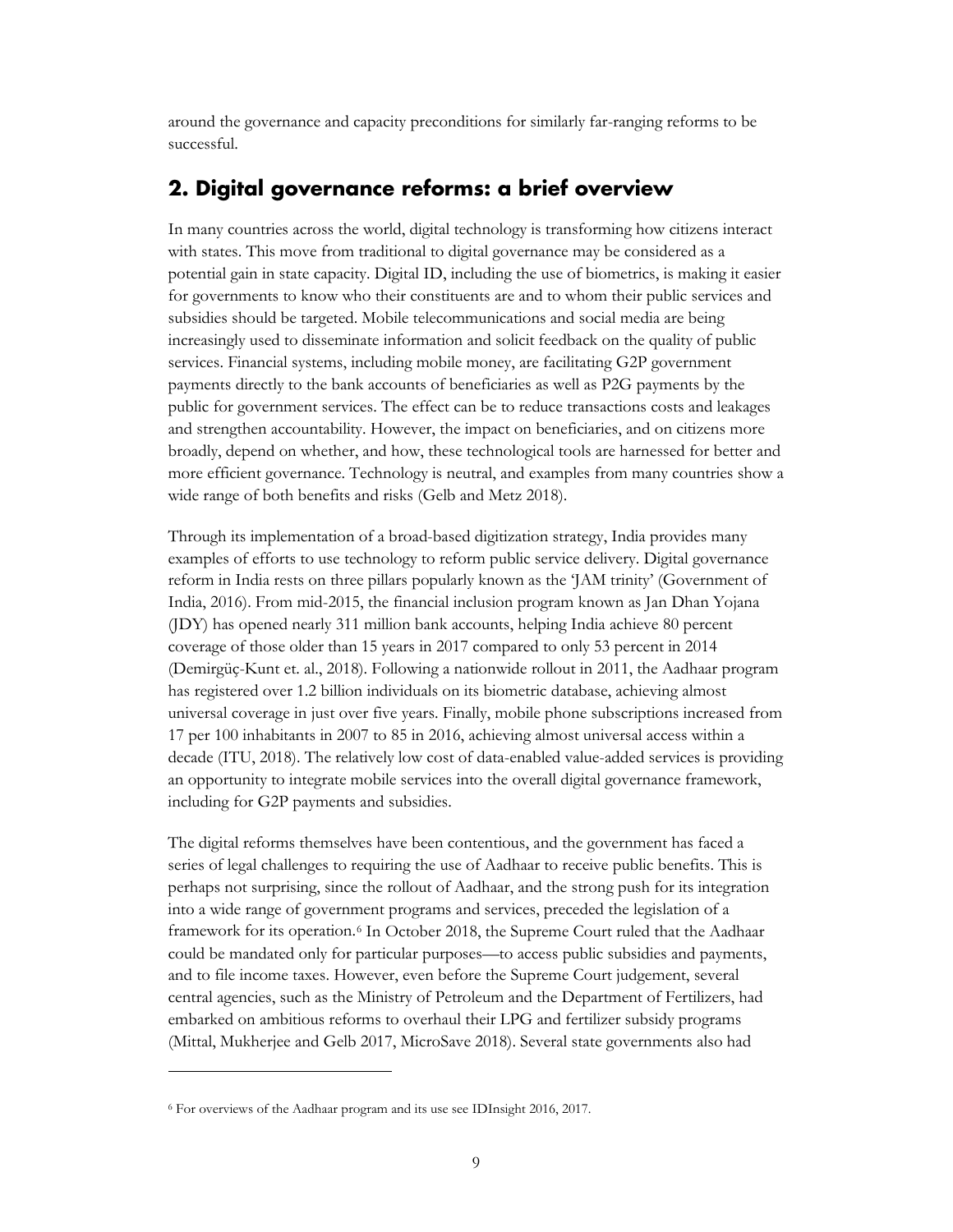initiated wide-ranging reforms of their own public service delivery systems, for example, mandating biometric authentication to receive food rations from the public distribution system (PDS) system and for social pensions.

Even though the evidence is still emerging, it is clear that implementation experience varies across states as well as across programs. Dreze et.al. (2017) report on the disappointing results in Jharkhand where the reforms appear to have resulted in "pain without gain." Gelb, Mukherjee and Navis (2018) report more favorable results for Rajasthan, but with some reservations. Similarly, from surveys of rural households in three states, Rajasthan, Andhra Pradesh and West Bengal, IDinsight (2018) reports a generally favorable reaction to the Aadhaar-enabled reforms while also noting a number of adverse impacts. These studies indicate the risk of increasing exclusion while attempting to achieve efficiency gains through digitally enabled service delivery, including through point-of-service biometric verification. Even though backup methods of verification are supposed to prevent technology failure from excluding legitimate beneficiaries, it appears that often they are not being used, especially in situations where beneficiaries have little power and grievance redressal mechanisms are weak at the local level.

## <span id="page-12-0"></span>**3. Digital reforms in Krishna District, Andhra Pradesh**

Over nearly a decade, Krishna district in Andhra Pradesh has put in place a comprehensive digital governance framework, making it a leader in the state as well as in India as a whole. It continues to be an innovation hub—several digital reforms that were first piloted in the district have been scaled up to the state level and beyond. While the systems considered in this paper are AP-wide and not confined to Krishna, the district therefore provides a case at the frontier of digital governance, potentially holding lessons both for other states in India and globally.

**Full coverage**. Krishna is believed to have been the first district to fully implement online Aadhaar authentication. Aadhaar is integrated into all public programs, effectively making it mandatory to receive any kind of services, subsidies and transfers. Aware of the importance of technical constraints that hinder remote authentication, early on the district administration focused its efforts on improving connectivity. It encouraged operators to build out their systems and fitted electronic Point-of-Sale (ePOS) devices with multiple SIM cards that can switch between different network providers. It also experimented with new forms of portable antennae to help ePOS devices communicate in areas of weak connectivity.

Krishna prioritized Aadhaar enrolment starting in 2011 and reached virtually universal coverage by early 2016. High Aadhaar coverage made it a candidate to be included in the first phase of the Direct Benefit Transfer (DBT) programs introduced by the federal government from 2013 onwards, including the initial rollout of the direct benefit transfer of LPG cooking gas subsidy (DBT-L). Since one of the key components of DBT programs was the linking of Aadhaar with bank accounts, this provided a boost to bridge the gap in financial access which was already prevalent in the district. With almost universal coverage of Aadhaar-linked beneficiary lists and bank accounts, it was the first district to pilot cashless transactions in PDS following India's demonetization in November 2016.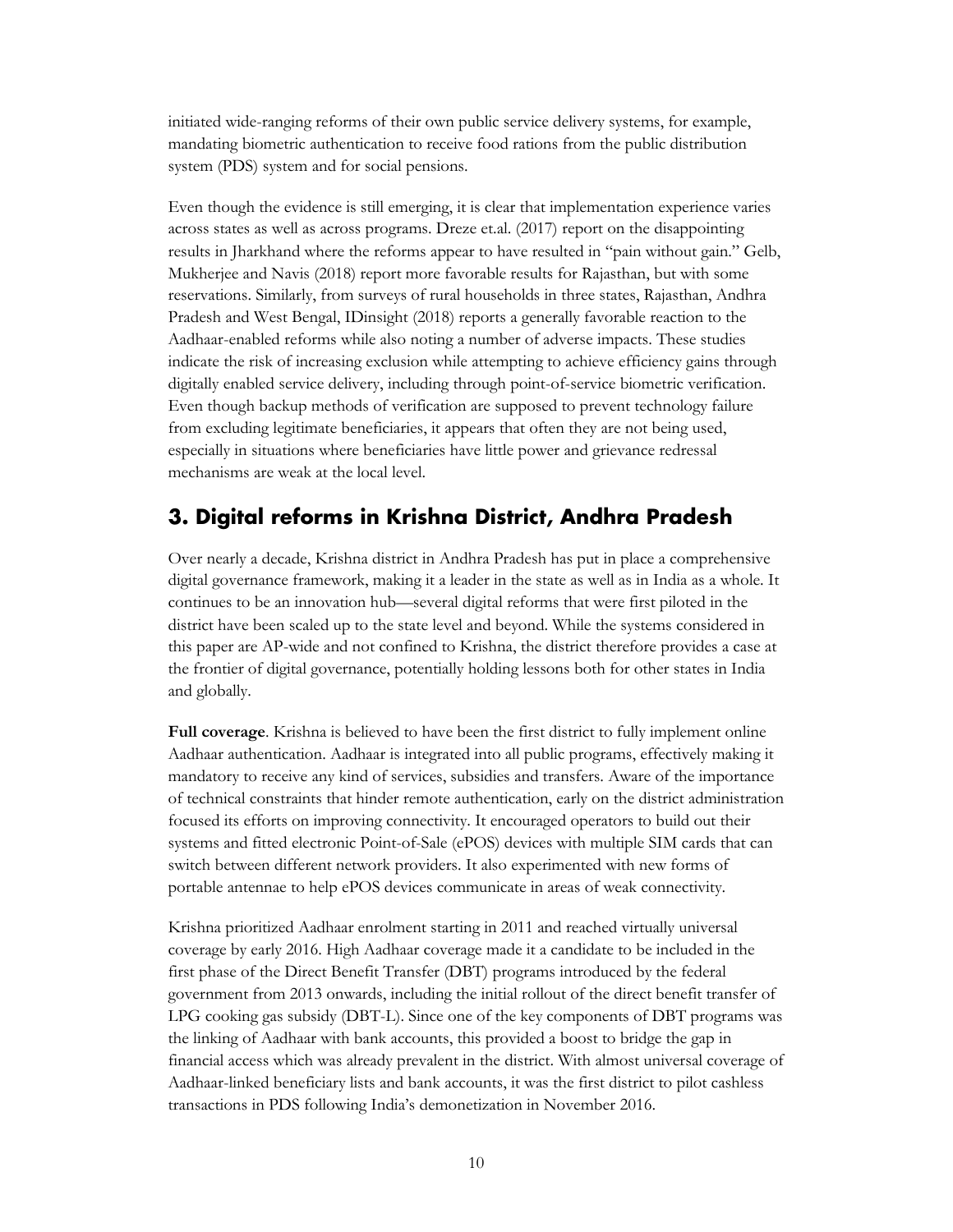**User choice via portability**. In addition to being the first district to fully implement Aadhaar authentication at point-of-service, computerization and the use of Aadhaar verification was introduced throughout the PDS supply chain. Food consignments were electronically recorded as they transited through successive warehouses, and the handoff from delivery vehicles to Fair Price Shop (FPS) owners was verified by both sides using Aadhaar verification and electronic weighing. This eliminated ambiguity over how much grain was actually delivered to the shops, an essential step towards successfully implementing stock-flow reconciliation across the FPS system to prevent dealers from diverting supplies unclaimed by legitimate beneficiaries by the end of the month.

Reconciliation, in turn, paved the way for another innovation—AP being among the first states to pilot portability in PDS, wherein beneficiaries could collect their food rations from any fair price shop within the district.[7](#page-13-0) Providing choice to customers complicates the projection of demand for any particular shop and requires permitting the shops to carry over more generous levels of supplies. Portability has now been extended to cover the whole state as well to other sectors such as social pensions although it is less advanced than for the PDS. The objective has been to enable beneficiaries to shift towards better service providers, and to increase convenience, including for internal migrants who might otherwise not find it possible to collect their rations.[8,](#page-13-1)[9](#page-13-2)

**Accountability for service access**. A further noteworthy initiative has been a concerted effort to address technology-related exclusion due to the implementation of digital systems. To improve Aadhaar authentication rates especially in PDS and pension distribution, both fingerprint and iris readers are currently in use. If all other modes of authentication fail, the Village Revenue Officer (VRO) has been mandated to authenticate on behalf of the beneficiary.[10](#page-13-3) The aim of these measures is to both reduce the chances of exclusion and to fix clear accountability for service within the local government. These policies are consistent with the efforts made by successive state governments to use technology as a tool to improve governance and service delivery in Andhra Pradesh. We explore this in more detail in Section 5, together with the efforts to further reduce the range of individual discretion using facial biometrics for difficult cases.

<sup>7</sup> Chhattisgarh was the first state to pilot portability in two districts. Source:

<span id="page-13-0"></span><https://negd.gov.in/writereaddata/files/Case%20Study%20-%20COREPDS%2C%20Chhattisgarh.pdf>

<span id="page-13-2"></span><span id="page-13-1"></span><sup>8</sup> There are some small exceptions to portability, notably for the special allocations provided through the FPS at times of festivals and other special occasions. These are one-off programs so that dealers cannot carry over stocks to satisfy unexpected surges in demand from beneficiaries outside their normal catchment area. <sup>9</sup> Krishna has also started to roll out some further programs to restructure and upgrade the FPS system, transitioning shops towards modern "village malls" with online electronic inventory management systems that carry a range of non-perishable goods. Such a system could be useful, for example, if the ration system were to become more flexible or to transition towards a voucher or income transfer program.

<span id="page-13-3"></span><sup>&</sup>lt;sup>10</sup> The VRO is the lowest level of Gazetted Officer with the authority to represent the President and the State. The logic of this assignment is that the officer should be responsible for approving access to state funds on the part of the claimant.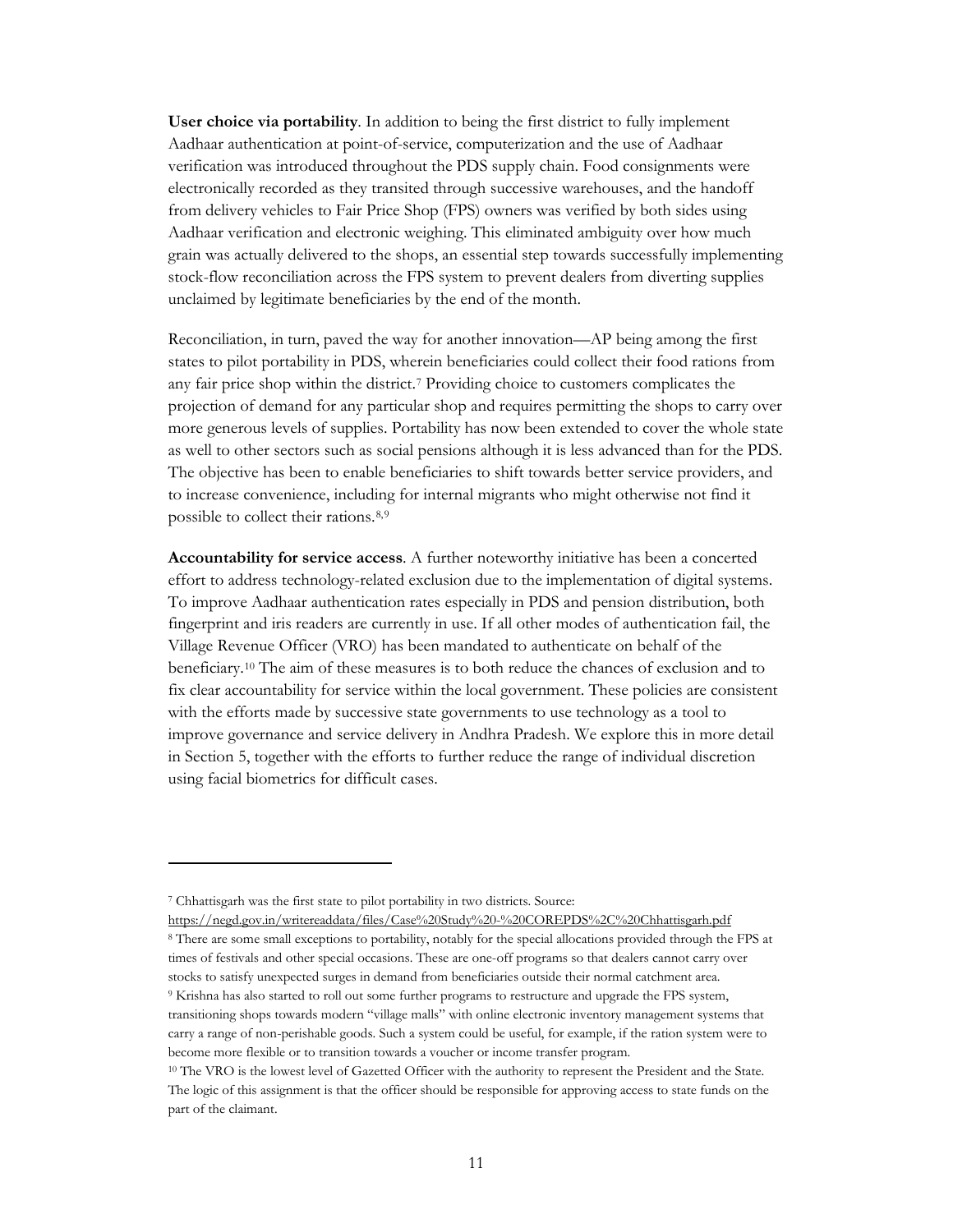**User voice: towards real-time governance**. Mandating processes to handle exceptions may not be enough. How can one be sure that local officials will follow the prescribed protocols? Some assurance can be provided by using real-time data generated by the system to locate possible problems. Data can be used to track service points that are failing to disperse as expected, or to check on a particular FPS if there is no follow-up to a failed effort to authenticate to draw rations. But administrative data cannot encompass the many possible dimensions of service that shape beneficiary experience. Krishna therefore complemented its system to monitor implementation in real time by a feedback mechanism to identify and address problems faced by beneficiaries, carrying out regular beneficiary surveys. This "second feedback loop" supplements high-frequency administrative data flowing from the use of Aadhaar-based authentication to access services.

These efforts have evolved into what is arguably the most significant innovation—the implementation of a real-time governance system (RTGS). A signature digital governance initiative of the state government, the proof of concept was tested in 2017. The objective is to use the power of information to verify, track and monitor all digital transactions in real time, enabling the administration to rectify errors, address problems and solicit feedback in an integrated way. With the scaleup to the state level, RTGS data is now receiving the highest level of political and administrative scrutiny. It is probably no exaggeration to posit this as a new mode of governance that aims to make delivery of public services inclusive, efficient and responsive in real-time to the needs of the citizens.

**The goal of the study**. While the novelty and sophistication of these digital innovations and reforms are not in doubt, there is no independent evidence of whether and how they offer a tangible improvement in the delivery of public services, subsidies and transfers from the beneficiary's point of view. Data on the quality of services from beneficiary surveys carried out by the state government is not in the public domain. Moreover, while digital systems do improve trackability and analysis of service quality at a granular level, they cannot capture user preferences and constraints to the use of digital systems, at both individual and societal levels.

We aim to fill this gap in our understanding of digital governance reforms through a representative survey of beneficiary households and service providers, taking Krishna as a frontier case for reasons described above. Our primary objective is to assess the perception and experience of digital reforms from the point of view of beneficiaries of public programs, and the response from service providers to a change in incentives and accountability. We explain our survey methodology in detail in the next section and present the findings in Section 5.

## <span id="page-14-0"></span>**4. Methodology**

Krishna is the richest district in Andhra Pradesh in terms of per capita income. It ranks first in gross value added in agriculture in the state, underscoring the importance of the sector in the economic development of the district. Following the bifurcation of Andhra Pradesh with the carve-out of Telangana in 2013, Amravati in Krishna district was chosen as the site for the new capital. This is further expected to benefit the district, with investments in physical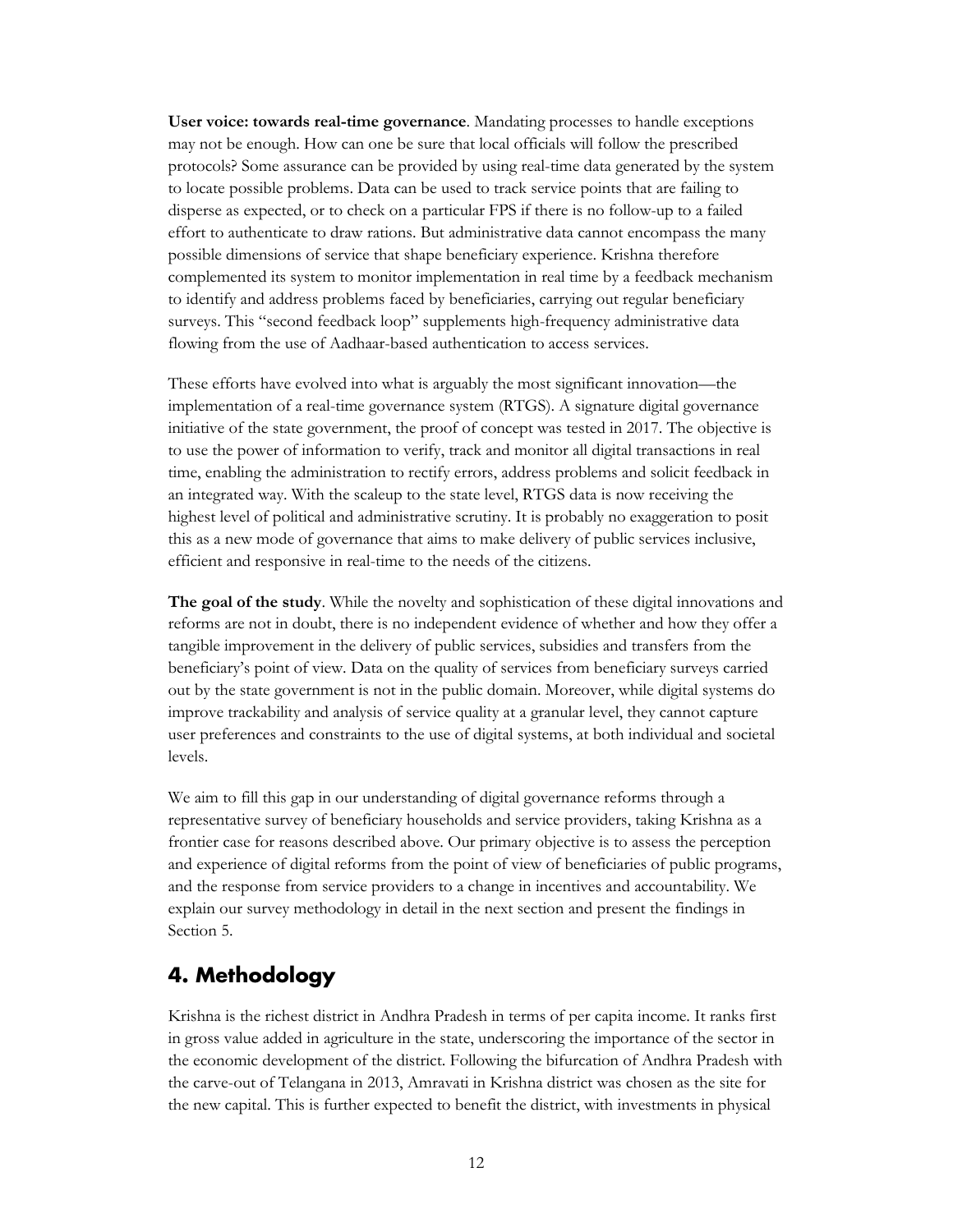and digital infrastructure in the years to come. A summary of district level characteristics is presented in Table 1.

|                                    | Krishna        |
|------------------------------------|----------------|
| <b>Population (Census 2011)</b>    | 4.5 million    |
| Area sq. km                        | 8,727          |
| Population density/km <sup>2</sup> | 518            |
| Literacy Rate $(\% )$              | 66.6           |
| Number of Sub-districts (Mandals)  | 50             |
| Number of PDS beneficiaries        | $3.23$ million |

#### **Table 1. Krishna district factsheet**

Our objective is to compare the perception and experience of beneficiaries using the new digital mechanism against the previous delivery systems. We undertook a field survey of 562 beneficiary households representing all the administrative regions of the district. Our sample consisted of 444 households from nine rural subdistricts (mandals) and the remaining 118 from two major urban agglomerations (Figure 1). In addition to households, we also surveyed 53 fair price shop owners and 45 business correspondents to understand how these changes affect those that provide services to the beneficiaries.

We focused specifically on three areas which have been impacted by digitalization—PDS, social pensions and digitization of land records. While the first two are in the form of delivery of in-kind subsidies and cash transfers respectively, land records involve moving from paper-based to online system of record keeping, seeding of Aadhaar and using digital land certificates to access credit and other agricultural inputs. In a district where agriculture is the most important economic activity, digitization of land records is an important element of digital governance. It is not a simple change; land boundaries have to be accurately surveyed and disputes have to be resolved if the digitized records are to be useful; the ownership of each piece of land also has to be clear and transparent. Implemented well, it has significant potential to improve transparency and legal protection of land ownership and, by reducing transactions costs, better target and deliver services to farmers.[11](#page-15-0)

<span id="page-15-0"></span><sup>11</sup> Andhra Pradesh has recently piloted the use of satellite mapping and drones in Krishna district to accurately geofence each parcel of land, and assign a unique number to it, the "Aadhaar for land", known as *Bhudhaar*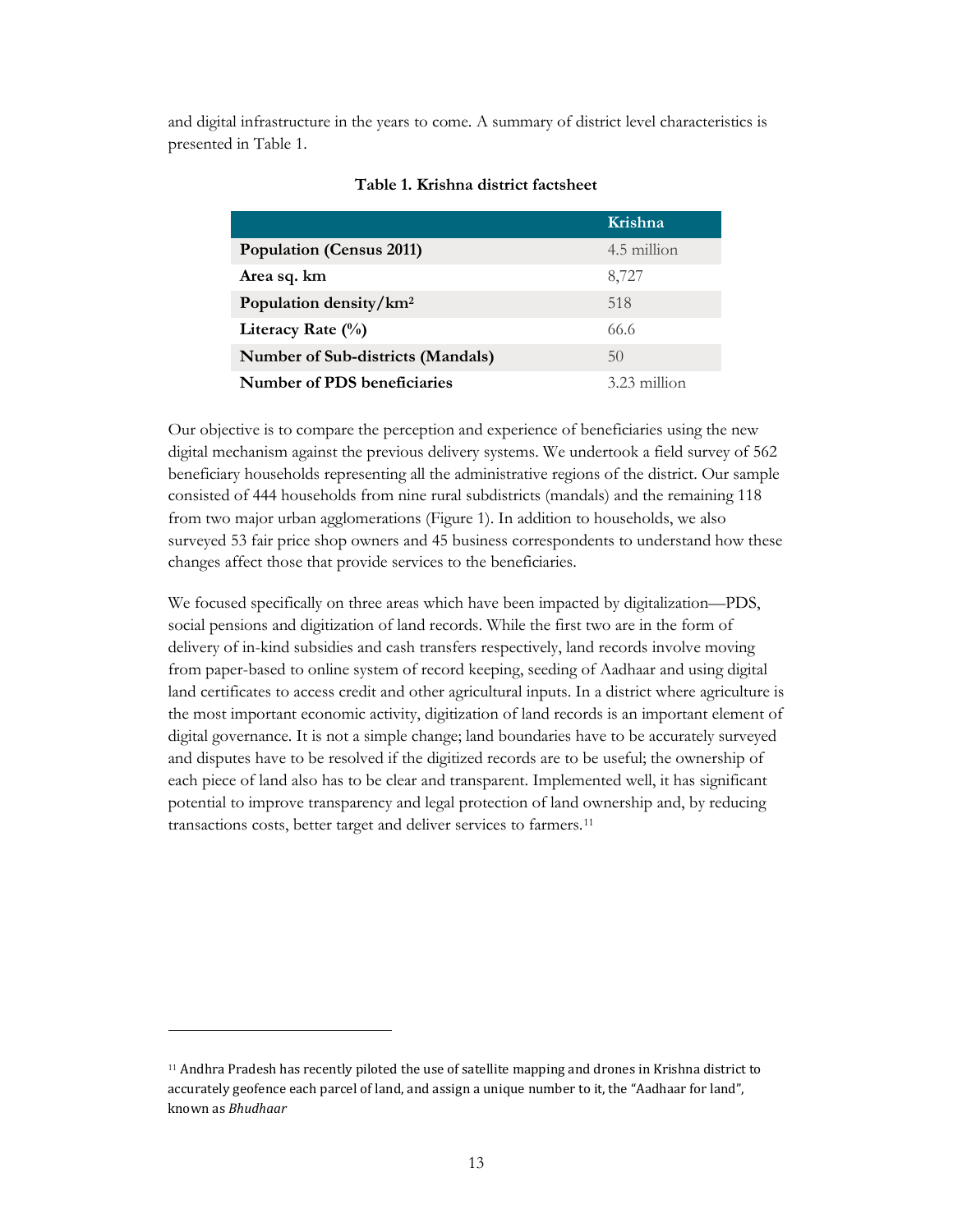

**Figure 1. Distribution of sample households**

We deployed a mixed method survey, including both quantitative and qualitative assessments. We administered detailed questionnaires separately for households, fair price shop owners and business correspondents. The questionnaire design was to be conversational and balanced, to enable comparison of current and previous systems based on beneficiary recall, and to elicit tradeoffs between positive and negative implications of the reform from their point of view. The qualitative study, which included focus group discussions as well as stakeholder interviews and participatory rural assessments, was used to verify and supplement the quantitative analysis, providing insights into individual and social attributes not captured by the quantitative tools.[12](#page-16-0) Women were a key focus of our survey they constitute two-thirds of all respondents and formed a large share of all focus groups for the qualitative survey.

The quantitative survey was conducted between June and July 2018, followed by the qualitative assessment in August–September 2018. While the state government and district administration gave the necessary permission to carry out the survey, they were not involved in the design of the instruments or in the survey process. We appreciate their support and their willingness to maintain the integrity and independence of the survey process. We present our main findings in the next section.

<span id="page-16-0"></span><sup>12</sup> **In total,** 26 focus group discussions were conducted, PDS: 9 (Total Respondents: 54), Pension: 9 (Total Respondents: 62), and Land Records: 8 (Total Respondents: 42)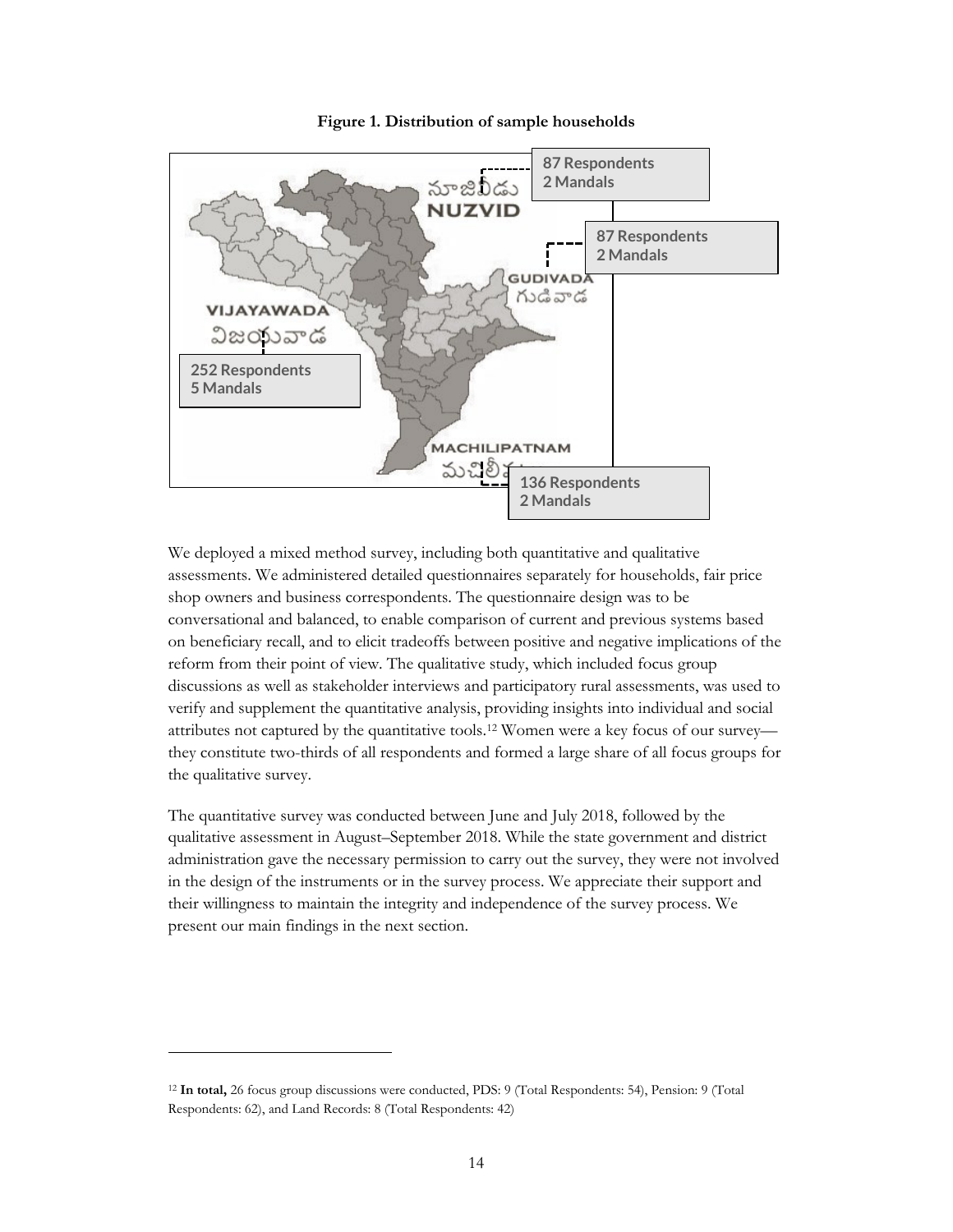## <span id="page-17-0"></span>**5. Data analysis and results**

We begin with a consideration of the PDS system, before moving on to pensions, land records, and ending with business correspondents. We draw on the separate module of fair price shop owners to supplement our household PDS module to provide a more comprehensive picture of the functioning of the new digital delivery systems.

#### <span id="page-17-1"></span>**5.1 Overview of the sample**

Our beneficiary household sample comprises 562 individuals surveyed in 51 different clusters, including villages and urban wards. The mean age of our respondents is 56, twothirds are female and 82 percent live in rural areas. We intended our sample households to have experienced at least one of the three digital reforms, namely, PDS, pensions and land record digitization. Accordingly, one of the criteria for sample selection was whether the household was eligible to participate in such programs. As we see from Figure 2, all households in the sample report that they are currently authorized to lift rations, with over 80 percent receiving some other form of social assistance benefit.

We did not seek, in the study, to investigate the selection processes that determine whether a particular individual or household qualified for a program. As explained below in the case of the Janmbhoomi committees, the selection processes have not been perfect, but exclusion problems in this area reflect the working of administrative processes rather than the digital reforms.



#### **Figure 2. Key sample statistics**

The majority of our sample report having no formal schooling, this high number reflecting the tendency for respondents to be somewhat older than the national average. Threequarters had held Below Poverty Line (BPL) cards issued by the state, a percentage which is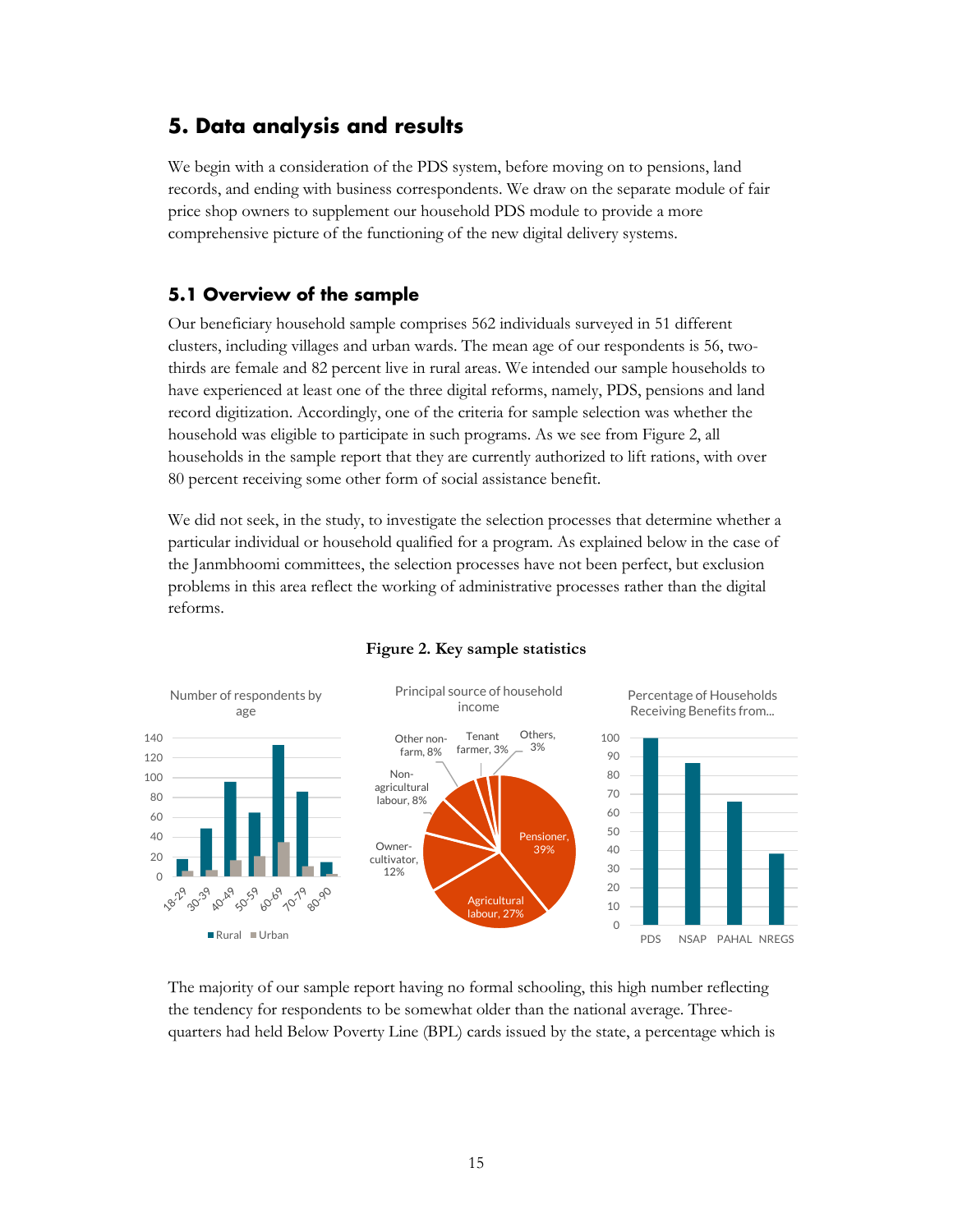higher than that of BPL households in AP, as judged by national criteria <sup>[13](#page-18-1)</sup> Following the 2013 enactment of the National Food Security Act (NFSA), the central government identified 26.82 million AP beneficiaries in priority households, or 54 percent of the state population, to be eligible for PDS financed from its budget allocation.[14](#page-18-2) However, in common with other South Indian states, AP has operated a relatively generous safety net for many years and decided not to exclude other, existing, beneficiaries who would need to be covered from the state's own revenues.[15](#page-18-3) Its package of food rations is also more varied than the standard ration paid for by the central government.

From Table 1, after the seeding of Aadhaar the PDS ration system covers 71 percent of the population of Krishna. Many are included who would not be judged as BPL by national standards. Nevertheless, approximately 35 percent of the sample report relying on PDS rations for more than half of their monthly food consumption. Households who report their primary source of income as social pensions constitute 39 percent of our sample, followed by agricultural labor and owner-cultivators. Just over a quarter of our sample own (agricultural) land. In summary, our sample is weighted towards women, the elderly, and probably the more vulnerable, segments of the population especially in rural areas. As per the selection criteria, all of the respondents had experienced the change to Aadhaar-based digital service delivery reform in Krishna district. The detailed table of sample characteristics is provided in Annex 1.

The ubiquity of Aadhaar coverage stands out. Every respondent reported they had an Aadhaar number, while 99 percent of respondents said that someone in their family had a bank account linked to Aadhaar. Ninety one percent report that all members of their household have Aadhaar numbers, including children and even infants. These numbers suggest sustained momentum to ensure high Aadhaar coverage across the population three years after the initial waves of registration, a key concern for ID reforms in any context. The strong link with benefit programs is, no doubt, a major driver.

#### <span id="page-18-0"></span>**5.2 PDS: Aadhaar-based biometric authentication**

#### **5.2.1 Analytical results**

 $\overline{a}$ 

We asked respondents for their preferences about the new PDS system where beneficiaries had to authenticate themselves at the fair price shop in order to access food rations. Figure 3

<span id="page-18-1"></span><sup>13</sup> The BPL/APL classification was discontinued after the enactment of the National Food Security Act (2013). Our survey questionnaire asked respondents about their PDS category pre-NFSA as determined by the state. AP, like most South Indian states, has been more generous than many others. Reserve Bank (2013) estimates compiled for the combined states of (the new) AP and Telangana placed the percentage of population below the BPL line at only 9.2 percent in 2011. At present, only Priority Households (PHH) receive PDS rations; up to 75 percent of rural and 50 percent of urban population can be covered..

<span id="page-18-2"></span><sup>14</sup> Department of Food & Public Distribution (2013)

<span id="page-18-3"></span><sup>15</sup> AP has followed the same approach of respecting established rights in other areas. In 2015 the state introduced a policy limiting households to at most one pension but grandfathered existing pension recipients from this restriction.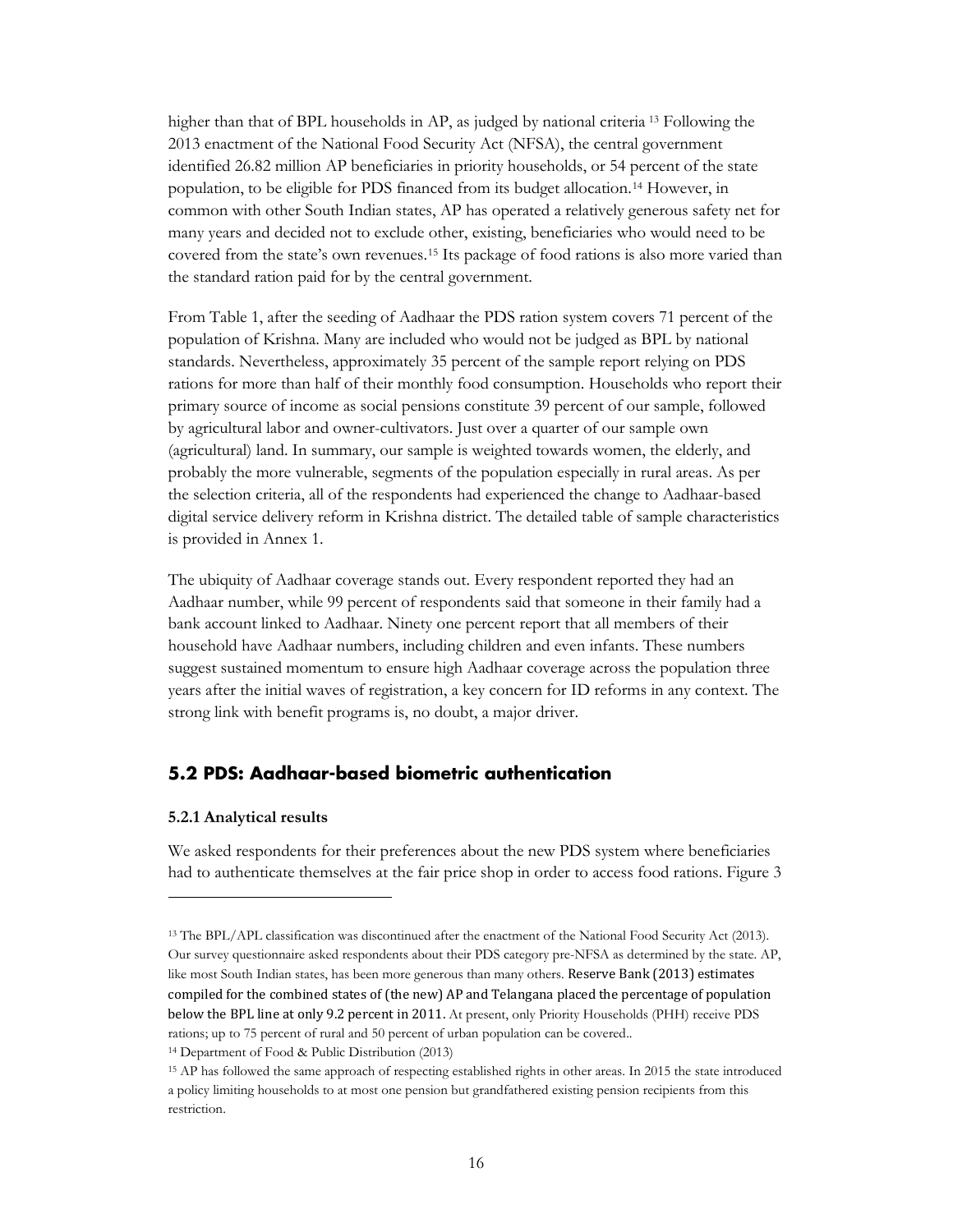shows three sets of responses: their overall perception of the new system compared to the previous method without Aadhaar, the ease of use of the new system, and the Aadhaar authentication experience. Seventy percent respond that the new system is better, although 28 percent think that it is worse—a slightly higher level of both support and critical feedback than encountered in our Rajasthan survey. Fifty eight percent report that they find the new system easy to use while 7 percent find it difficult. Three-quarters of the respondents report being able to authenticate themselves after two tries on average, while 6 percent say it takes them more than three times to authenticate at the fair price shop.

Responding to a separate question, almost nine percent say that fingerprint authentication often fails altogether. Among these, 73 percent (6.2 percent of the full sample) report they are often told by FPS shop owners to return another day, and 54 percent (4.6 percent of the full sample) are asked to send another household member to authenticate. As we show in a later section, aggravating encounters between beneficiaries and the authentication system have a strong influence on the overall perception of the reforms.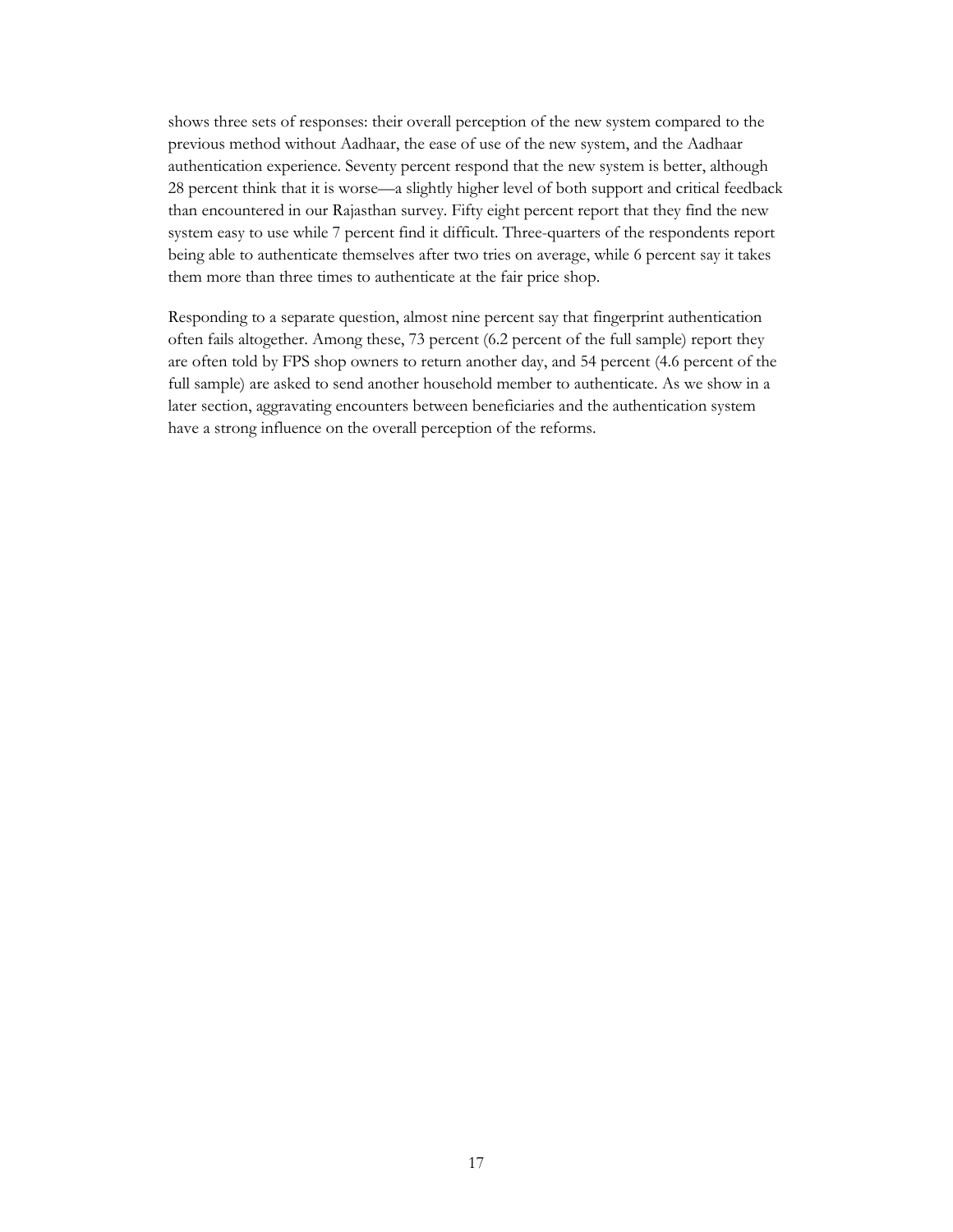



After soliciting a general opinion of the reforms, we provided options to our respondents to justify the reasons. Their answers express a balanced understanding of the tradeoffs between the benefits and the difficulties. Figure 4 shows how respondents agreed with various statements about why the new system is better or worse.

Panel A shows the features of the system which respondents agree have improved, disaggregated by whether the respondent thinks that the new system is overall better or overall worse than the previous one. Nearly 80 percent of respondents who think the new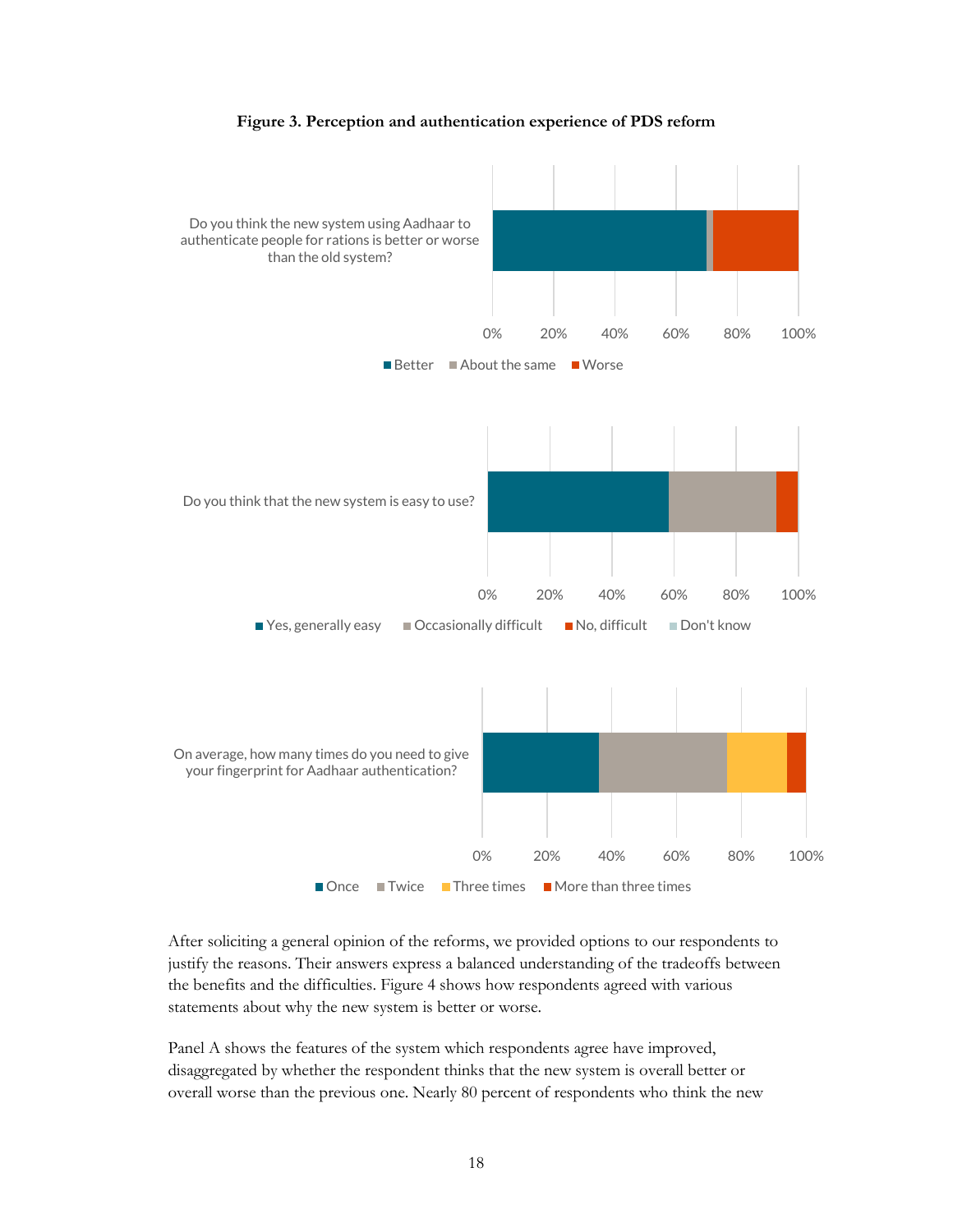system is better (70 percent of all respondents) cite the elimination of diversion of rations as the main reason for their opinion. A similar proportion are happy about the improved timeliness of the delivery of food rations compared to the earlier system. Almost half of the respondents who hold positive view of digital reforms in PDS are of the opinion that these benefits have come without any offsetting negative features.

Considering now those respondents with an adverse view of the new system (28 percent of the total), only 30 percent (about 9 percent of all respondents) think that nothing at all has improved. Some 46 percent recognize that diversion has reduced while around 60 percent acknowledge that timeliness and weighing systems are better than in the earlier system. The survey therefore points to the reality that digitizing delivery systems may involve a mix of positives and negatives, and that these will be weighted differently by beneficiaries leading to differing overall views.



**Figure 4. Tradeoffs in Beneficiary Experience of PDS Reform**

Note: Denominators for each column represent the number of respondents who said that the new system was better ( $n = 390$ ) or worse ( $n = 155$ ).

Panel B focuses on factors that may contribute to a negative view. Authentication failures and increased transaction time are seen as the two main drawbacks of the new system, even by those who hold a positive overall view of the reforms. Among those viewing the new system as worse, fully 100 percent consider frequent authentication failures as a reason. Such uniform feedback makes it clear that the end-user interaction with authentication processes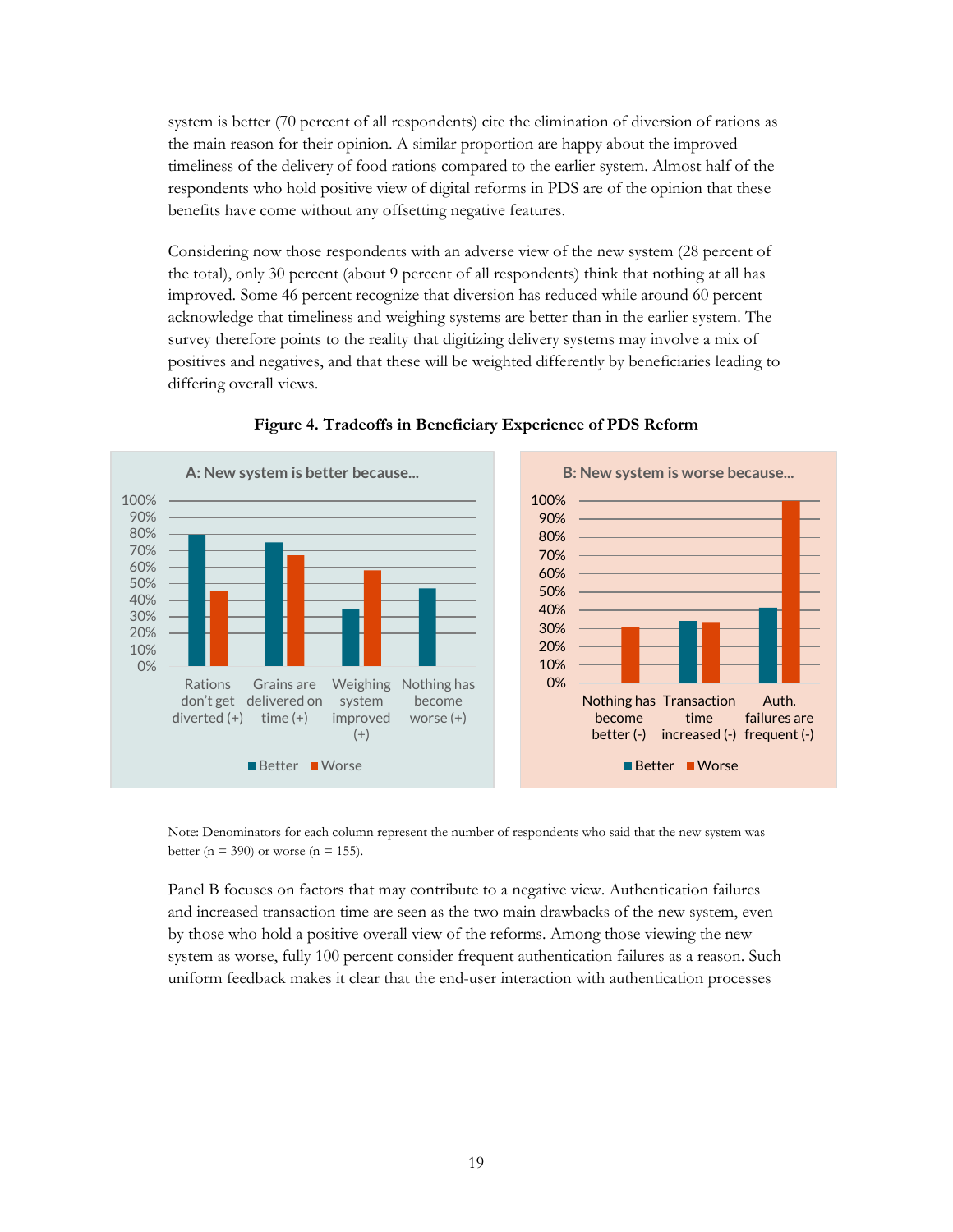is an important determining factor in the user's perception of the introduction of Aadhaar for PDS food ration distribution[.16](#page-22-0)

This is substantiated when we analyze the opinion of the new system disaggregated by authentication attempts. Figure 5 shows a clear downward trend in the relative proportion of beneficiaries who consider the new system better, as opposed to worse, as the number of authentication attempts reported increases. The better-worse ratio is very high for those who require only a single authentication attempt but falls about one at three attempts or more. Similarly, regarding the ease of use, the proportion of respondents who find it either occasionally difficult or difficult goes up with the number of authentication attempts needed. The power of these relationships—even in a situation where special efforts have been made to prevent authentication failure from leading to actual exclusion—suggests that policy makers need to focus on streamlining and improving authentication processes for digital governance reforms.



**Figure 5. Perception of PDS reform by number of authentication attempts**

Do certain groups see the picture differently to others? We have broken down the results by all our demographic characteristics. In general, our analysis fails to find statistically significant relationships between them and preference for digital reforms. Gender, age, type of dwelling, household size, declared income or landholding status might have been expected to correlate with experiences and preferences, but there are few systematic relationships. As might have been expected, older respondents do report more authentication problems than younger ones, but this does not carry over into preference differences. We do find some differences between the three categories of ration card holders (Figure 6): BPL respondents report less favorably than APL households on each of the three

<span id="page-22-0"></span><sup>&</sup>lt;sup>16</sup> The survey also offered the opportunity to flag other positive and negative aspects but few respondents took advantage of this option.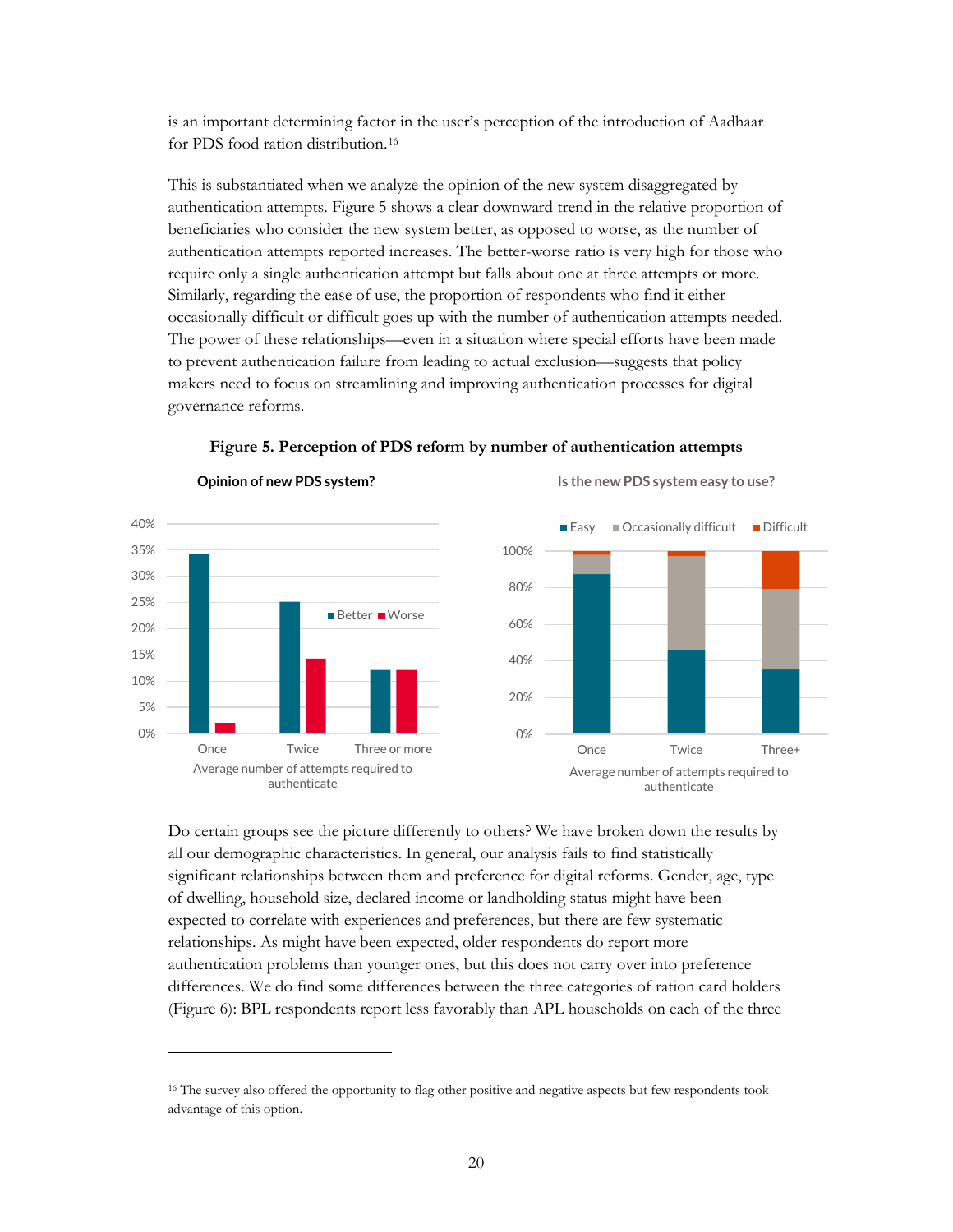criteria—overall view, ease of use and attempts to authenticate. However, this progression does not carry on to the AAY households, supposedly the poorest group. Also, as noted previously, we have some uncertainty over the meaning of these classifications in the case of Andhra Pradesh. [17](#page-23-0)



**Figure 6. Perception and authentication experience by category of PDS ration card**

Note: Sample includes 83 APL card holders, 423 BPL card holders, and 56 AAY card holders.

Only one household attribute appears to be systematically related to views of the new system—the degree of self-declared dependence on the PDS system. Table 2 shows this relationship, disaggregated by the contribution of PDS to overall household food consumption. There is no significant difference in the views of those who report dependence of 0-25 percent and 25-50 percent, but respondents reporting higher dependence have a less favorable view of the new system. Moreover, this tendency is strongest for the most dependent group that reports relying on the system for 75-100 percent of their food supplies. These relationships are robust to controlling for the mandals where respondents reside, which makes location-specific explanations less likely.

At the same time, this may be an example where statistical methods focusing on the marginal probabilities obscure the larger picture that emerges from the data. Figure 7 shows the underlying responses using the same categories as the analysis in Table 2. These figures show generally less positive views among the category that reports most reliance on the PDS system. They report needing more efforts to authenticate, and fewer think that the new system is easy to use. Nevertheless, even among this group that relies on PDS the most, 59 percent think that the new system is better than the previous one. So far, we have not been able to identify a category of respondents who think it worse.

<span id="page-23-0"></span><sup>&</sup>lt;sup>17</sup> Note that majorities of all three categories still express positive perceptions of the new system and their encounters with it. (We would consider two attempts at authentication to be within the bounds of a successful authentication experience).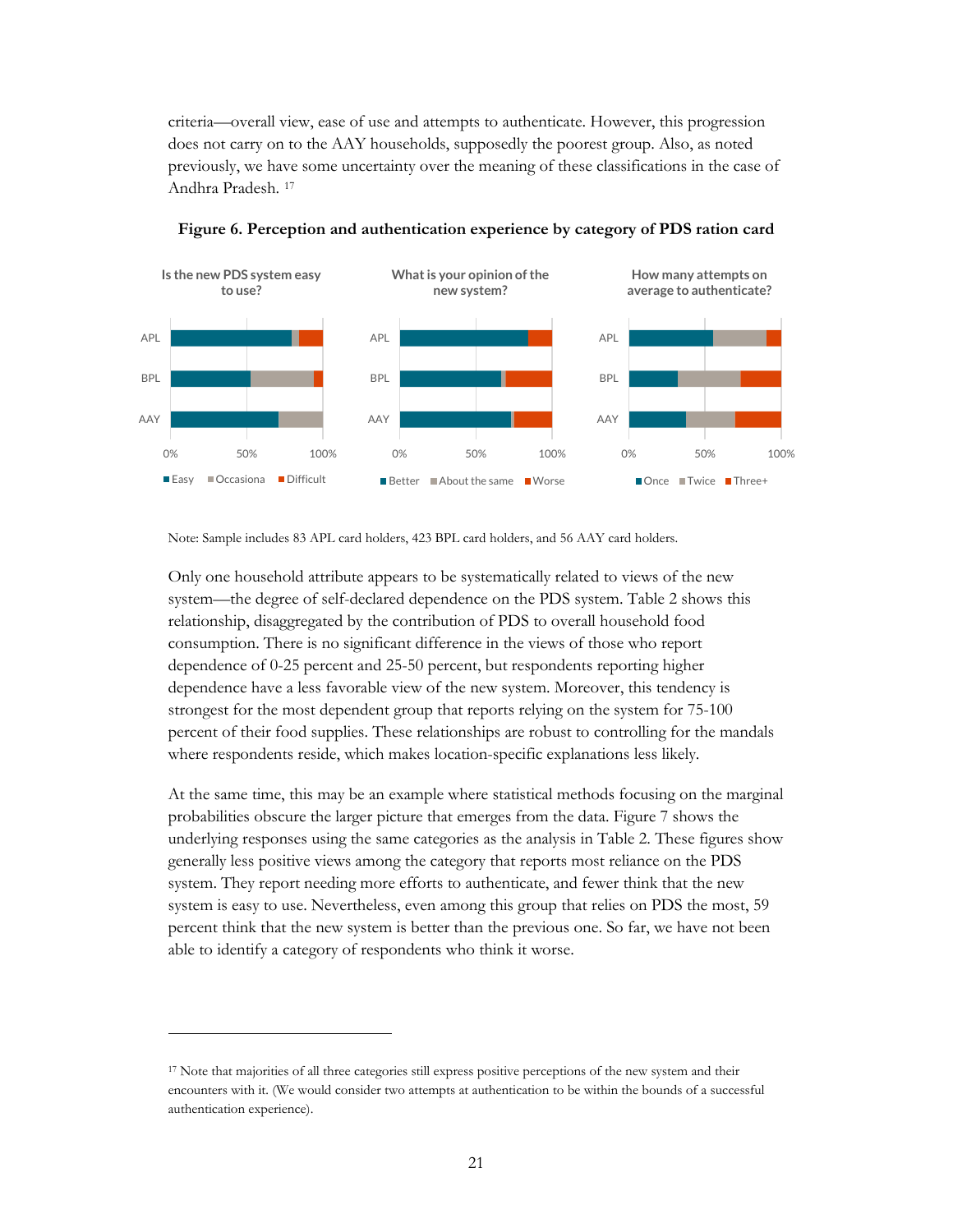Putting these two results together suggests a useful approach towards the difficult task of balancing efficiency and equity criteria. Any association suggesting that those most reliant on the system for their food security are the most likely to encounter problems is cause for concern on grounds of equity. However, this is mitigated if the group still finds the system an improvement. This approach could be used to assess other system reforms.

| Table 2. Perception and authentication experience by importance of PDS in |                       |  |
|---------------------------------------------------------------------------|-----------------------|--|
|                                                                           | household consumption |  |

|                                     | Is new PDS system easy to<br>use? |                                |                       | Opinion of new system |                       |                      | How many times to<br>authenticate? |                        |                        |
|-------------------------------------|-----------------------------------|--------------------------------|-----------------------|-----------------------|-----------------------|----------------------|------------------------------------|------------------------|------------------------|
| Pctg of food<br>from PDS<br>rations | Easy                              | Occa-<br>sionally<br>difficult | Difficult             | <b>Better</b>         | About<br>the<br>Same  | Worse                | Once                               | Twice                  | Three<br>or More       |
| $0$ to $25$                         | $-0.0815$                         | 0.0633                         | 0.0182                | $-0.0303$             | 0.00167               | 0.0287               | 0.0241                             | $-0.00637$             | $-0.0178$              |
| $(n=78)$                            | (0.171)                           | (0.164)                        | (0.208)               | (0.593)               | (0.584)               | (0.593)              | (0.661)                            | (0.681)                | (0.653)                |
| $25$ to $50$<br>$(n=289)$           |                                   | Base case                      |                       |                       | Base case             |                      |                                    | Base case              |                        |
| 50 to 75<br>$(n=112)$               | $-0.166**$<br>(0.002)             | $0.124**$<br>(0.002)           | $0.0422*$<br>(0.013)  | $-0.112*$<br>(0.031)  | $0.00519*$<br>(0.046) | $0.107*$<br>(0.032)  | 0.000712<br>(0.988)                | $-0.000167$<br>(0.988) | $-0.000545$<br>(0.988) |
| 75 to 100<br>$(n=83)$               | $-0.266***$<br>(0.000)            | $0.185***$<br>(0.000)          | $0.0811**$<br>(0.002) | $-0.160**$<br>(0.007) | $0.00656*$<br>(0.015) | $0.154**$<br>(0.008) | $-0.112*$<br>(0.020)               | 0.00634<br>(0.472)     | $0.105*$<br>(0.039)    |
| Observations                        | 557                               | 557                            | 557                   | 558                   | 558                   | 558                  | 562                                | 562                    | 562                    |

p-values in parentheses: \*  $p < 0.05$ , \*\*  $p < 0.01$ , \*\*\*  $p < 0.001$ 

Values represent the marginal probability (calculated from an ordered logistic regression and relative to the base case) that a respondent in the row category responds with the answer in the column title. E.g. respondents for whom PDS rations represent 50-75 percent of their monthly food intake are 16.6 percent less likely than those for whom PDS rations represent 25-50 percent of their monthly food intake to report that the new PDS system is easy to use.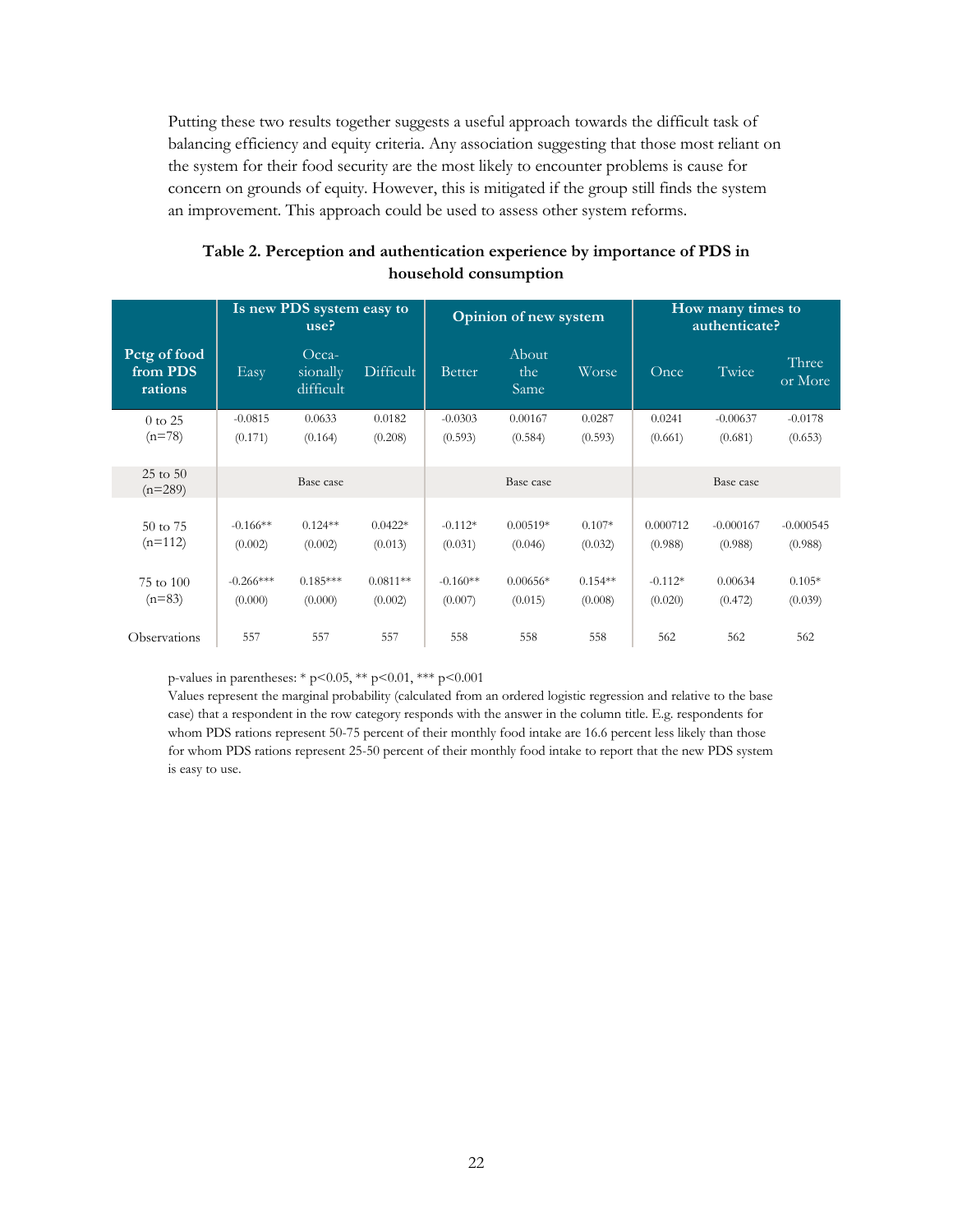

#### **Figure 7. Perception and authentication experience by importance of PDS in household consumption**

#### **5.2.2 Inconvenience or exclusion? Handling technological failures**

In order to ensure that genuine beneficiaries are not excluded from obtaining their food rations, the government has implemented several alternative protocols and methods for authentication and verification. As noted earlier, the ePoS machines can switch between alternative wireless service providers reducing the chances of authentication failures due to problems in connectivity. The latest version of these machines integrates fingerprint and iris scan capability, as well as the option to send a geotagged time-stamped photograph: this is used for pensioners who are otherwise not able to authenticate themselves.

Nevertheless, it does not always appear that the full range of protocols is followed in every case of technology failure. Responses suggest a range of likely follow-up actions: 21 percent of the beneficiaries report recourse to iris while only one percent report using a one-timepassword (OTP[\)18.](#page-25-0) Twenty one percent cite recourse to the VRO. However, three-quarters of our respondents report that FPS owners may tell them to return another day when authentication fails or request them to send another household member listed on the ration card. FPS owners thus often throw the burden of failure back onto the beneficiaries. This can be a source of major inconvenience unless fingerprint failures are indeed very rare.

Does the problem extend beyond inconvenience to actual exclusion? Of our sample, only 12 respondents (2 percent) reported having actually being denied rations at some point over the last 12 months because of technology authentication failure.[19](#page-25-1) Seven resorted to the VRO to resolve the problem; 3 to the Sarpanch and 2 to the District Supply Officer. Ten of the 12

<span id="page-25-0"></span><sup>18</sup> Iris scanners were only distributed to *all* FPS owners in August 2018, while this survey was carried out in June– July 2018, so it is possible that this finding underestimates current iris scan usage. OTPs have been discontinued in AP so that these responses would have been based on recall.

<span id="page-25-1"></span><sup>&</sup>lt;sup>19</sup> The other reason given is that rations were not available at the time.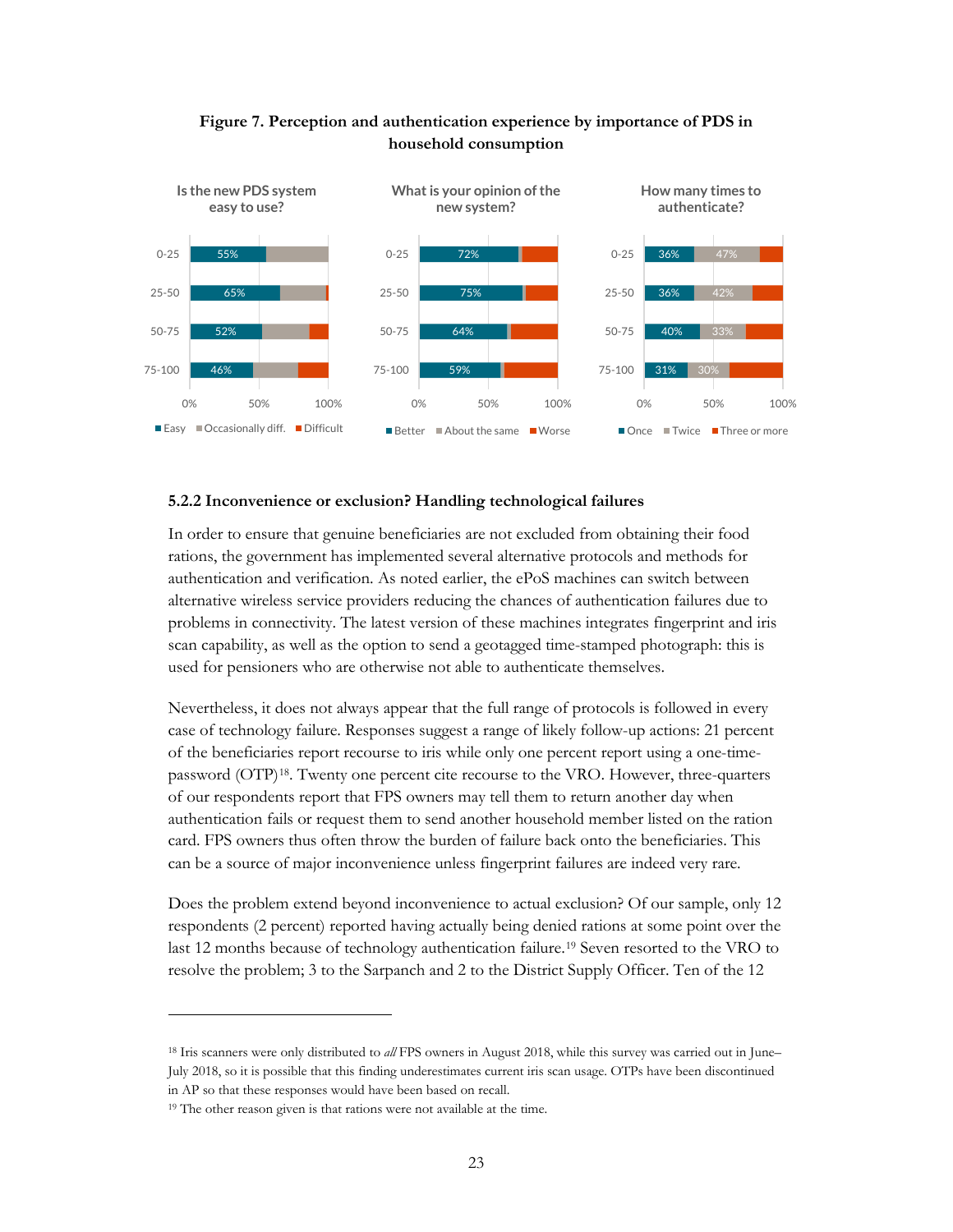cases report that the matter was resolved within 7 days. This, together with qualitative feedback from the discussion groups, suggests that incidents of actual exclusion from the PDS system for reasons of technology failure are very rare. The results support the findings of the State of Aadhaar Report which find that the incidence of reported exclusion in AP state is extremely low.[20](#page-26-0) Feedback also offered examples of other policies to limit exclusion. The elderly and bed-ridden may nominate another person to lift rations on their behalf.

Another way to reduce exclusion is through beneficiary feedback, which can be used to track cases of denial of rations and encourage prompt action. As described in Section 5, our qualitative survey reported at least one instance where a fair price shop dealer, who had sent away a customer after fingerprint authentication failed, was contacted within a few minutes of the failure and instructed to recall the customer and use an alternative method to authenticate. The system may not work routinely in this way, but it illustrates the potential of a real-time governance system to track service delivery in real time.

#### **5.2.3 Expanding choice: portability, stock management and the supply chain**

Portability enables beneficiaries to authenticate and lift their ration from *any* FPS outlet in the state. This empowers beneficiaries to choose providers on the basis of quality of service delivery, in addition to providing greater flexibility to intra-state migrants who were disadvantaged by the earlier system. Twelve percent of respondents reported actively using portability, of whom 82 percent viewed the option positively. Two-thirds of these report that they appreciate it because they can go to a dealer who gives better service, notably the right quantity of grains. Nearly half cite the geographic flexibility offered by portability if they are away from their home location. Finally, 43 percent value the option to go elsewhere if one FPS shop is closed.

Considering views from the supply side, all but two of the FPS dealers we surveyed report having served people outside of their designated area. Eighty seven percent of FPS owners are of the view that portability is good for them. Major reasons include an increase in customers from other areas, higher incomes, and greater flexibility to close the shop without inconveniencing customers. All five of the dealers who thought portability was not good for them said that it reduced their income; we cannot isolate the reasons, but it is possible that this reflected greater consumer choice reducing demand for poor service.

As noted previously, portability requires allowing dealers some flexibility on carry-over stocks from month to month. The digital re-stocking system allows dealers to draw up to 20 percent extra rations over their allotted limit on a monthly basis. Officials can monitor the overall monthly draw on FPS shops in real time, to adjust the baseline amount as needed when replenishing stocks.

For this system to work, it is essential to ensure that the actual deliveries to the FPS correspond to the levels that are supposed to be. As noted, digitalization of the supply chain

<span id="page-26-0"></span><sup>20</sup> The [State of Aadhaar Report \(IDinsight, 2018, p. 24\)](https://stateofaadhaar.in/wp-content/uploads/State-of-Aadhaar-Report_2017-18.pdf) found the lowest exclusion rates in AP, with 0.3% reporting exclusion due to non-Aadhaar reasons and 0.8% due to Aadhaar reasons only.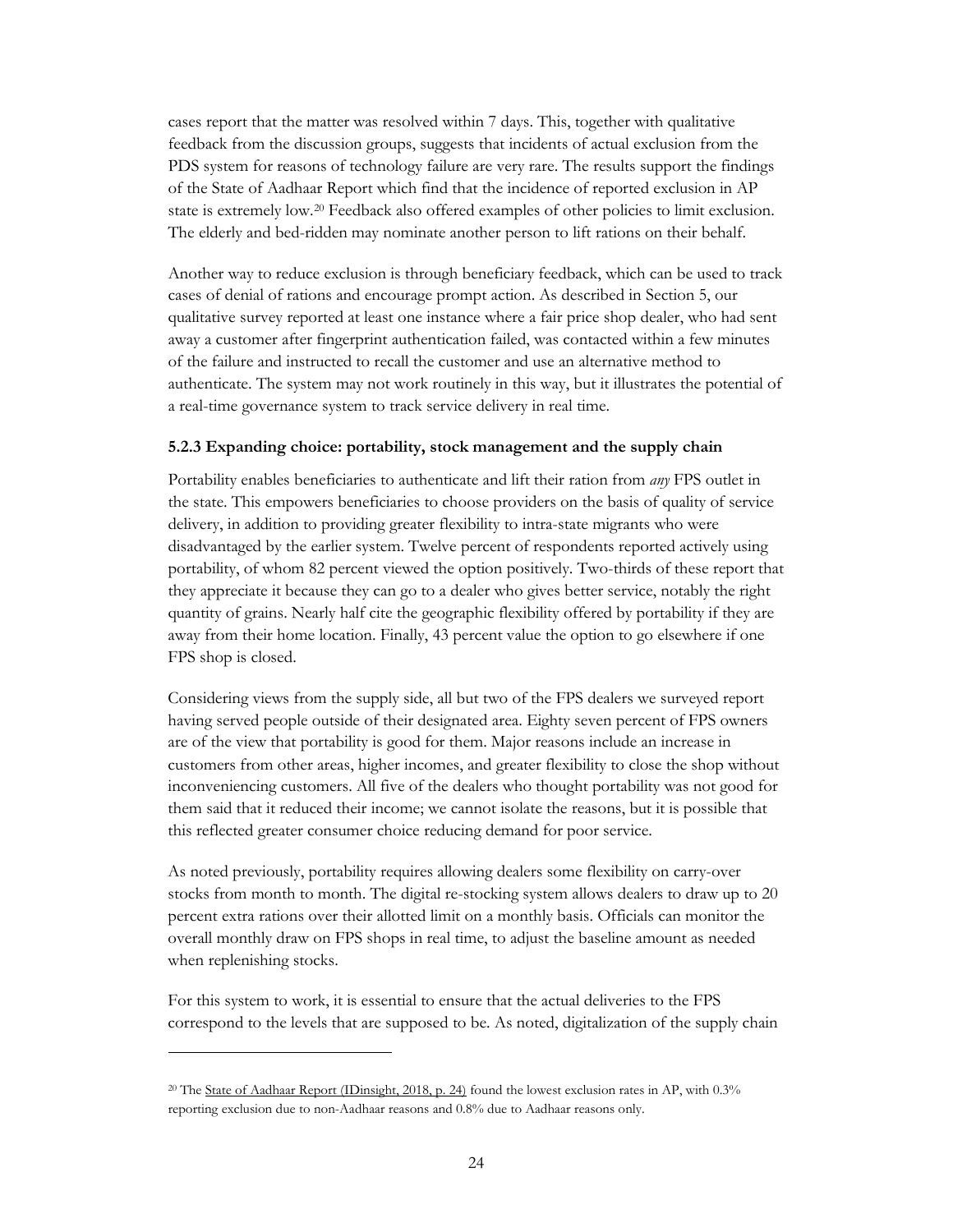was introduced to prevent the diversion of grains and other supplies higher up in the chain. The system tracks movement of grains from the central warehouse to mandal-level warehouses and then to FPS shops using GPS-tracked trucks following predetermined routes, weighs the foodgrains electronically at each transfer point, and requires dual biometric verification for the transfer from truck to FPS. Dealers are required to assess their stocks, place orders, and make payments on a monthly basis.

Ninety four percent of the FPS owners find the digitized supply chain system better than the previous system. The proportion of owners who report getting the right quantity of supplies increased by 12 percentage points with the introduction of the GPS system to 98 percent. The same group uniformly says it is better because the grain supply is more timely and that they get the right quantity of grains. These reforms appear to reduce diversion in the supply chain and enable better stock management, which in turn increases the level of accountability for FPS dealers and facilitates portability. At the same time, the previous system was apparently not a disaster; only 17 percent reported that they did not receive the promised quantity of grains before the reforms. [21](#page-27-0)

#### **5.2.4 Cashless transactions**

 $\overline{a}$ 

The last major reform that we consider here was the introduction of cashless PDS payments following the India-wide demonetization of November 2016. Krishna district piloted the proof of concept which was quickly scaled up to include all PDS outlets in the state. The cashless payment system allowed beneficiaries to pay for their rations using a direct transfer from a bank account linked to their Aadhaar registration. As Figure 8 shows, official data indicates that the proportion of cashless transactions in Krishna increased very quickly and peaked at 83 percent in May 2017. While the general shortage of cash in the aftermath of demonetization forced many to use the cashless mode, the move was also supported by strong government directives, a widespread public information campaign and incentives such as lucky draw prizes.

However, unlike the other reforms examined in this study, there has been a major reversal; the proportion of cashless payments has retreated significantly as the effect of demonetization waned and cash came back into circulation. It had declined to around 10 percent at the time of our survey in June 2018.

<span id="page-27-0"></span><sup>21</sup> Two respondents (4 percent) say it is worse because grain supplies are delayed and a separate pair say that they get less quantity of grains. However, in an apparent inconsistency, all four respondents also agreed that the grains were both delivered in a more timely fashion *and* that they received the right amount of grain.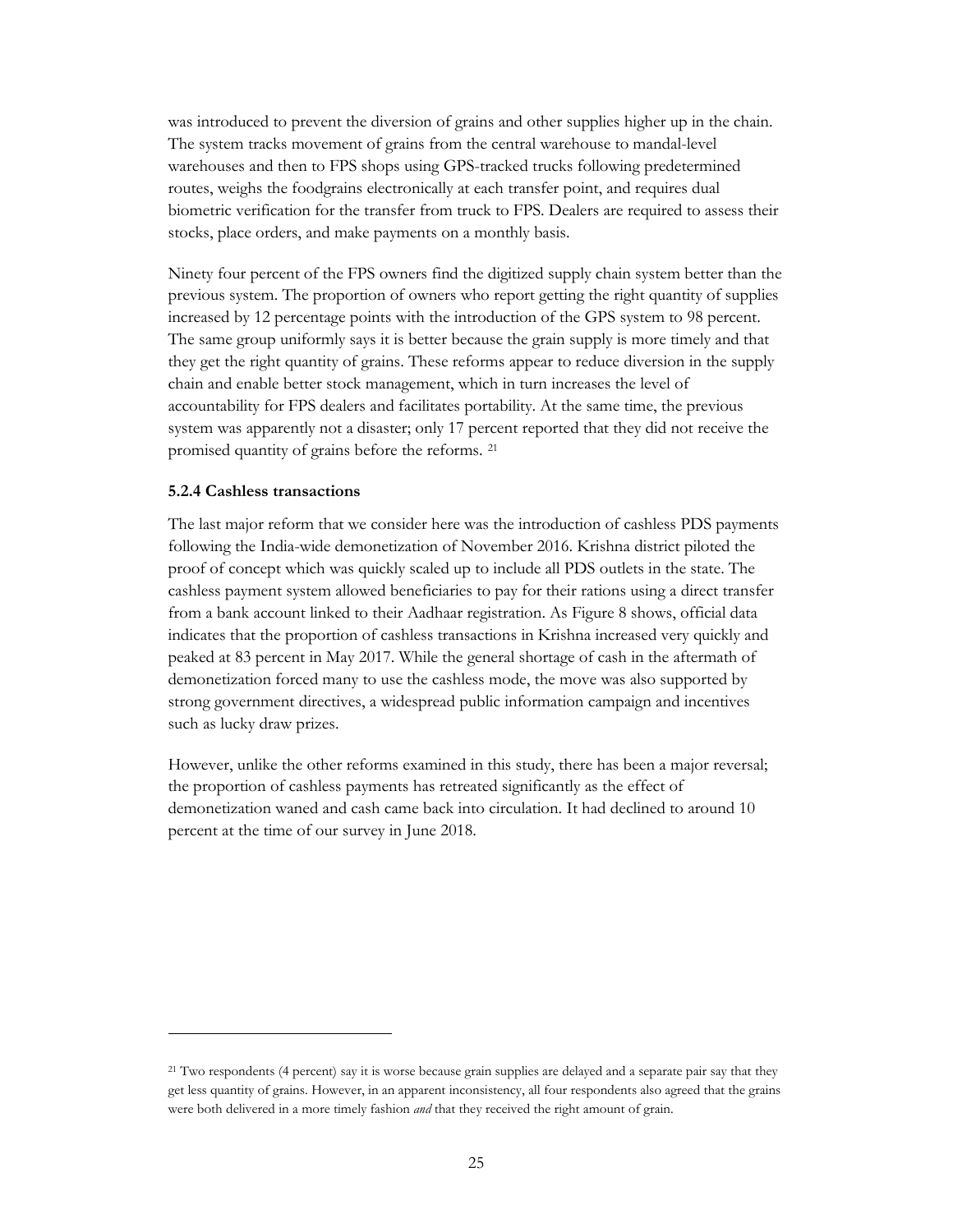



Cashless transactions in Krishna (as a percentage of total transactions)

#### Source: [https://epos.ap.gov.in/ePos/pos\\_abstract.jsp](https://epos.ap.gov.in/ePos/pos_abstract.jsp)

In contrast to the official figures, 27 percent of our respondents report that they use cashless payments. There may be two reasons for the difference. First, there may be limited overlap between people who pay through cashless mode every month. Second, the official figure only represents cashless transaction through the Aadhar-enabled payment system (AePS) available on PoS devices at PDS shops. Many dealers now offer alternative modes of digital payments, including through Unified Payment Interface (UPI) apps, mobile wallets and credit or debit cards. This may be easier for the customer but raises the problem of linking that particular payment to the particular transaction set out in the e-POS.

For those who do use cashless payments, the main reason cited was that it eliminates the need to provide small change for PDS purchases. For those who do not use cashless, among other responses, 44 percent indicate that they do not trust the system, but this still leaves a majority that apparently do. However, 71 percent of respondents report as a problem the inability to check their bank account balance to ensure that they have sufficient funds to make the payment. In addition to possible constraints relating to digital capacity, an apparent reason is that the electronic transactions are made through the e-POS machine do not enable the customer to check the balance on his or her account.

A variety of concerns would need to be addressed to encourage beneficiaries to shift back to digital payments for PDS on a large scale. The reporting of cashless transactions would also need to include all methods of digital payment, not only those undertaken through the e-PoS at the fair price shop.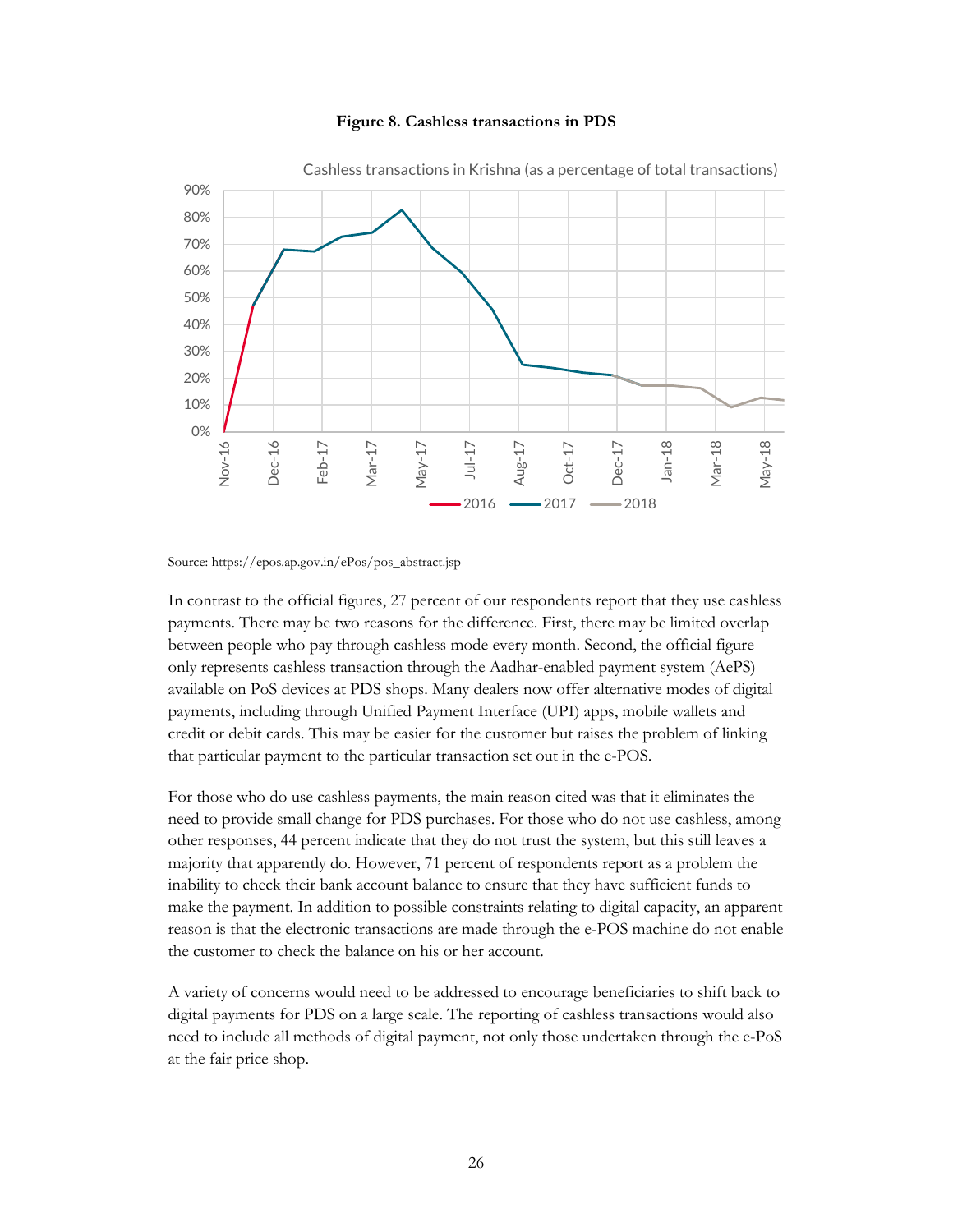Interestingly, we do find strong associations between being a cashless user and more positive views of the reforms. Cashless users rate ease of use more highly, report easier authentication experiences, and offer better opinions of the new PDS system. The causal pathways of this association are quite debatable. Do cashless users have better outcomes and perceptions of the new system because they are already predisposed to like and adopt new technologies? Or, have they simply enjoyed a smoother transition to the new system, enabled in part by cashless payments? Either way, the smaller subsample of self-reported cashless users is among the groups which appear to have better overall perception of Aadhaar based PDS reforms than the average beneficiary.

From the FPS owners' perspective, just under half used cashless transactions at the time of the survey. Of these, 40 percent said they were using it to comply with government instructions but 81 percent found it easier than cash. A few FPS owners lamented that they lost out on extra revenue because cashless payments provided for exact change.[22](#page-29-0) Dealers also noted that non-ration items could not be billed through the e-PoS machines in the same transaction as for rations, and that this increased the complexity of payment for customers who might have wanted to purchase a wider range of products—something that is being encouraged through the conversion of FPS into "Village Malls".

If cashless is to move forward for PDS, the functionality of the payments ecosystem would need to be upgraded to also make it easier for FPS owners to offer better user experience for beneficiary-customers going forward.

#### **5.2.4 Further insights from qualitative surveys**

Two issues flagged through qualitative feedback and affecting the PDS system bear mentioning here. First, unreliable mobile connectivity remains as a technical constraint that contributes to dissatisfaction with the new reforms. As noted, the ePoS machines used for authentication can accommodate up to two SIM cards to allow network flexibility. The government identified the networks with the strongest signal for each FPS outlet and initially paid for both[.23](#page-29-1) Even with these improvements, a large majority of FPS dealers reported that connectivity was sometimes a problem for authentication. The state government was making major efforts to improve connectivity, including rolling out fiber-optic cable to every FPS, but more needs to be done to address this obstacle.

Second, even though efforts have been made to minimize digital exclusion, this does not mean that exclusion does not exist for other reasons. Our focus groups confirmed a bottleneck already identified by the government in the ration card enrolment process. After new applicants have submitted all necessary documents and completed the physical and document verification steps, the process calls for their applications to be sent to the local

<span id="page-29-0"></span><sup>22</sup> Allowing FPS dealers to round up to the nearest INR 10 is a norm that allows them to make a bit more money off of each non-rounded transaction, but eliminating this practice should not be missed by beneficiaries. <sup>23</sup> The government now pays the cost for the network that the dealer identifies to have the best signal strength in

<span id="page-29-1"></span>his or her area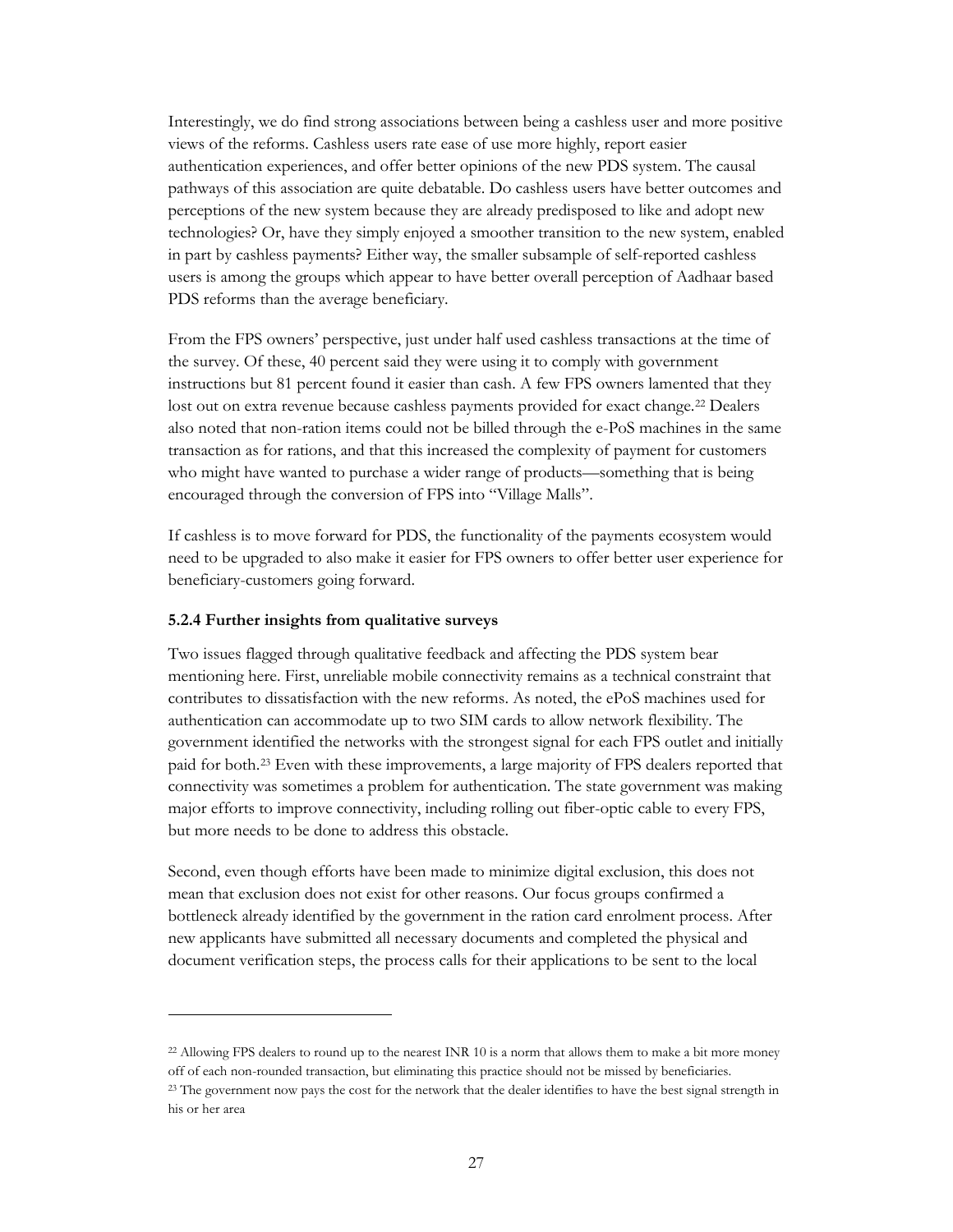Janmbhoomi committee for approval[24](#page-30-0). However, this approval stage can reportedly take up to two years, and some respondents complained that the committees have become politicized. The government had identified this blockage, and has utilized the statewide Smart Pulse Survey to identify eligible households, bypassing the Janmbhoomi committees to issue new ration cards. However, the frequency of surveys and data errors still constitute problems.

#### **5.2.5 Savings from PDS digitization**

 $\overline{a}$ 

It is not possible to provide a complete picture of fiscal costs and savings of moving towards digital governance in AP but we can offer some partial and indicative estimates for the reform of the public distribution system (PDS).

Savings estimates are based on (i) the numbers of ration cards and units before and after the Aadhaar seeding exercise; and (ii) the unclaimed stocks remaining in the FPS that dealers could have diverted in the absence of effective stock-flow reconciliation. These estimates of the savings from cleaning the rolls and preventing diversion do not include savings that may have been generated by reform of the supply chain down to the FPS level, including mechanisms to ensure accountability as stocks are passed down from one level to the next.[25](#page-30-1)

As already noted, AP, like most other South Indian states, has traditionally maintained a relatively generous social safety net. Table 3 shows the numbers of ration cards and units before and after the Aadhaar seeding process for Krishna District and for AP, which, in PDS terms, is about 11.5 times as large as Krishna. The percentage decline in units was larger than that for cards since the exercise captured changes in family composition that reduced, on average, the number of members per family. The table also shows the implied savings in rice rations corresponding to the reduction of ration cards.

As repeatedly stressed by the government, the reduction in the number of beneficiary cards did not reflect a deliberate policy to exclude actual beneficiaries who had previously been receiving rations. Even after the reduction, the PDS roll amounted to over 70 percent of the population, so that central government funding covered only about 65% of AP's total roll.[26](#page-30-2) Even though this creates powerful incentives for AP to derive savings from reforms, the approach has been to first try to secure them from improvements in implementation before embarking on a radical restructuring of programs and eligibility. <sup>[27](#page-30-3)</sup> <sup>[28](#page-30-4)</sup> This contrasts with the

<span id="page-30-0"></span><sup>24</sup> Janmbhoomi committees are a sub-committee of the Village Development Committees tasked with implementing government welfare schemes and handling face-to-face interactions with beneficiaries.

<span id="page-30-1"></span><sup>&</sup>lt;sup>25</sup> The costs cited for the digital reforms do, however, include some related to the supply chain.

<span id="page-30-2"></span><sup>26</sup> Central government funding also only covers funding for the rice subsidy; the costs of the rest of the package are covered from the state budget. The reduction in ration card units does not allow for the additional registration of some new, legitimate beneficiaries who, we understand, were added at the same time, since this is

not a "cost" of digitization.

<span id="page-30-3"></span><sup>27</sup> We were advised that the Smart Pulse Surveys included information that could have been used to trim the PDS rolls but that this policy had not yet been employed for this purpose.

<span id="page-30-4"></span><sup>28</sup> An issue on the table at the time of our third visit, in November 2018, was on how savings from implementation should be divided between the central and state governments. Not surprisingly, the position of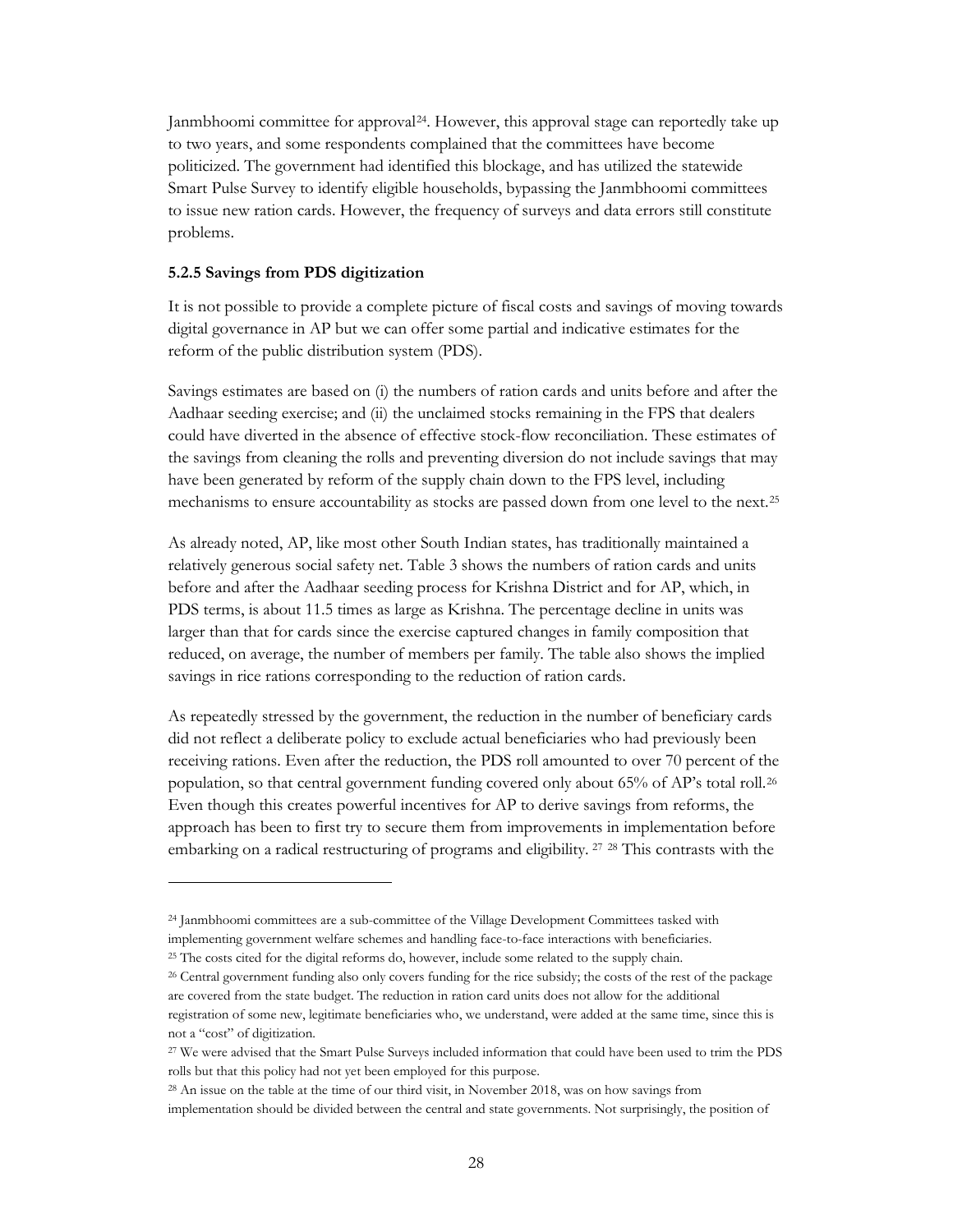approach taken in Rajasthan, where the digitization process was accompanied by a contentious effort to pare back the number of recipients to the levels supported by central government (Gelb, Mukherjee, and Navis, 2018).

A second component of savings comes from effective stock reconciliation, preventing the diversion of products that are carried forward by dealers between months and not picked up by the intended recipients. On average, the share of ration units taken up is reported at around 87%. It may seem surprising that as much as 13% of allocated rations is not collected (even with the added convenience provided by portability), but this is perhaps related to the relatively wide access to enrolment permitted for the social safety net. Table 4 illustrates estimated savings in Krishna from averted diversion in terms of subsidized commodities and total rupees for the period May–August 2015. From the 35-month record of these savings (May 2015–March 2018) the average comes to Rs 5.13 crore per month and the share of the rice subsidy represents 80%. This percentage agrees with the proportion as calculated from the standard allocation bundle of ration commodities.

| S.No.        | <b>Particulars</b>                                        | Andhra<br>Pradesh | Krishna   |
|--------------|-----------------------------------------------------------|-------------------|-----------|
| $\mathbf{1}$ | No. of BPL Ration Cards existing prior to Aadhaar seeding | 13,530,437        | 1,190,012 |
| 2            | No. of BPL Ration Cards after Aadhaar seeding             | 12,631,004        | 1,130,319 |
| 3            | No. of Cards reduced on Aadhaar Seeding                   | 958,533           | 26,603    |
| 4            | No. of Units existing prior to Aadhaar seeding            | 42,598,529        | 3,631,475 |
| 5            | No. of units after Aadhaar Seeding                        | 34,879,488        | 3,237,378 |
| 6            | Net Reduction in Units after Aadhaar Seeding              | 7,719,041         | 392,157   |
| 7            | Implied Saving in Rice Quantity per Annum (in MTs)        | 403142.46         | 16940.943 |

#### **Table 3. Reductions in PDS cards and units on Aadhaar seeding**

Source: Government of Andhra Pradesh

the AP government was that since any savings would derive from measures that they had implemented, any savings should accrue to them.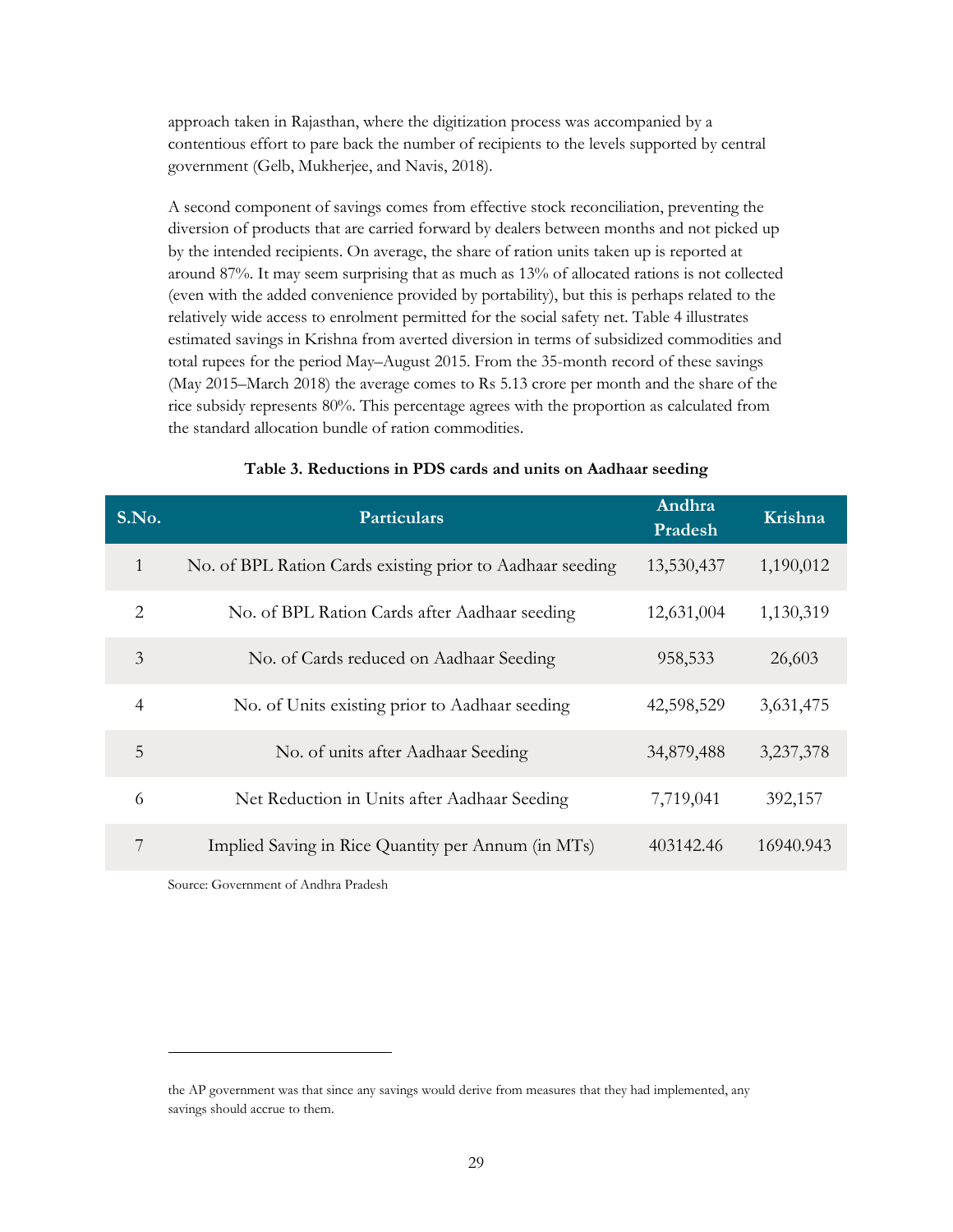| Month                | <b>Rice</b><br>₹26.64/-<br>per kg) | Sugar<br>₹18.50/-<br>per kg) | Wheat<br>₹ $0.70/-$<br>per kg) | Wheat<br>Atta<br>₹1.60/-<br>per kg) | K.Oil<br>₹1.60/-<br>per kg) | R.G.Dal<br>₹ $71.25/-$<br>per kg) | Subsidy<br>saved<br>(Cr.) |
|----------------------|------------------------------------|------------------------------|--------------------------------|-------------------------------------|-----------------------------|-----------------------------------|---------------------------|
| May, 2015            | 2089601                            | 67671                        | 67130                          | 76276                               | 525779                      | $\Omega$                          | 8.18                      |
| June, 2015           | 1682285                            | 72349                        | 34866                          | 35619                               | 451733                      | $\Omega$                          | 6.74                      |
| July, 2015           | 1848148                            | 339718                       | 33480                          | 32280                               | 410438                      | $\theta$                          | 7.48                      |
| <b>August</b> , 2015 | 1555540                            | 102423                       | 23.216                         | 25399                               | 395340                      | 31389                             | 6.42                      |

**Table 4. Savings from averted diversion in Krishna, May-August 2015**

Source: Government of Andhra Pradesh

 $\overline{a}$ 

From these estimates, the total savings would then be Rs 2,220 crore per year (equivalent to US\$ 341 million).[29](#page-32-0) Expressed relative to the estimated cost of the overall program of Rs 6278 crore per year (US\$ 966 million), the savings from these two sources would represent about 35% of the current cost of the program.

One factor offsetting some of these savings is the need to allow for increased dealer margins to compensate, at least somewhat, for reduced opportunities to divert commodities from the system. As noted previously, the surveyed dealers have been surprisingly positive about the reforms, partly, it seems, because the higher-level supply chain reforms have made their lives easier and ensured that they too have received their allocated volumes of product. Nevertheless, some dealers exited as the new system was introduced so that it was necessary to recruit others, and many of our surveyed dealers consider that their incomes have fallen since the reforms. It was necessary to increase margins by around 50 paise per kilo of rice, representing around 2% of the subsidy. Allowing for a similar margin increase on all commodities, the percentage savings would be somewhat lower at around 33% of program cost.

In terms of implementation cost, estimates are available for digital devices and a range of other equipment specific to the PDS system reform. They do not include costs for digital governance more generally, such as those of the real-time governance center or the operating cost of the 2,000-person call center (see below), which services government functions far beyond the scope of the PDS system. Costs are estimated at Rs. 264 crore (US\$ 40.6 million). $30$  Comparing savings and costs, these results suggest a high rate of return on these

<span id="page-32-0"></span><sup>&</sup>lt;sup>29</sup> To estimate the total savings, we first use the conversion factor of 1.25 to scale up the estimated rice savings from verifying the benefit rolls in Table 2 to subsidy savings on the entire ration allowance. For AP, this yields an annual savings of Rs 1,512 crore. Next, we use the ratio of 11.5 to scale up the average Krishna savings from averted diversion to the whole of AP. This gives us Rs 58.99 crore per month or Rs 708 crore per year. Total savings is taken to be the sum of savings from cleaning rolls and eliminating diversion.

<span id="page-32-1"></span><sup>&</sup>lt;sup>30</sup> The project cost for end-to-end computerization of the AP PDS system was Rs 48.62 crore, equally split between centre and state. Project costs included: the digitization of records and databases; provision for online allocation of food grains; the automation of supply chain management; setting up the grievance redressal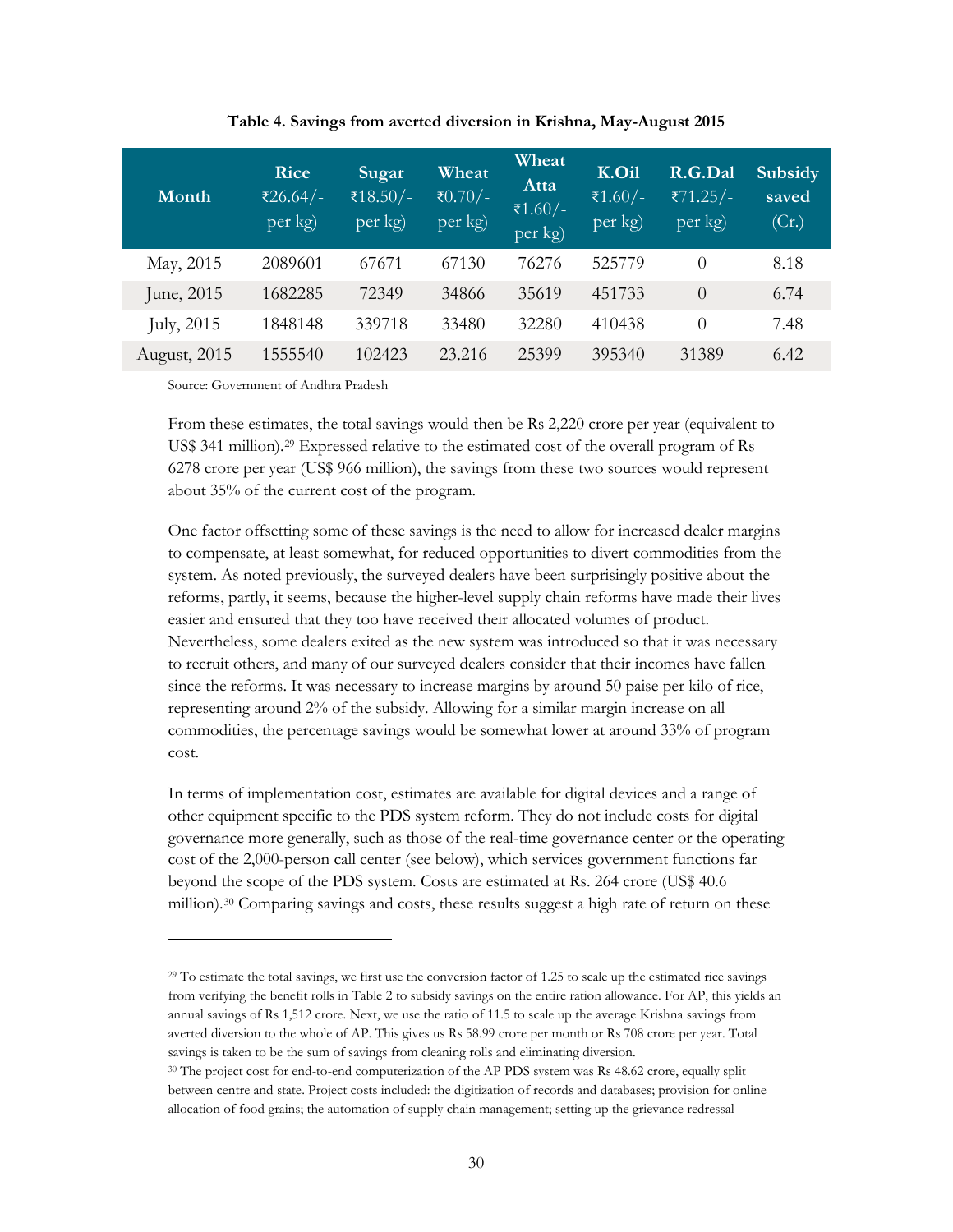digital investments. The costs of the items included in this estimate would be recovered by some 2 months of total savings or around 5 months of savings from averted diversion alone.

These estimates are, of course, specific to Krishna and AP, and they may not extrapolate automatically to programs in other states. They depend on the possibility of making substantial savings in both the benefit rolls and by reducing diversion. The first reflects, among other things, the initial conditions prevailing before reform and the degree of "slack" in the ration card system. Regarding the second, it is possible that, because of the efficiency of stock-flow reconciliation, dealers in AP have been permitted to carry forward larger volumes of stocks than would otherwise have been the case, and that the savings from preventing diversion appear correspondingly higher. High carryovers—which are important to ensure that rations are available when requested and to give slack for portability—no longer run the risk of being diverted by dealers. Nevertheless, the estimates suggest that investment in digitized systems can produce a high rate of return while, at the same time, improving service quality.[31](#page-33-1)

#### <span id="page-33-0"></span>**5.3 Delivery of social pensions: flexible benefits transfer design**

#### **5.3.1 Overview and timeline of pension reform**

 $\overline{a}$ 

<span id="page-33-2"></span>to 3,000.

India's social pension system provides a monthly subsistence payment to persons who qualify for old age, widow or disability benefits as per the norms of the National Social Assistance Program. State governments can supplement the base amount provided by the national program and can determine the mode of delivery. Compared to other states, Andhra Pradesh has a generous social pension system. As shown in Figure 9, it has experimented with several alternative delivery mechanisms over the last decade.

Traditionally, gram panchayat (village government) offices had distributed monthly pensions but the process was marred by complaints about lack of timeliness of payments, bogus beneficiaries and petty corruption. From May 2009, the system changed to direct deposits into a designated private bank, requiring beneficiaries to open accounts in order to receive their pensions. In 2015, pension distribution shifted to post offices; there had also been a major increase in the amount of the pension from Rs.200 to Rs.1000 the previous year following the election of a new government.[32](#page-33-2) However, the 2 percent commission charged

mechanisms; and the automation of the FPS. In addition, AP purchased its e-PoS machines while most of the other states leased them; this required an additional Rs 215.42 crore (representing 142.66 crore for e-POS and Iris readers with the rest for service, maintenance and other expenses) resulting in a total investment cost of around Rs 264 crore.

<span id="page-33-1"></span><sup>&</sup>lt;sup>31</sup> Although it is not specific to the PDS system, we can also make a comparison with the cost of the call center maintained by the government. There are 2000 call responders; we might budget them at ₹200,000 per year which is the pay at a low level for AP government employees. This would put the cost at ₹40 crore per year, about 1.8 percent of the estimated level of savings on the PDS system. <sup>32</sup> On January 25, 2019 AP revised its pensions; old age and widow from 1,000 to 3,000, and disabled from 1,500

<sup>31</sup>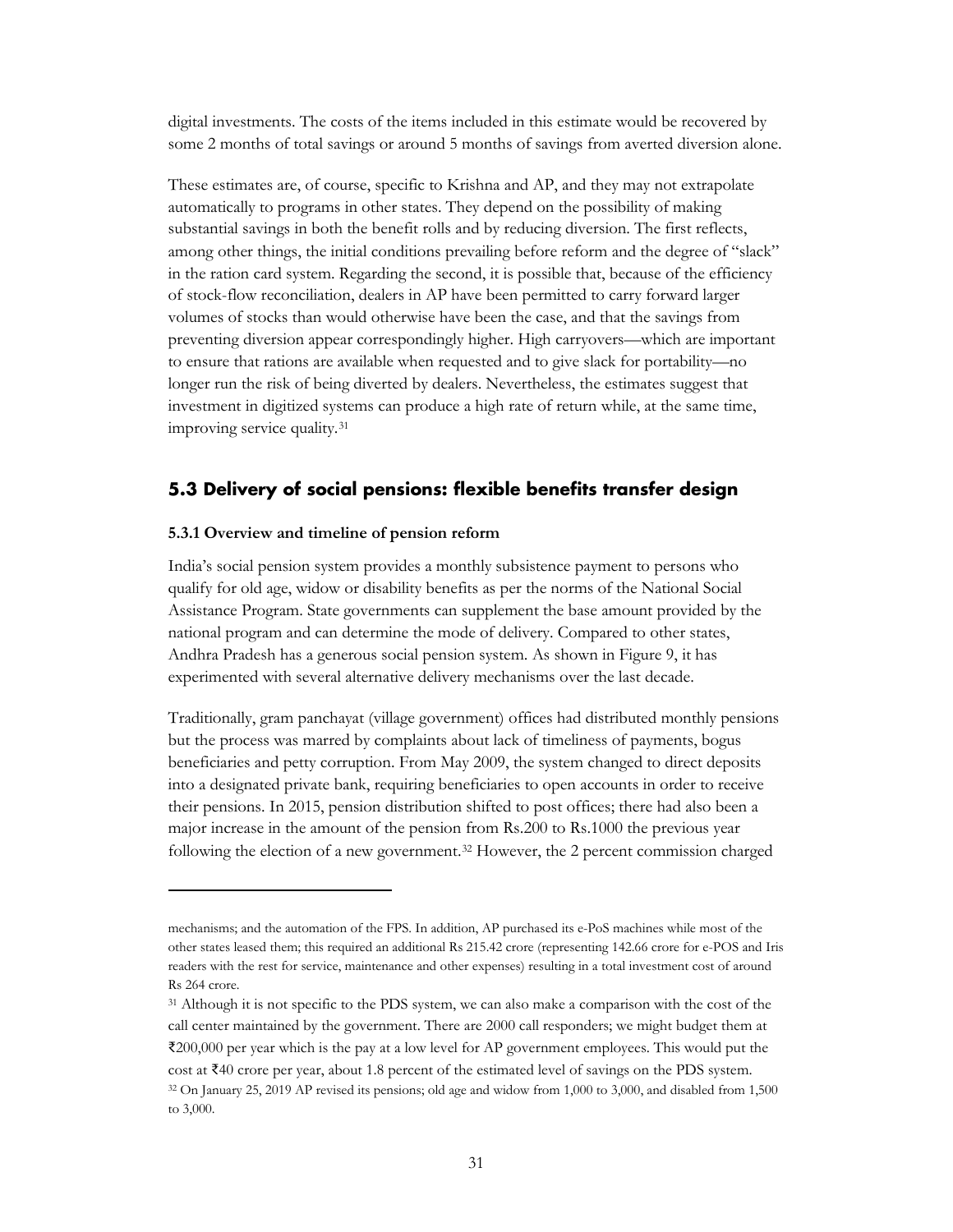by the postal department was considered too high. The government shifted back to DBT direct benefit transfers to Aadhaar-linked bank accounts—within six months of initiating the change, resulting in uncertainty and disruption of the system. The intention was to enable pensions to be withdrawn close to home through mobile business correspondents (BCs), but the negotiated fee structure (a commission of only 0.2 percent) left them inadequately incentivized to serve pensioners. This resulted in inconvenience, especially to the elderly and infirm, who would need to visit bank branches to cash out.

In January 2018, the government made the final change. It reverted back to the earlier system of pension distribution from panchayat offices, but this time requiring Aadhaar authentication at the point of pension delivery. To minimize the chance of exclusion, VROs were authorized to authenticate on behalf of beneficiaries unable to do so themselves. In 2018 a portability option was introduced, enabling pensioners to be paid at any panchayat office in the state. Forty percent of the gram panchayats in Krishna now offer this facility, but it has, so far, been little used; currently, only 912 pensioners take advantage of it.



**Figure 9. Alternative modes of social pension delivery, 2009–2019**

This reversion to direct government distribution offers a notable counterpoint to the trend, in India and elsewhere, of providing social assistance via direct benefit transfer through the banking system. In considering the motivation for such a change, one could imagine two competing hypotheses. First, the recentralization of the process into the hands of the bureaucracy reflected efforts to re-establish control of the distribution process to recapture rents. Second, the change in the distribution channel addressed the perceived weakness of the banking correspondent network and aimed to provide a better cash-out option for beneficiaries. In our survey, we sought to resolve this question by asking beneficiaries to compare the previous and current mechanisms of pension distribution.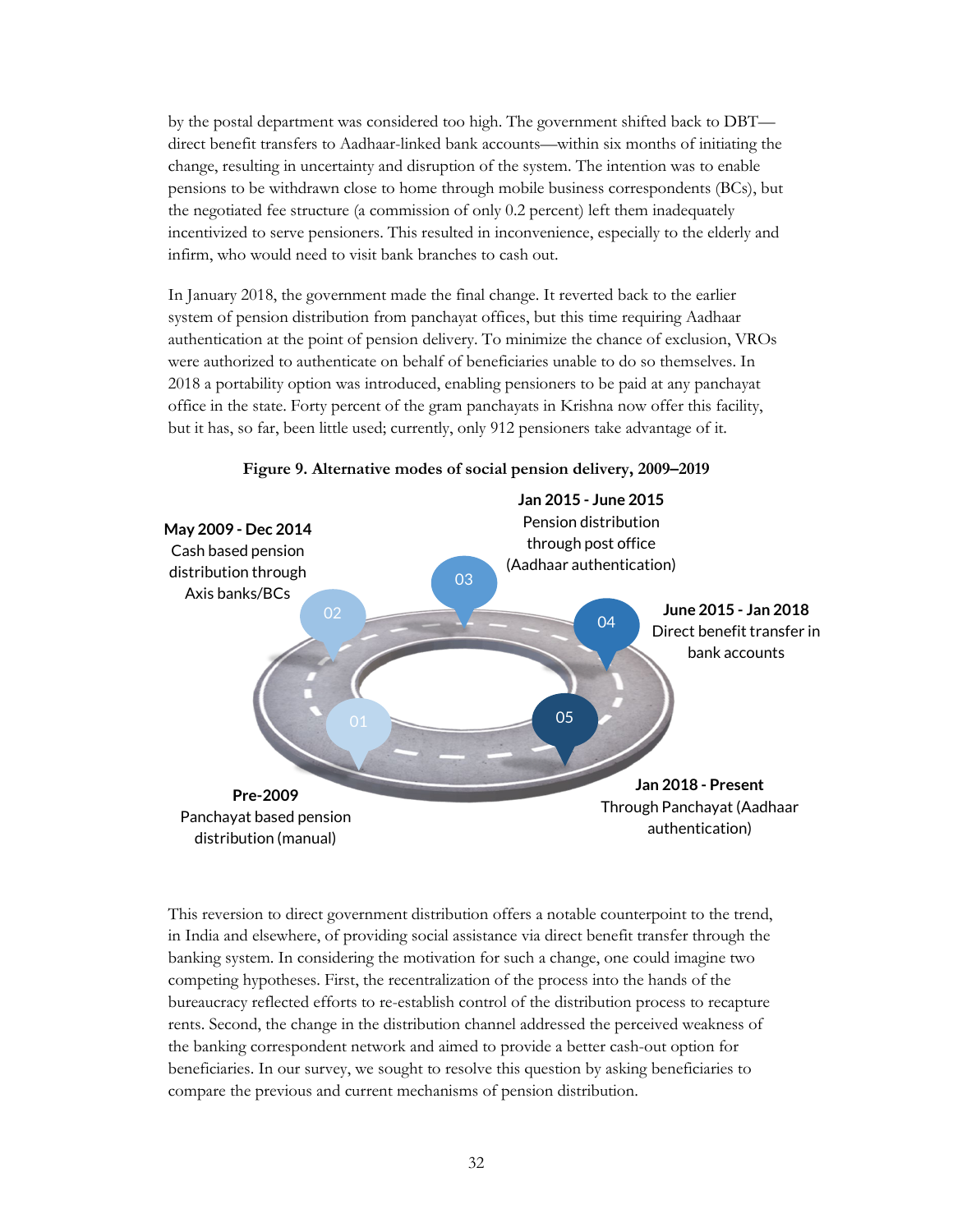#### **5.3.2 Pensions sample: overview and analysis**

Our sample of pensioners include 482 respondents, of whom 71 percent are female. Twothirds have no formal education, 79 percent are rural with a mean age of 57.[33](#page-35-0) Most of our sample report retrieving their pension payments from a panchayat office, although 10 percent say that the panchayat officers come to their home to deliver their pension.

We asked beneficiaries to compare the current panchayat system to the DBT mode through the banks and also to the earlier system of distributing pensions through the post office. They expressed strong preferences for the panchayat system. Eighty six percent preferred it compared to the bank/BC delivery method. For those who had the experience of the post office system, the reaction was similar: 84 percent preferred the panchayat based cash distribution. We also asked the pensioners about their experience with the panchayat system. Did they need to pay commissions to officials to receive pensions? Only 2 respondents answered in the affirmative, indicating that bureaucratic rent seeking does not seem to be the reason for this change. We also asked whether they were not comfortable having officials present when they received their pensions. Again, very few agreed with this, suggesting again that the rent-seeking hypothesis is not the main reason for the change.

We asked all respondents what they thought was better or worse about the new system relative to both of the two previous systems.[34](#page-35-1) Figures 10 and 11 describe the results disaggregated by whether or not the respondent thought that the new system is, overall, better or worse than, respectively, the bank system or the post office. As with the PDS system, respondents display a high level of nuance in their perceptions. Positive reasons cited by both groups (Figures 10 and 11) included receiving the correct amount and timely payment. The major drawbacks, mainly by the small number of 'worse' responses, related to irregular panchayat office hours and the need to make multiple visits. Overall, there appears to be overwhelming support and preference for direct cash disbursal with Aadhaar authentication over direct transfer through banks—an example of a flexible service delivery mechanism that addresses challenges faced by beneficiaries to access their entitlements.

The survey response, therefore, appears to bear out our second hypothesis—that the last mile banking channel was not functioning as expected. Interviews with beneficiaries, business correspondents, bank and local government officers provide more information. The direct bank transfer model assumes that beneficiaries would prefer direct transfer since they can easily access their pensions either through bank branches or mobile BCs, who can disburse cash on the basis of Aadhaar authentication. However, contrary to our expectations, this option seemed not to work smoothly for several reasons. First, accessibility to bank branches is a challenge, particularly for the elderly, most of whom prefer

<span id="page-35-1"></span><span id="page-35-0"></span><sup>&</sup>lt;sup>33</sup> This data reflects the mean age of respondents who answered yes to a question asking whether they or anyone in their household receives a social pension, so the true age of the pension recipient may be higher than this. <sup>34</sup> Due to an error in the survey instructions, the respondents who think the new system is worse were not asked about the possible factors which are better in Figure 11. However, because the number of "better" respondents far outweighs the number of those who thought the new system was worse (Panel A) this introduces only a minor conservative bias to the results of Panel B.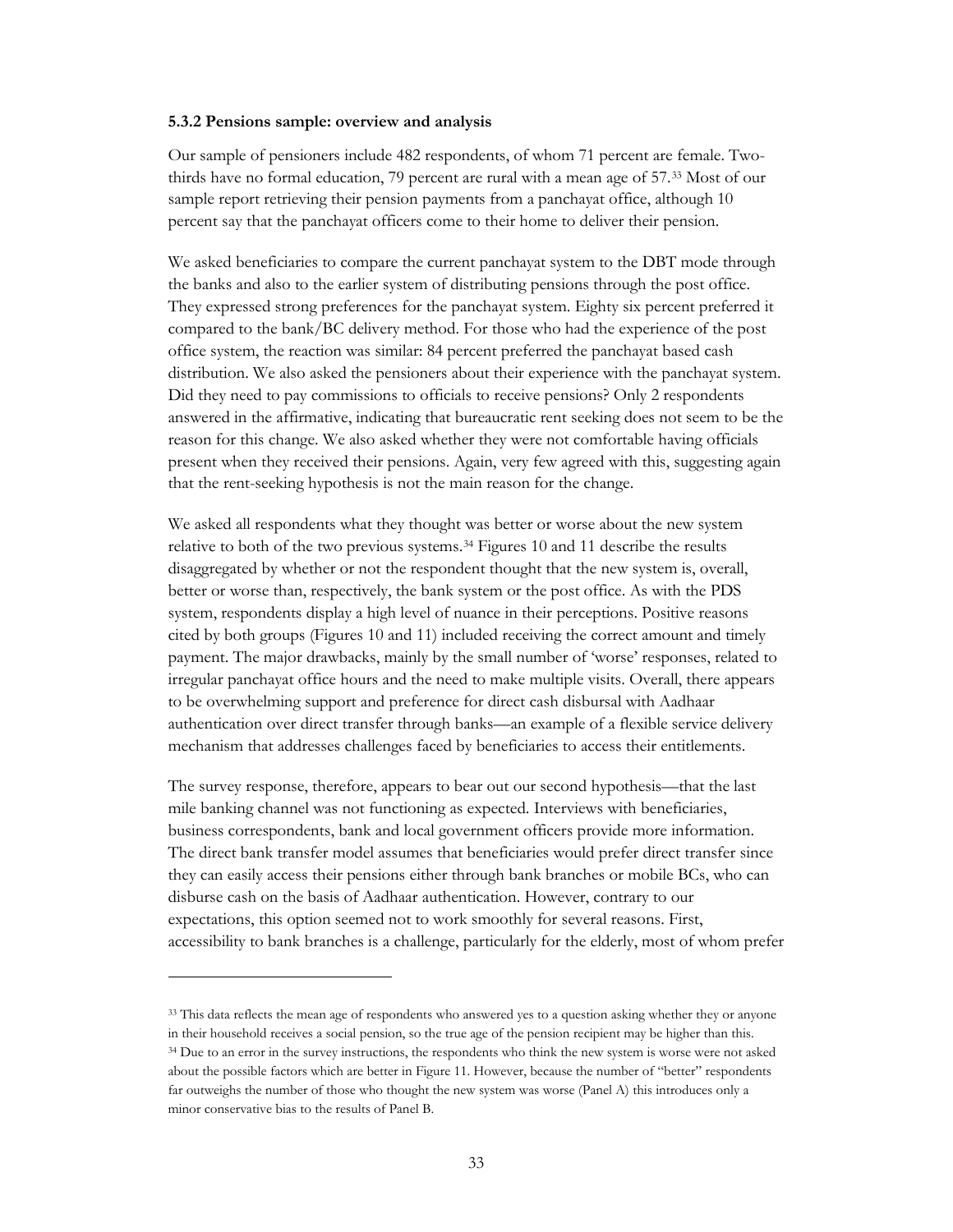to withdraw the entire amount in cash at the beginning of the month Second, the coverage of BCs is not ubiquitous and the incentive for them to distribute pension is very low—they receive only Rs.2 for disbursing the pension amount of Rs.1000—about ten percent of the commission from other banking transactions. [35](#page-36-0) This is compounded by a third factor; the low overdraft limit set by the banks. BCs can serve at most 20 beneficiaries in a single trip even though the demand for their services could be considerably higher in their area of operation; more than this would require a time-consuming return to their bank. In addition, BCs have little option but to refer beneficiaries to bank branches in case of failure to authenticate through Aadhaar. In contrast, as noted below, this problem can be resolved through VRO authentication in the panchayat-based delivery system.

It is possible that the failure of the bank-based DBT model largely reflects a less-thanadequate incentive structure for the banking system to deliver pensions. The additional transactions costs of the current direct payment model for government officials is not clear. More research on "last mile" delivery options and costs would be useful.

<span id="page-36-0"></span><sup>35</sup> The average cash-out fee for a number of mobile money systems, including M-Pesa and BKash, is around 2 percent (Amin, 2014). This suggests that the 0.2 percent fee offered to the BCs is indeed low relative to alternative systems.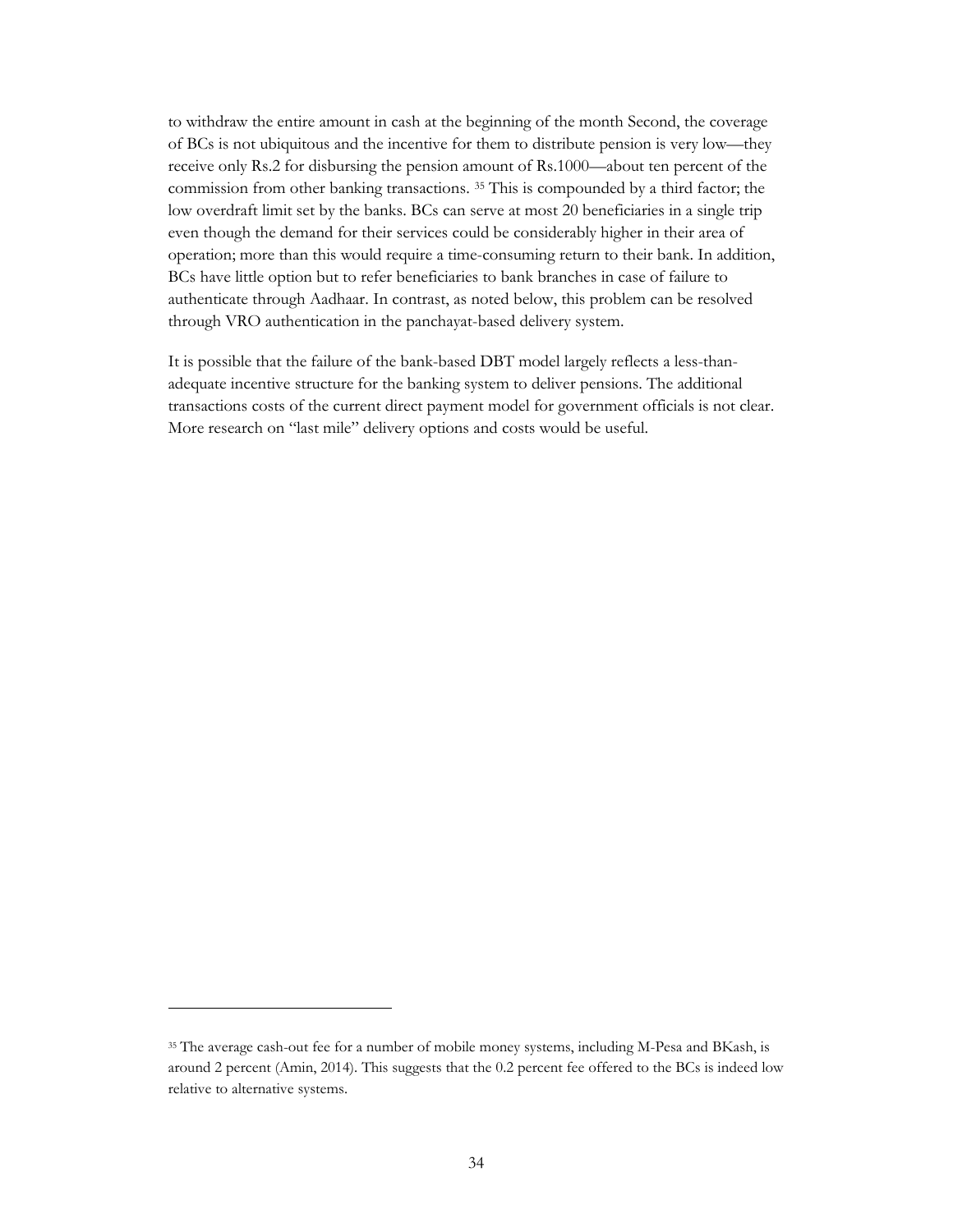

#### **Figure 10. Perception of Aadhaar-Panchayat pension distribution system, compared to the previous bank/BC system**

Note: Denominators for each bar represent the number of respondents who said that the new system was better  $(n = 326)$  or worse  $(n = 51)$ . Gray bars in the right-hand graph represent missing data.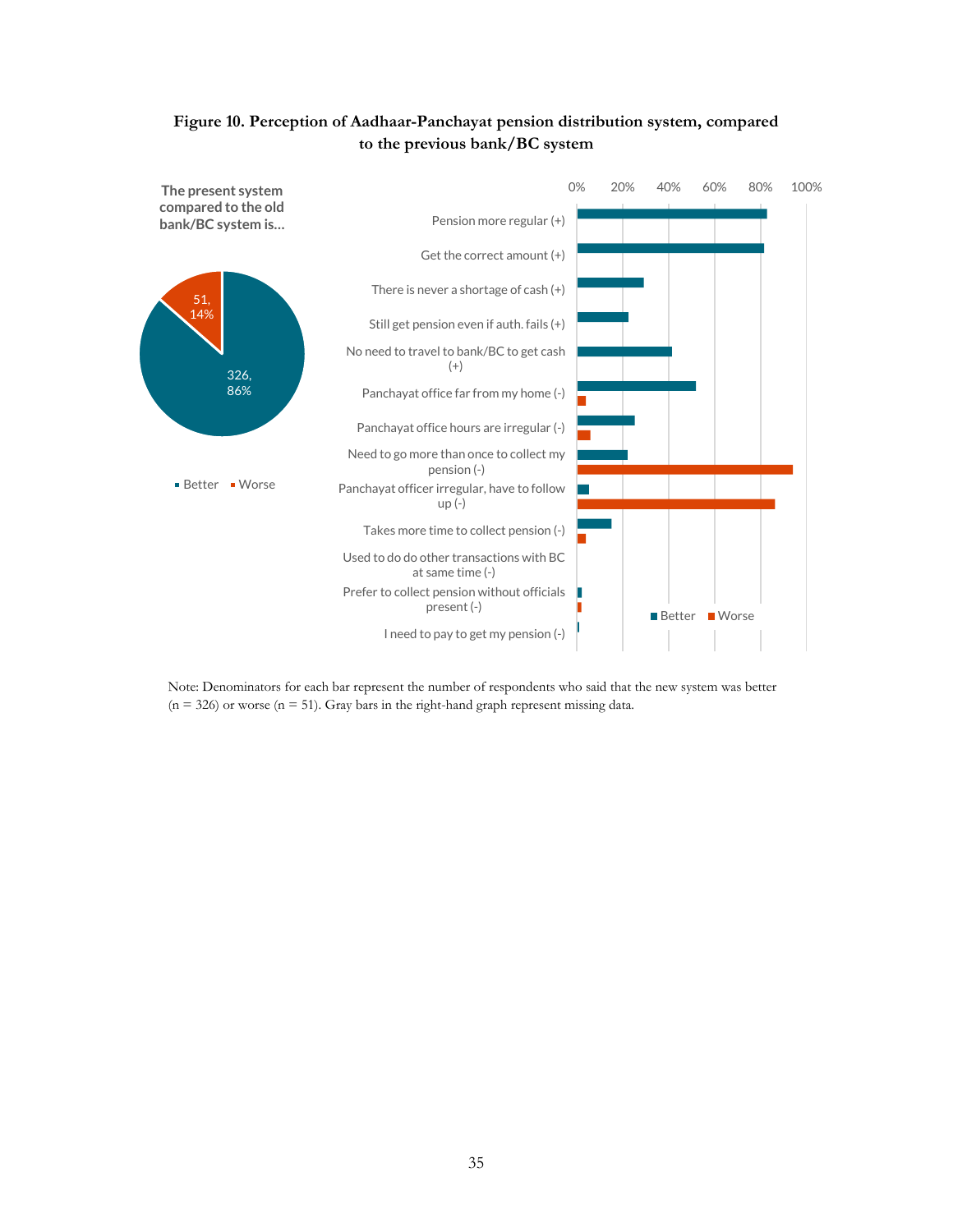#### **Figure 11. Perception of Aadhaar-Panchayat Pension Distribution system, Compared to the Post Office.**



Note: Denominators for each bar represent the number of respondents who said that the new system was better  $(n = 258)$  or worse  $(n = 48)$ .

#### **5.3.3 Steps to mitigate exclusion of beneficiaries**

 $\overline{a}$ 

We asked pensioners what they would do if their fingerprint authentication failed. Eighty percent indicated that they would request the VRO to authenticate on their behalf. This suggests a high degree of awareness about the processes mandated in cases of biometric failure. [36](#page-38-0) Twenty percent cited using iris while 2 percent suggested manual authentication using a photograph. Krishna is experimenting with face recognition as a way to further reduce the range of bureaucratic discretion in cases where human backup is required; there have been concerns that too much reliance on discretion may have opened up the possibility of some questionable transactions. Integrated readers are now being tested that can capture fingerprints, iris and face.

Having the VRO option handy is surely one of the attractions of collecting the pension at the panchayat office rather than from a bank correspondent—even if one is available to service the location. In the first case, the manual backup should be close at hand; in the second, there may be no other options for the BC than to direct the pensioner to go to the bank office or to offer to come back again another day. In addition, panchayat offices are often located not too far away from the local FPS, making it convenient for pensioners to combine pension and ration pickup in one visit.

<span id="page-38-0"></span><sup>36</sup> All nine respondents who noted there had actually been an occasion when they did not receive their pension due to authentication failure said that they had requested the VRO to withdraw on their behalf, indicating that they had utilized this form of exception management.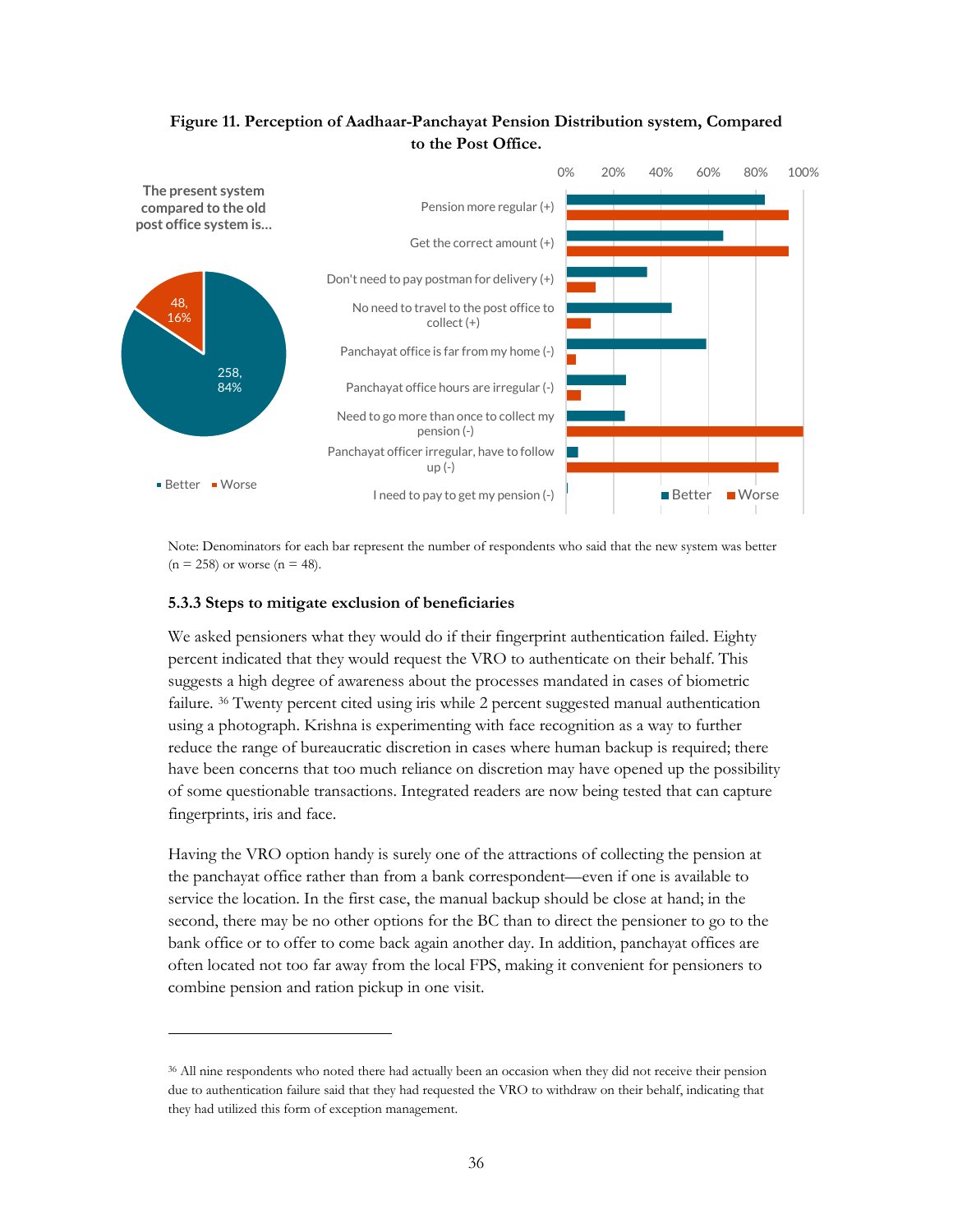#### **5.3.4 Improving efficiency through portability**

The new pension distribution system has also introduced portability similar to that for the PDS. Our survey, however, revealed low awareness of this option, and indeed, only 912 beneficiaries had enrolled for this option across all of AP as of October 2018. Compared to PDS, where portability was introduced after digitization of supply chain and stock management were put in place, it appears that the absence of real-time cash reconciliation across panchayat accounts is one of the limitations of the current system. Portability does require greater effort on the part of the administration to eliminate double-counting, and to track beneficiaries who are may use the VRO rather than direct Aadhaar authentication. Beneficiaries were generally in favor of portability and its potential to help them increase convenience and save time and travel costs. AP could readily increase the flexibility of pension delivery, perhaps even offering a choice between panchayats and banks, with some modest improvements in the backend of the funding system.

#### **5.3.5 Qualitative survey insights**

Our focus groups revealed a few other insights about the pension delivery system. As with the PDS, Janmbhoomi committees have proved to be a bottleneck in the application approval process. To circumvent this problem, the state government has used the Smart Pulse survey as a mechanism to automatically enroll beneficiaries who fulfill the pension eligibility criteria. Focus group participants confirmed that the panchayat model is preferred to bank transfer. The majority of beneficiaries reported having pensions delivered at home in the first week of every month. Participants were not all fully comfortable with banks. Some recounted experiences where pensions were not credited but BCs withdrew funds from their savings account without authorization, further reducing their trust in the direct benefit transfer method. However, the return to a panchayat-based distribution system—even one verified by Aadhaar authentication—leaves more room for human intervention leakage than is ideal and we were told that some suspicious transactions by VROs had been flagged. This has motivated the administration to strictly monitor cases of authentication failure and use alternative methods of Aadhaar verification, including the piloting of facial recognition technologies to further shrink the range of human discretion.

## <span id="page-39-0"></span>**5.4 The digitization of land records: differential benefits for landowners and tenant farmers**

#### **5.4.1 Overview and Timeline**

As set out in the Indian Constitution, the management of land and collection of land revenue is a key responsibility of the State governments. In rural areas, land records form the basis for farmers to receive a variety of government benefits, inputs such as seeds and fertilizers, as well as agricultural credit. Proving titles and demarcating boundaries can be complex because of traditional, paper-based systems of recordkeeping, leading to disputes over property rights and cumbersome legal processes related to sale and transfer of land.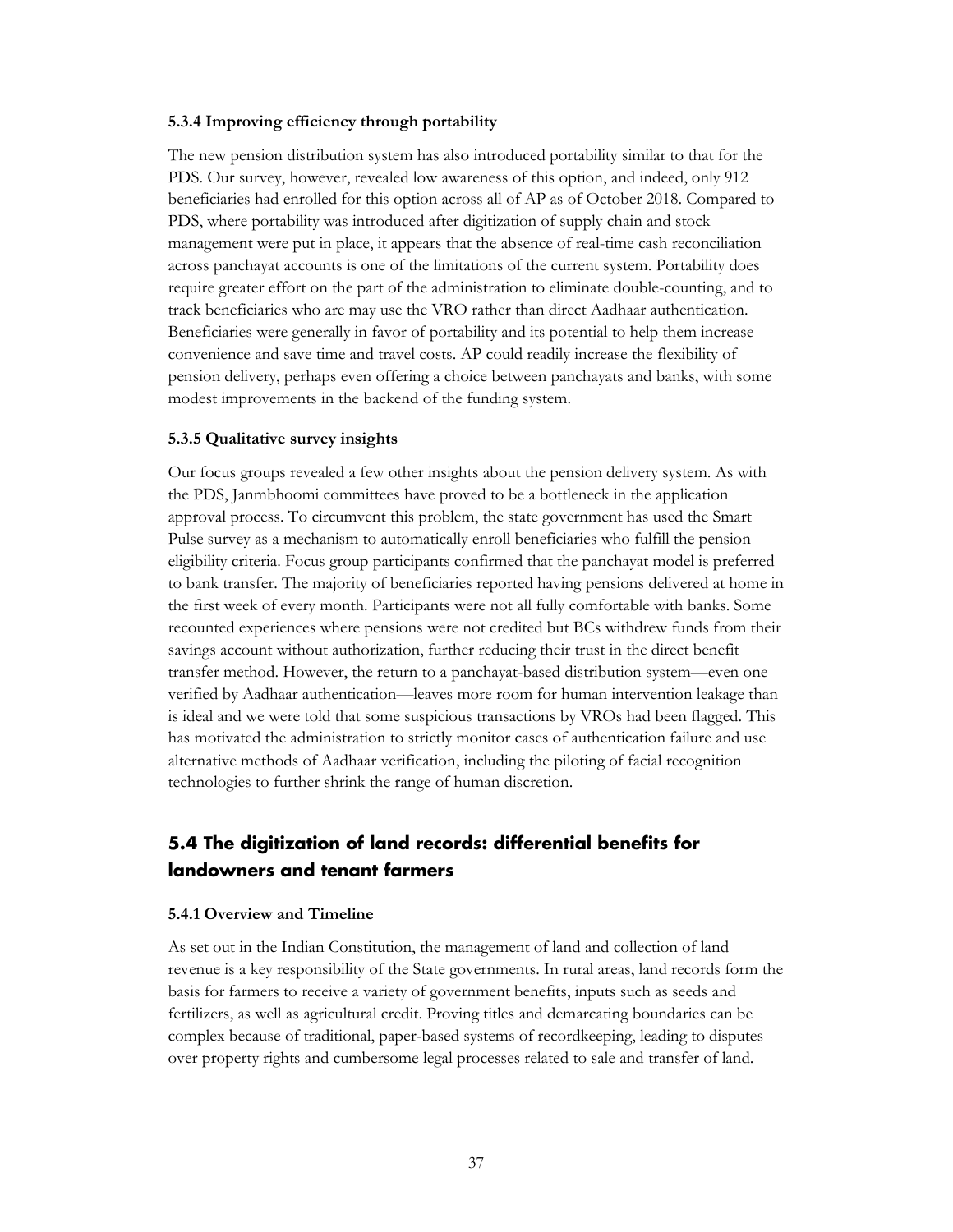To address these challenges, the digitization of land records started at the national level in 1998 with most states moving to a system of electronic land titles and deeds. Andhra Pradesh has built on this initiative, by seeding the digitized land records with Aadhaar thereby linking the physical land holding to a unique personal identifier. As a further extension, from November 2018, Andhra Pradesh has used satellite imagery, GPS and drones to accurately geofence and assign a unique 11-digit *Bhudhaar* number to every digitized parcel of landholding, with Krishna as one of the first districts to implement the scheme in the state.

Aadhaar based land record digitization is seen as an important advance in the move towards more efficient and transparent system of land management which could help to reduce transactions costs in providing services and benefits to the farm sector. However, there is still little empirical evidence on how these changes affect landowners and tenant farmers.

#### **5.4.2 Land records sample overview and analysis**

Our survey questionnaire included a module on perception and experience of the Aadhaarbased land record digitization process. This was administered to a sub-sample of 185 land owners and/or tenant farmers who fulfilled our selection criteria. The sample of land owners and tenant farmers is almost exclusively rural, with only a few cases of urban residents owning agricultural land. Awareness about Aadhaar linkage is not universal—37 percent of respondents stated that they were not aware that all land records must be digitized through Aadhaar. Among the 63 percent that were aware, Figure 12 shows that three-quarters of them had digital land record certificates. These 87 respondents—all landowners—formed the basis of our investigation into the perceptions of, and experiences with, the new system.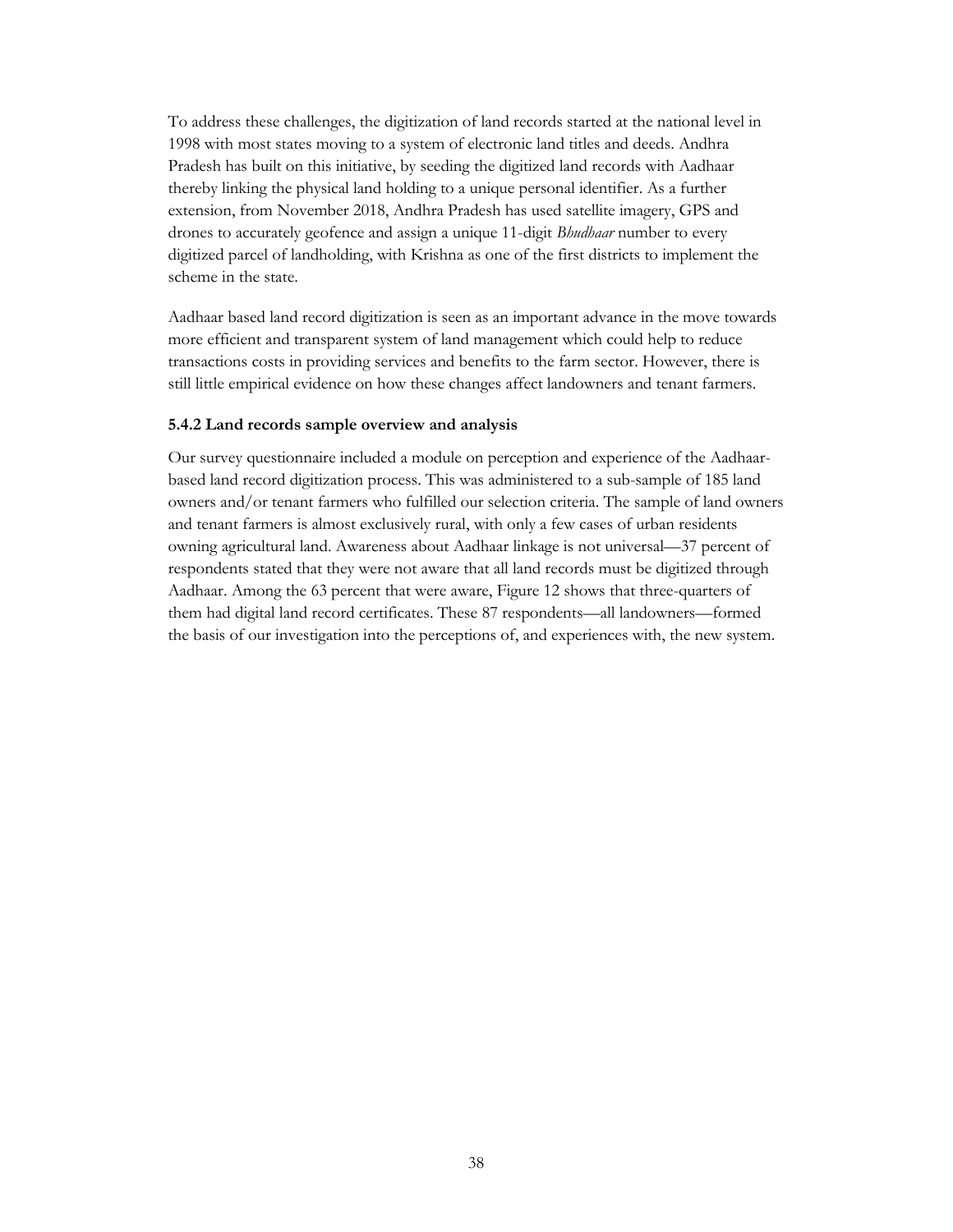

**Figure 12. Awareness and use of digital land records**

**A: Are you aware that all land records have been** 









Our survey indicates that digital land records are providing the expected benefits to land owners judging by the near-universal preference for the new system (85 out of 87 cases). The only two dissenters both took issue with land measurements and difficulties with resolving inaccuracies. As shown in Figure 13, ease of proving ownership and greater transparency in administrative processes are cited as the main reasons for the positive view of the reforms.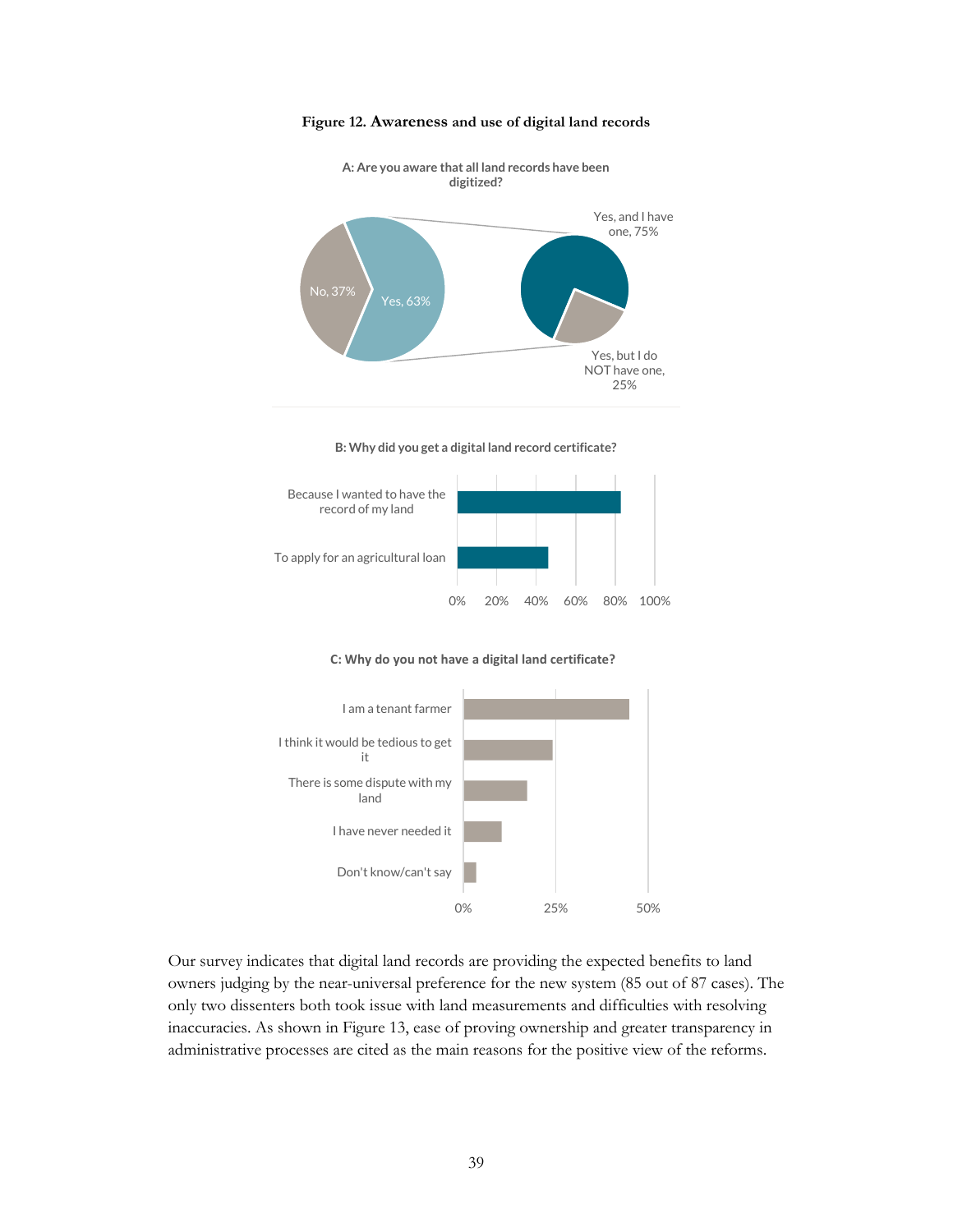As land records become increasingly linked to distribution of inputs such as seed and fertilizer, as well as the recent moves in some states to provide income support to farmers on the basis of their landholdings, there is an also an expectation that having digitized land records will help them access public subsidies and transfers in the future. Of the landowners who held a digitized certificate many reported having used it to obtain loans (77 percent) and seed subsidies (29 percent). Only 37 percent of those who had so used the digital certificates reported that they had received these benefits prior to digitization. It therefore appears that the digital system is facilitating wider access to such programs.





#### **5.4.3 Limitation: the case of tenant farmers**

A further objective of land record digitization has been to help farmers prove their tenancy without infringing on the property rights of the landowners. The Revenue Department issues an annual Loan Eligibility Certificate (LEC) to tenant farmers subject to the consent of the landlord, which can then be used to access government agricultural subsidies, crop insurance and loans. The Agriculture Department can also issue a Certification of Cultivation (CoC) valid for 6 months without the consent of the landlord. This is intended to help banks issue agricultural credit that does not require collateral. This is a complex system that has traditionally led to disputes and put tenant farmers at a disadvantage.

Has Aadhaar-based digitization addressed this problem? The experience of 13 tenant farmers included in our quantitative survey indicates that not much has changed for them. Only one possessed an LEC and four others CoCs. Our qualitative research indicates that tenant farmers are confused about the difference between LECs and CoCs and the benefits they should provide, while landlords are unwilling to consent to LEC over fears about loan settlement in the case of a tenant default. Banks do not want to issue credit based on LECs, while CoCs are not even considered a valid document. Some banks are apparently willing to issue joint liability group loans, but even these still require a certain amount of collateral. These problems are not new: they existed in the earlier system. But our focus group discussions suggest that Aadhaar-linked digital land records are have not yet been able to benefit tenant farmers as intended.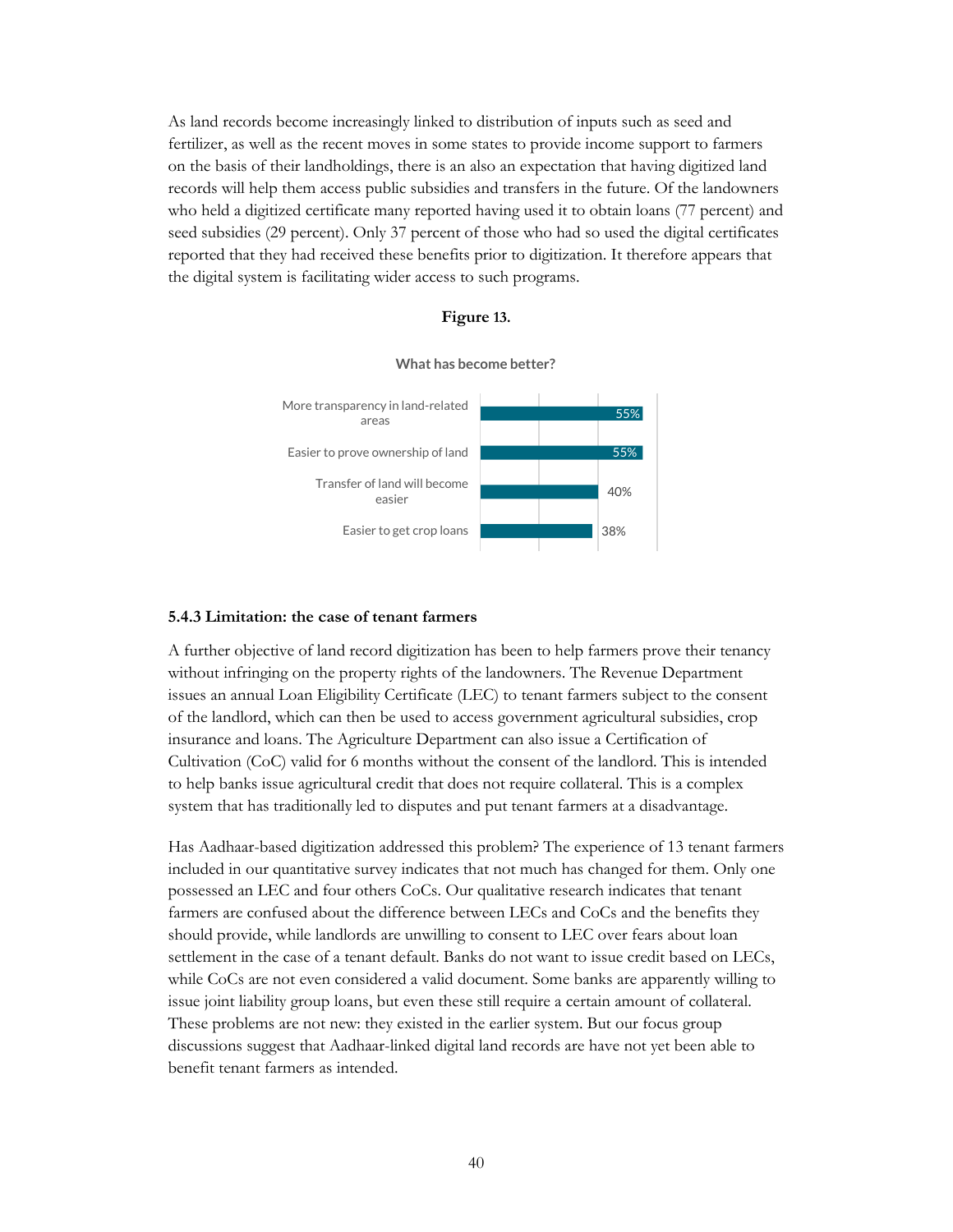## <span id="page-43-0"></span>**5.5 Financial inclusion, access, and empowerment: focus on Business Correspondents (BCs)**

#### **5.5.1 Overview and Context**

 $\overline{a}$ 

Convenient and reliable access to financial services is an important pillar of the digital governance strategy. As outreach agents of the banking sector servicing the needs of the local community, business correspondents are expected to play a critical role in providing access to government benefits and transfers. Services provided by BCs include depositing and withdrawing cash from basic savings accounts, loan repayment, and fund transfers. Their salaries and commissions vary depending on the bank, volume of business generated and achievement of monthly targets. Technology plays an important role especially with the increasing coverage of Aadhaar-enabled financial services. BCs carry micro-ATMs that enable them to perform e-KYC Aadhaar authentication, which was first implemented at scale in Krishna district from early 2016. Understanding how BCs work, their experience of using Aadhaar authentication and the challenges they face can yield provide important insights on the contribution of financial inclusion to the success of digital governance in Krishna district and beyond.

#### **5.5.2 Business Correspondents sample and analysis**

Our survey questionnaire included a module which was administered to 45 BCs who served the villages and urban wards which were part of our household survey. The BC sample had a median age of 32. Seventy three percent were female, and all but one had finished high school. BCs are assigned a particular area of operation; 71 percent of our sample are mobile, while the balance operate from one location. Three-quarters of the BCs serve rural areas; 60 percent of them began their present job after 2014. Our respondents serve an average of 460 clients, of whom an average of 226 are monthly active customers. BCs estimate they serve an average of around 43 customers per day, with wide variation in the number and the volume of business generated. Some key sample characteristics are summarized in Table 5.

Eighty percent of our sample BCs utilize the ePoS machine as their primary device.[37](#page-43-1) Almost none of them have a backup device but 93 percent say their experience of using the ePoS machines is good. Nevertheless, there are occasions when the technology does not work as expected. To encourage BCs to service beneficiaries of government programs, the Krishna district administration provides a toll-free number for technical support. Any software or hardware issues should be resolved within days of the complaint. In the case of a major problem, devices are replaced altogether.

<span id="page-43-1"></span><sup>37</sup> The rest use a laptop (9 percent), tablet micro ATM (9 percent), or mobile phone interface (4 percent).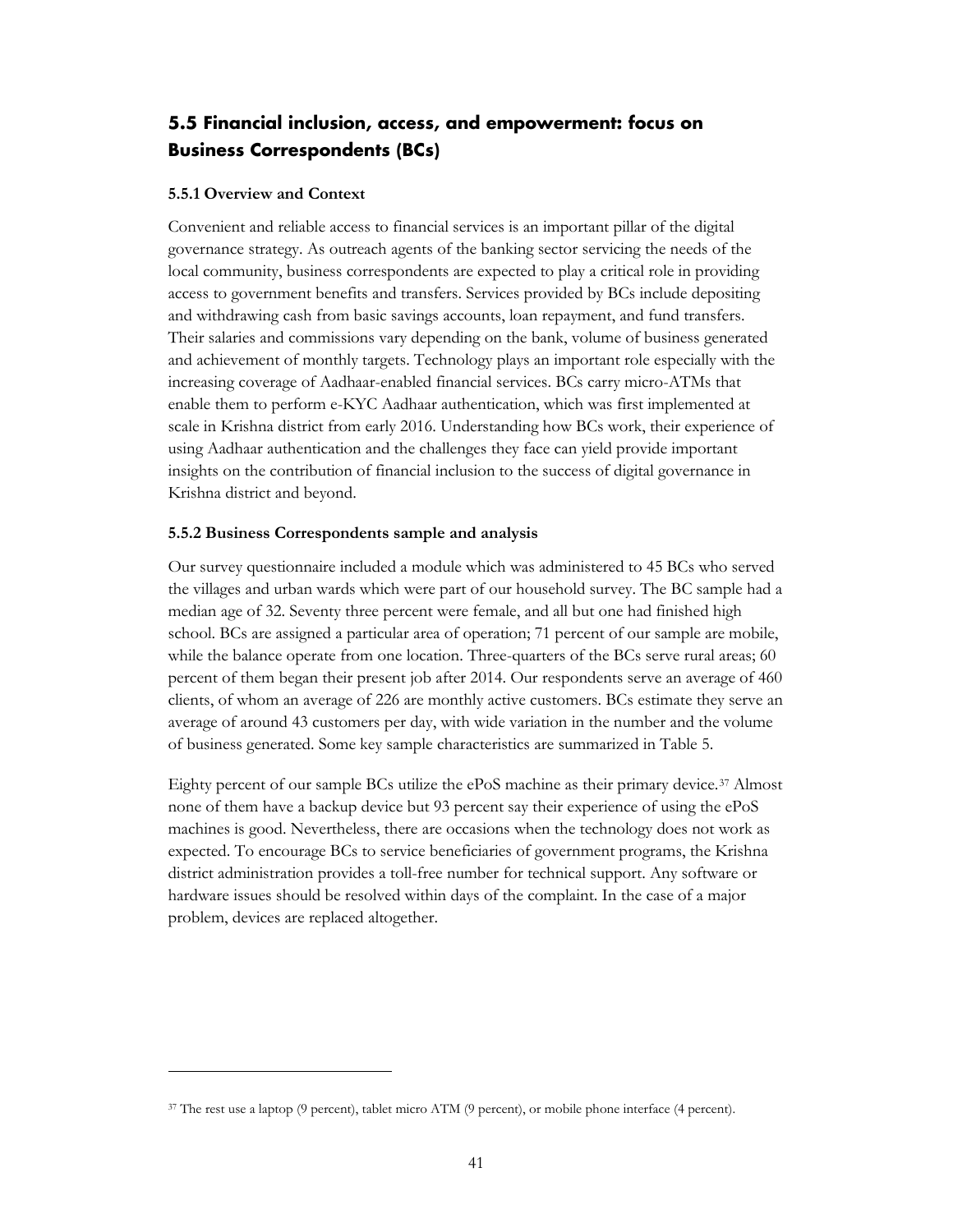| Characteristic                                     | Statistic/Category | <b>Observation</b> |  |
|----------------------------------------------------|--------------------|--------------------|--|
| Age                                                | Mean               | 32.9               |  |
|                                                    | Didn't complete HS | $2\%$              |  |
| <b>Education level</b>                             | Completed HS       | $44\%$             |  |
|                                                    | Graduate           | 40%                |  |
|                                                    | Post graduate      | 13%                |  |
| Gender                                             | Female             | 73%                |  |
|                                                    | Male               | 27%                |  |
| How long been a BC?                                | Mean               | 4 years, 2 months  |  |
| Average number of kilometers<br>traveled in a day  | Mean               | 9                  |  |
| Number of customers served on<br>average per month | Mean               | 460                |  |
| Cash distributed on average per<br>month           | Mean               | ₹637,000           |  |

#### **Table 5. Business correspondents summary statistics**

Figure 14 shows the perception and experience of BCs regarding the use of the Aadhaarenabled financial services. Transactions are seen as fast, in part due to less paperwork, and the authentication procedure is seen as generally easy. Given our previous results showing that the authentication experience is a key component of perceptions, it is worthwhile considering the difference between authentication not working *sometimes* and *often*. Figure 14 indicates that 69 percent of the positive response are related to the ease of authentication, while 71 percent of the negative responses are due to the fact that authentication sometimes does not work. The overlap of these two categories represents 47 percent of the BCs, which suggests that the threshold for ease of use can indeed include occasions when authentication does not work. In other words, even if authentication does not succeed every time, the problem may not be so serious as to switch an overall preference.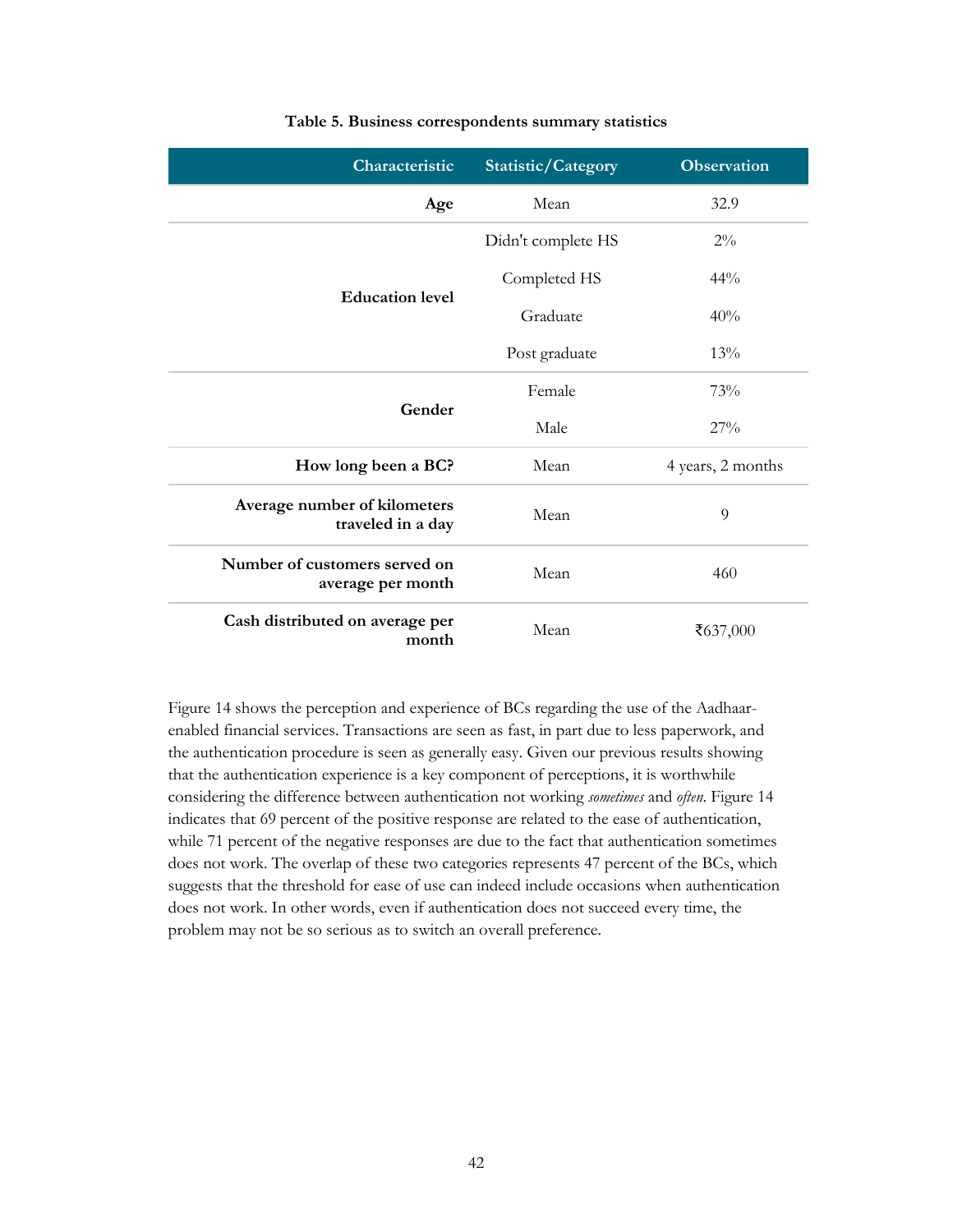

**Figure 14. BC's perception of Aadhaar-enabled financial services**

We also asked BCs how they think their customers perceive their services and experience Aadhaar. Eighty two percent think their customers like Aadhaar authentication, primarily due to convenience and transparency. Interestingly, Figure 15 demonstrates that BCs generally think that customers need two or more attempts to authenticate, on average. This is a useful validation of the feedback obtained when we asked about the use of BC services in our household survey. The responses are not too different but BC's are somewhat less positive about fingerprint authentication than their clients. Both responses are, of course, on the basis of recall.

In the event of authentication failure, only one BC we surveyed reported using an iris scan as a backup option. Three-quarters might ask the person to visit a bank, and 70 percent might tell them to come back another day. While BCs can provide convenient local access to banking services, their options are limited in responding to customers in case Aadhaar authentication fails. Unlike the case of the VRO in PDS and pensions, there is no automatic local "human backup" close at hand.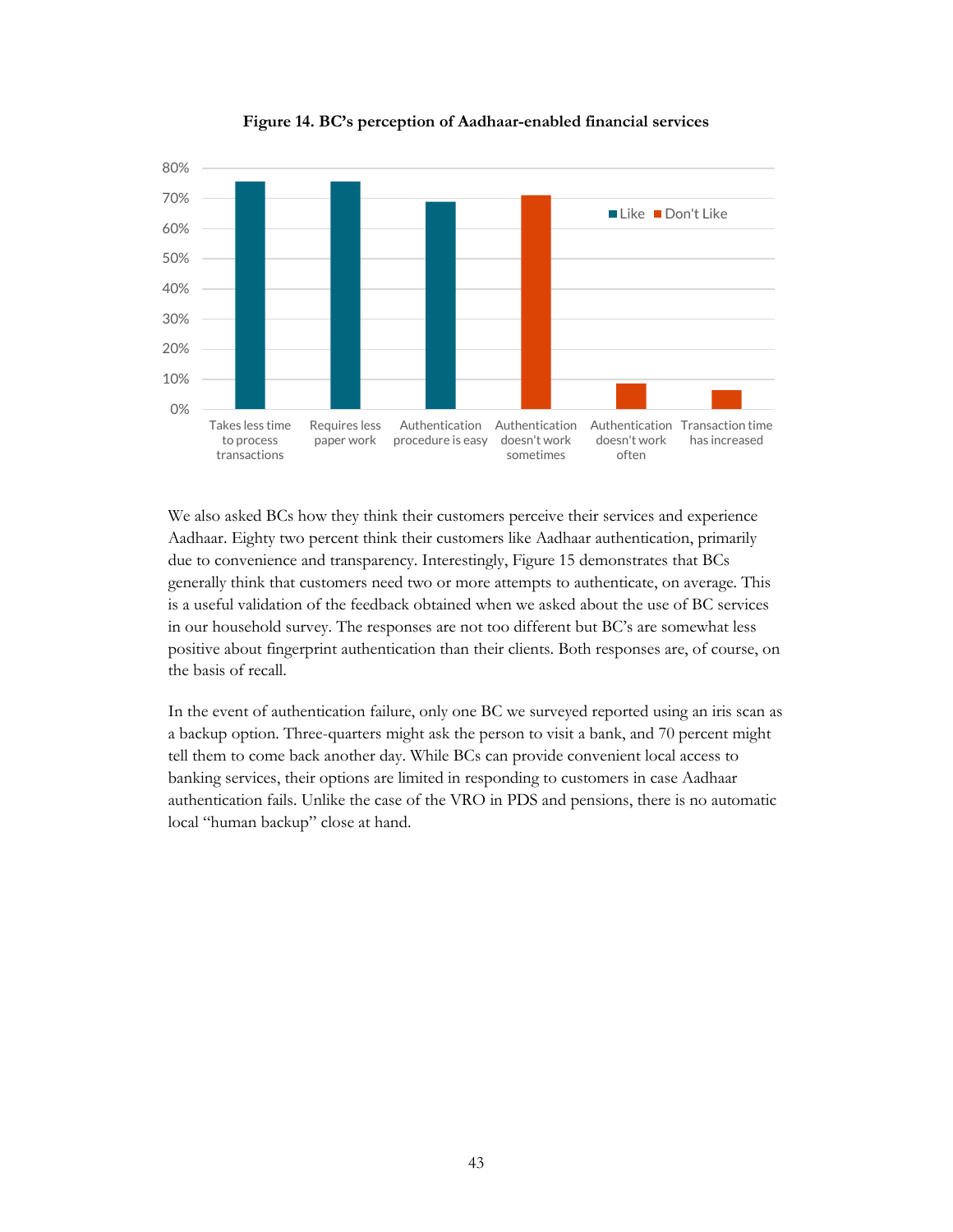

**Figure 15. Authentication experience of BCs and respondents based on recall**

#### **5.5.3 Perceptions from the user side**

Somewhat surprisingly, only 10 percent of our sample households report transactions with BCs. This is modest compared to the general impression of widespread access to the BC network. About four-fifths of respondents who do use BCs at least once a month are women. Men visit BCs primarily to query their bank balances or carry out a quick, low-value transaction, while women often make savings deposits. BC's report that most customers visit them to withdraw remittances, salary, LPG subsidy, or to check their bank account balance.

When we asked BCs about how their services are perceived, all but one said that customers are happy using them. All but two said it was easier for customers to use a BC than go to a bank branch, and three-quarters said that they required less transaction time than a bank. These are interesting for understanding BC perceptions, but are not fully in line with our finding that so few households use them in the first place.

Our household survey provides a useful counterpoint from the customer side. While cash withdrawal was by far the largest reason for using a BC, only four percent reported it as the preferred way to withdraw cash. Part of this comes down to trust, with respondents saying that they trust banks more than BCs and ATMs. BCs are relied upon as emergency backups when cash is needed immediately. Our focus group respondents noted that BCs are not available in all villages, are hamstrung by fixed withdrawal and deposit limits, are not fully trusted to be confidential with users' information, and there is apparently a general perception that BCs are primarily supposed to assist "uneducated people" with banking.

#### **5.5.4 BCs impact on women's empowerment and financial inclusion**

The most encouraging signs emerging from our BC sample are that 84 percent of the respondents are happy being BCs and that their responses offer tangible evidence of women's contributions to extending financial inclusion. As might have been expected, many of the women (nearly half) like the job mainly because it generates income but all female BCs say that the job gives them respect as a woman. Eighty nine percent see the job as a socially important one. All seven of the unhappy BCs (including six women) said that the income is insufficient—the only unanimously negative factor. This echoes qualitative findings that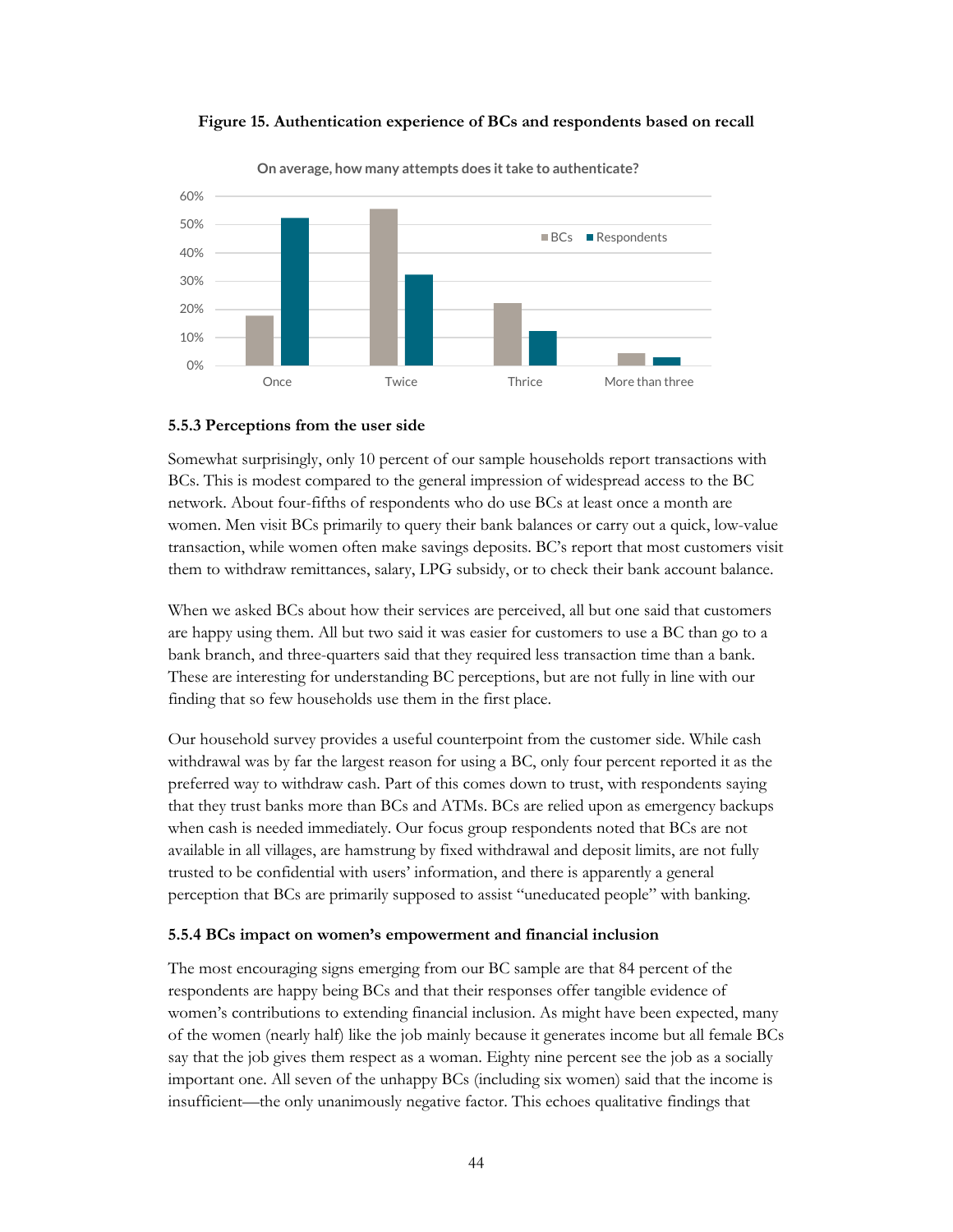most BCs do not see their work as providing an adequate primary income source. On the institutional side, one bank manager said that they prefer female BCs because customers are more comfortable with them. This aligns with our findings in the household survey, which show that four-fifths of the BC users are women.

Not only are women BCs reaching other women, but they also report serving MGNREGA job guarantee program workers and pensioners more frequently than do male BCs, suggesting that female BCs are doing more to extend financial inclusion to other vulnerable groups. Likewise, women have expressed appreciation for the flexibility of the job which allows them to change hours—although some have also said they would prefer fixed hours to avoid being expected to work on holidays. Nonetheless, the positive feedback from the female BCs points to the potential for them to play a potent role in closing the financial inclusion gap across genders.

Looking forward, one has to wonder about the future role of BCs. If mobile money and payments gain widespread adoption in India they could very easily displace many of the services that BCs provide, such as a managing remittances and payments, and checking bank balances. The cash-in cash-out role of BCs could perhaps remain important but could be expected to decline gradually over time as the use of physical cash erodes. One enduring role which BCs have inadvertently filled, but might be called upon to do more, is to serve as digital translators in helping less-educated users enroll in and master mobile money platforms. This is especially true in the context of our sample, which is predominantly older. At the same time, the mixed experience with E-mitras in Rajasthan suggests caution in relying on a commercial model to provide such assistance (Gelb, Mukherjee and Navis 2018).

## <span id="page-47-0"></span>**6. Innovation in monitoring and feedback—towards real time governance**

As explained previously, one of the distinctive features of Krishna and AP has been to build an integrated system to monitor digitized service delivery on the basis of the massive volumes of real-time data it generates, and to integrate on top of this a systematic feedback system for customers. A full analysis of these Real Time Governance (RTG) monitoring and feedback arrangements would be a study in itself, and beyond the scope of this paper. Our survey results and qualitative group discussions point to the importance of this system in helping to ensure that the administration remains responsive to user needs. We therefore offer a brief overview of some elements.[38](#page-47-1)

<span id="page-47-1"></span><sup>38</sup> The account provided of the system is based on interviews with state and local officials and employees at the RTGS as well as qualitative beneficiary feedback. This falls short of the requirements for rigorous analysis but provides at least a first picture of how the feedback system build on, and feeds back into, the digital system to administer and provide services and benefits.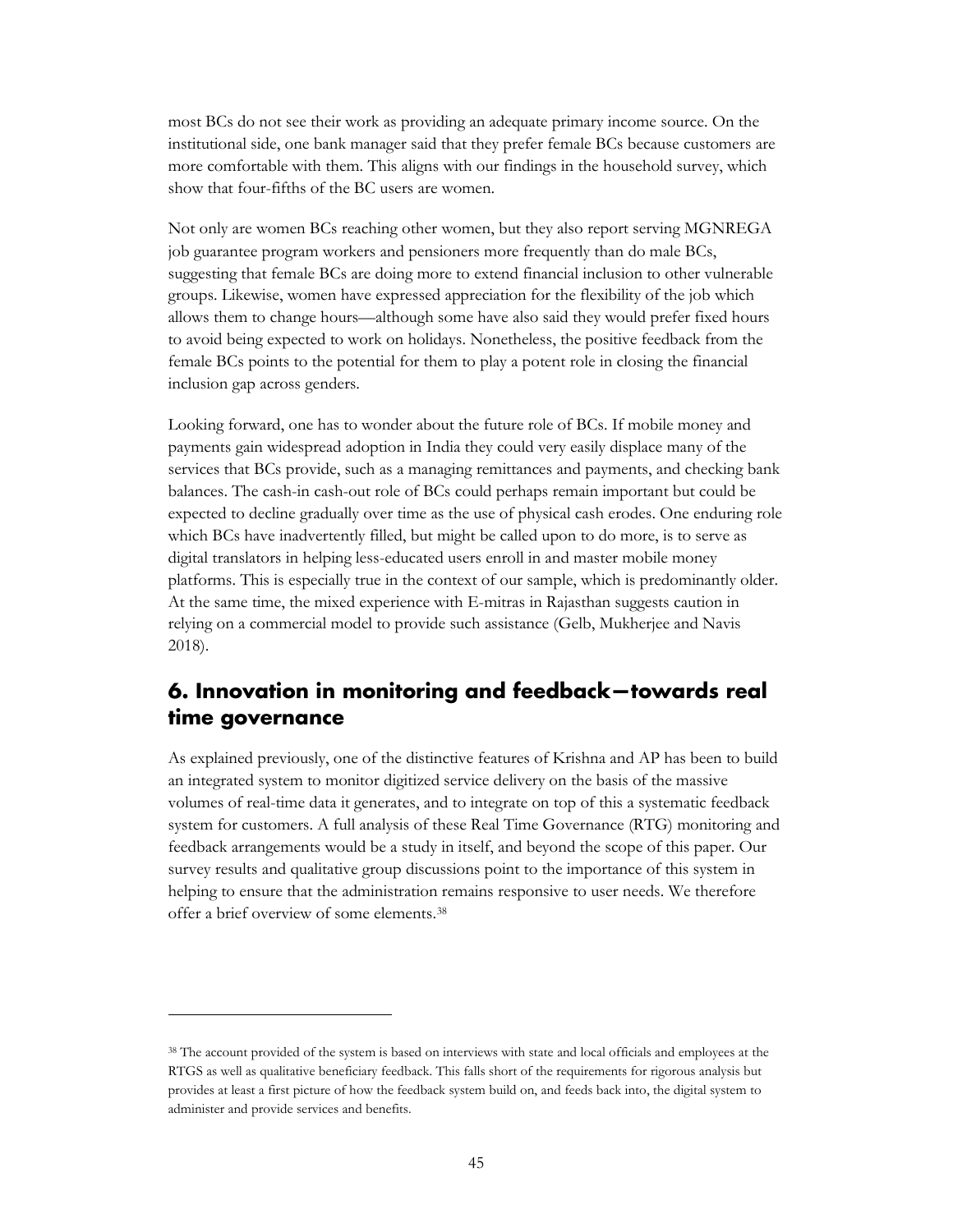As background, it is worth noting that the current iteration of RTG has been able to build on a foundation of social audits and community scorecards that seems to have been particularly strong in AP. Aiyar and Walton (2014) note that between 2006 and 2012, AP was a leader in this area, conducting social audits in 21,000 gram panchayats across the state. They attribute this to the combination of a political movement aiming to improve social programs and the presence of an activist bureaucrat in a powerful strategic position who sought support from civil society to set up systems for conducting regular audits. These may have not relied on ICT to any great degree, but the prospect was in the wind. Babajanian (2015) outlines a conceptual feedback loop using ICT tools to connect citizens to reporting and grievance redressal mechanisms to increase transparency and accountability, although the speed of the loop, as envisaged, was slower than what AP appears to have been able to achieve.

The first feature of the present system is the ability to track transactions-related data in realtime, by service and program, by mandal, district and village, and down to the level of the individual service provider.[39](#page-48-0) The real-time administrative data can be used, for example, to identify systemic problems, such as a failure to move rations or payments through to beneficiaries as scheduled, for any program and in any district, mandal or village in the state, or to monitor the progress of fingerprint authentication over time. Real-time data can be used to monitor individual transactions to strengthen exceptions management. To quote from a focus group meeting:

A customer in Agiripialli was not able to authenticate his fingerprints even after multiple attempts. The dealer asked him to visit some other time. Within 10-15 minutes of the incident, she got a call from the collector's office demanding a response as to why did she not use IRIS to authenticate and asked the person to leave without giving grains. She immediately called the person back and gave his grain entitlement after IRIS based authentication. This was the first time the dealer used the IRIS device. The dealer said, "Government is more focused for the ones who face any sort of issues in getting their grains."

A second feedback loop is provided by surveys of customer satisfaction. Service complaints can be made through calls to a hotline by dialing 1100 but views on service are also actively solicited. Each PDS and pension beneficiary is required to be part of the Praja Sadhikara Survey (PSS); every month they, as well as beneficiaries of the PDS and other services, receive a robocall in the voice of the Chief Minister soliciting views about the quality of the service. Was the customer treated courteously? Were the expected benefits provided? Did the customer have to pay a bribe to secure them? Reportedly, the current rate of response to the calls stands at about 15 percent. For a typical FPS, this would translate into some 60 pieces of feedback per month.

<span id="page-48-0"></span><sup>&</sup>lt;sup>39</sup> AP also tracks the attendance of public officials by fingerprint authentication.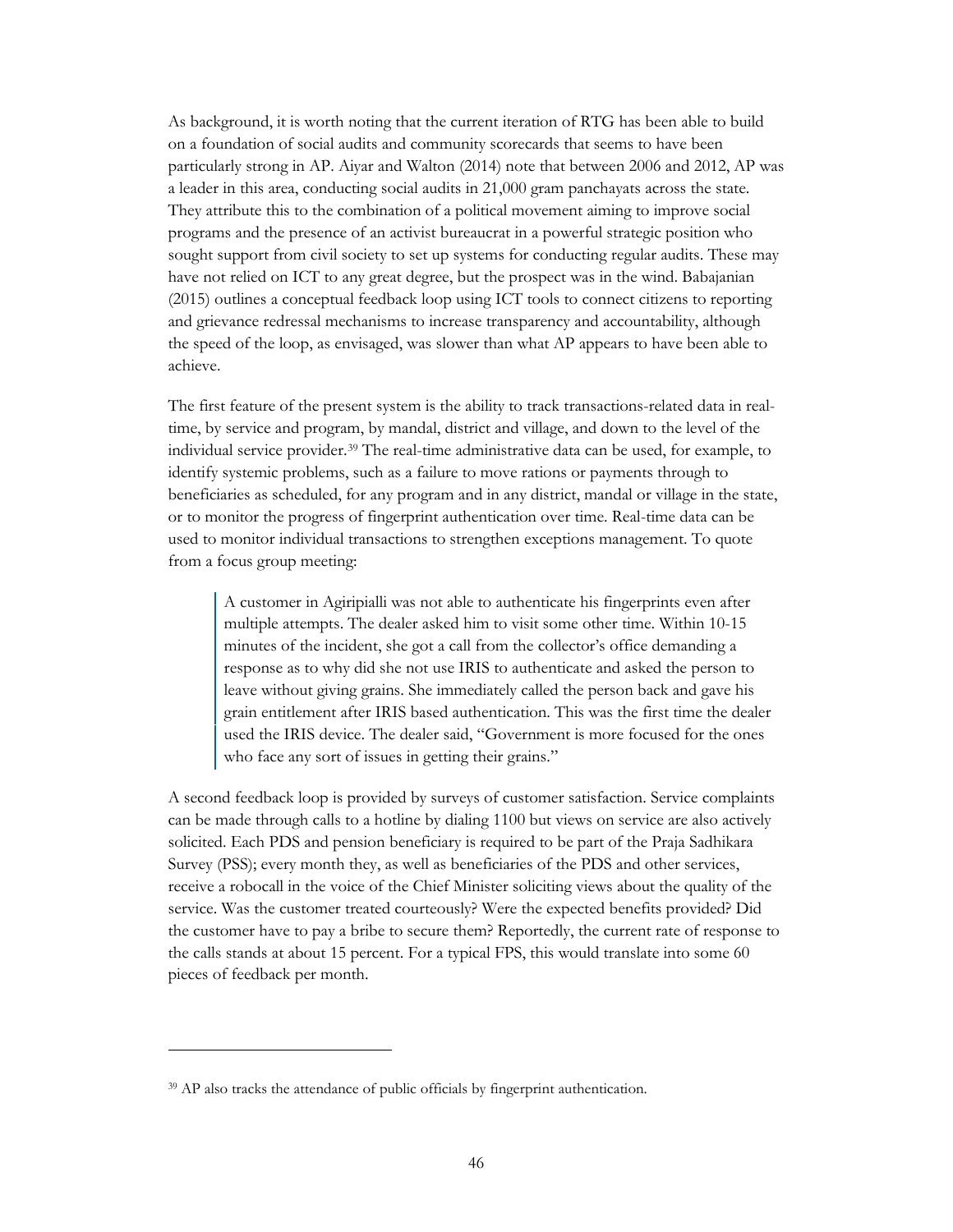Responses that are negative roll over into a human system to generate complaints. For this purpose, and to handle the 1100 calls, AP maintains a call center staffed by 2,000 operators. Once logged, complaints are forwarded to the relevant district offices and further down the line for action. The standard time for their resolution is 24 hours. People have also registered complaints in other ways, for example, uploading videos of streets not cleaned. These cases, too, are required to be addressed in real time.

Based on indicators of service delivery, as well as complaint resolution, mandals, districts, villages and individual service programs are rated on service satisfaction indexes (colloquially referred to as "Happiness Indexes" by officials and RTGS staff). The ratings are updated every three hours. Together with dashboards monitoring complaints resolution and other indicators, they are brought together on the screens at the RTGS center for scrutiny. They are not made public, but they act as a management tool for state and local governments. Officials have been suspended for poor ratings; if a service provider, such as a FPS, receives consistently negative ratings, we understand that its license can be cancelled.

We are not able to independently verify how completely or thoroughly this system is used to enforce performance standards but, based on our discussions. officials are well aware of it and of their assigned goals for improvement on the "Happiness Index League Table". In contrast with performance systems that take a long time to produce indicators, they cannot respond to critical feedback with the standard dismissals that (i) the problems identified were in the past, (ii) that they were aware of them and that (iii) measures have already been initiated to resolve them. From focus group meetings and interviews, the rapid feedback loop does seem to play an important role. For example, speaking of the system of panchayat pension delivery, a local official observed to us: *Before, officials would deduct a fee of Rs. 100 from the Rs. 1000 pension payment; now they are afraid to do so.* 

## <span id="page-49-0"></span>**7. Conclusion**

The example of Krishna District/Andhra Pradesh offers a range of powerful lessons on how governments can build on some digital basics—identification, communication, financial inclusion—to improve the effectiveness and the inclusivity of a range of services and programs.

The overall picture that emerges from our surveys is highly favorable. Digital technology, as applied in this case, has provided some important benefits, in terms of both efficiency and inclusion. This is because it has been integrated into a comprehensive package combining the four elements of policy set out in Section 3: (i) wide access, (ii) clear accountability, including to resolve technology failure, (iii) user choice of provider, and (iv) user voice, to supplement the management capability enabled by real-time analysis of the vast quantity of data generated by the system. We are not able to isolate the particular contribution of individual components—for example, to test whether the VRO accountability model would still work effectively in the absence of the real-time customer feedback loop—but that has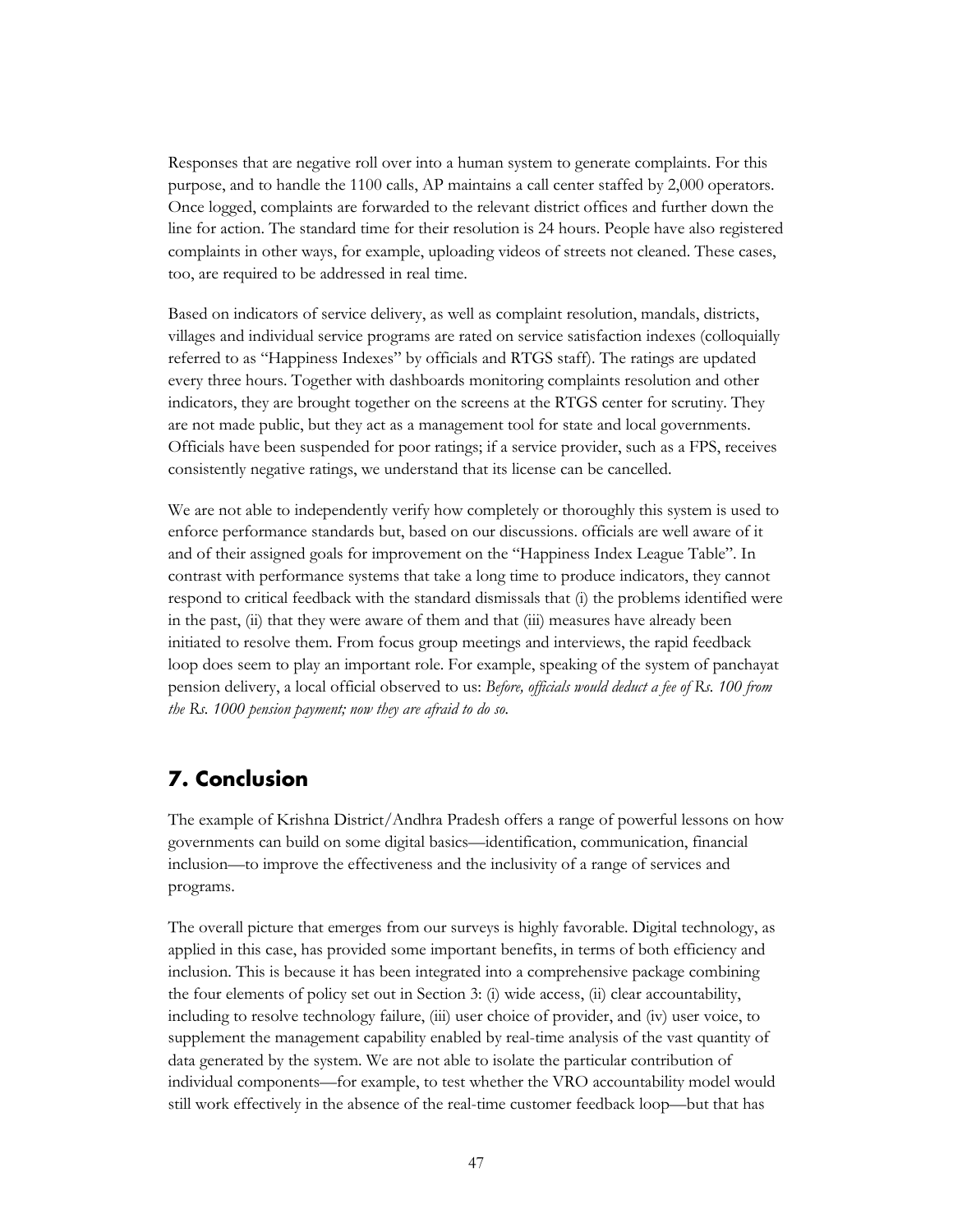not been the objective of the study. We would rather argue that the logic of the four elements is to work together in a self-reinforcing mode.

This is not to say that Krishna and AP have reached Nirvana. The research has flagged at least four areas of continuing difficulties. The first involves an apparently slow and variable process of selecting beneficiaries into programs. This could usefully be subject to the types of performance norms and standards built into the delivery system, with applications and processing logged and reported, and clear avenues for appeal against excessive delays. [40](#page-50-0) Second, experience with remote biometric authentication is still uneven, a particular concern considering the efforts that Krishna and AP have made in this area. Third, there is some dissonance in the business correspondent model, which seems to play a less significant role in benefit transfer than might have been expected. This may reflect the policy of offering only very low commissions, but the record is less than encouraging for proposals to route payments to the poor through the banks. More research is needed in these areas. Finally, the benefits from the digitization of land records, which are seen very favorably by landowners, are yet to percolate down to the (poorer) tenant farmers.

This then raises the question of whether the Krishna-AP model can be considered as the way of the future, for other Indian states and, more generally, for other countries. In framing this question, we again stress that the question is about implementation, rather than the choice of policies and programs. India's PDS food ration system has come under criticism for many reasons, so that some want to replace it by cash transfers, vouchers or Universal Basic Income (UBI). In addition, AP's program ensemble includes a number of minor measures that other jurisdictions might not care to adopt, for example, to provide a benefit on the occasion of marriage. The question is whether other jurisdictions should adopt the same philosophy of prioritizing access, accountability, choice and voice in the administration of their programs, and whether they can copy or adapt this example to use digital technology to strengthen a wide range of programs and services. Is such a recommendation appropriate and is it practical?

Technology trends argue in favor of the possibility. Digital identification systems are spreading across the developing world, although not all have the functionality of the Aadhaar. Similarly, an ever-increasing proportion of the world's population has access to digital communications and, through this, potentially to financial inclusion. The costs of managing big data, such as those generated by real-time digital service delivery systems, are falling rapidly. However, we note three features of the Krishna—AP situation that might not be replicable in other cases.

The first is the question of social choice, in particular as concerns ID systems. The Aadhaar is at the heart of these reforms. While its use for the provision of benefits has been approved by India's Supreme Court, such a system might not be politically acceptable in all countries.

<span id="page-50-0"></span><sup>40</sup> As noted previously, the government has made efforts to speed up enrollment through the PSS survey but remain concerned about errors and potential exclusion. We understand that some 280,000 new ration cards have been added through the surveys.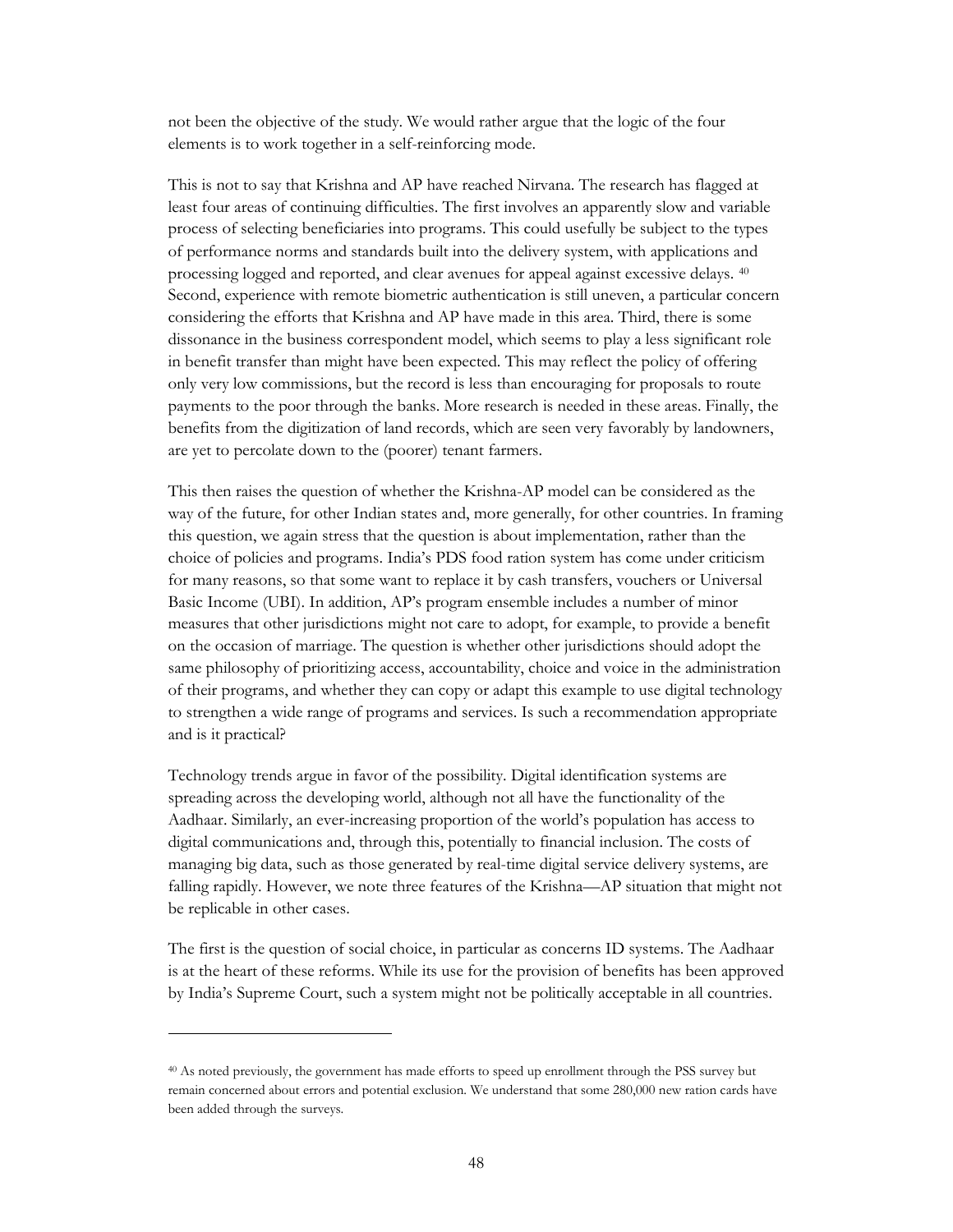Some elements of the Krishna model could be adapted, but it is not clear whether comparable benefits and monitoring systems could be implemented in the absence of an Aadhaar-like ID system using online authentication at points of service.

The second is the matter of capacity. As noted, Andhra Pradesh is generally recognized as a state with above-average administrative capacity in India and is probably also ahead of most other states in the digital sphere. Its digital service delivery system has required several years of sustained effort and pressure to reach its current capability, including to roll out the digital foundations for the reforms. It also had a prior history of social audits. Similar progress might not be achievable by a less capable or stable administration. There is probably a performance threshold effect for a real-time governance system-- the incidence of complaints should be manageably low and there needs to be capacity to respond. Negative feedback could otherwise overwhelm the system.

Third, and perhaps most complex, is the political economy of service delivery—conditions under which the government will prioritize improvements in delivery over other objectives, including bureaucratic discretion. Perhaps the most remarkable feature of the Krishna—AP system is less that it works—there is probably little in its digital reforms that would be revolutionary in the context of a high technology, data-driven private company like Amazon or Google—than that it is allowed to work. Why here, rather than elsewhere?

Without delving too deeply into the possible reasons, we note again some pre-existing forerunners, including the general prioritization of ICT and the history of social audits. However, many other jurisdictions in India have ICT capacity, and many operate various versions of performance audits and scorecards. Such factors alone cannot provide the answer.

More unusual perhaps has been the stance of the state government. Together with the prioritization of ICT there has been a consistent focus on strengthening service delivery. Schjodt (2018) offers a multi-dimensional comparison between AP and several other states and stresses the importance of commitment from the highest levels of government which is seen as essential to overcome a range of powerful local vested interests. In NREGS, for example, state level political elites in Andhra Pradesh played a critical role in giving space to activist bureaucrats and civil society actors to innovate and experiment in areas that was aligned with the overall political narrative of transparency and accountability (Aiyar and Walton 2015). In considering the present case, it is also notable how strongly the global happiness index enters into official communications. Districts are rated by the index criteria and their performance is prominently displayed in posts that include the portrait of the Chief Minister. To quote from the state's Vision 2029[41:](#page-51-0)

"Happiness of the people of Andhra Pradesh is the supreme goal of the government and people's well-being and happiness is being put at the forefront of state's efforts.

<span id="page-51-0"></span><sup>41</sup> Sunrise Andhra Pradesh Vision 2029 (no date)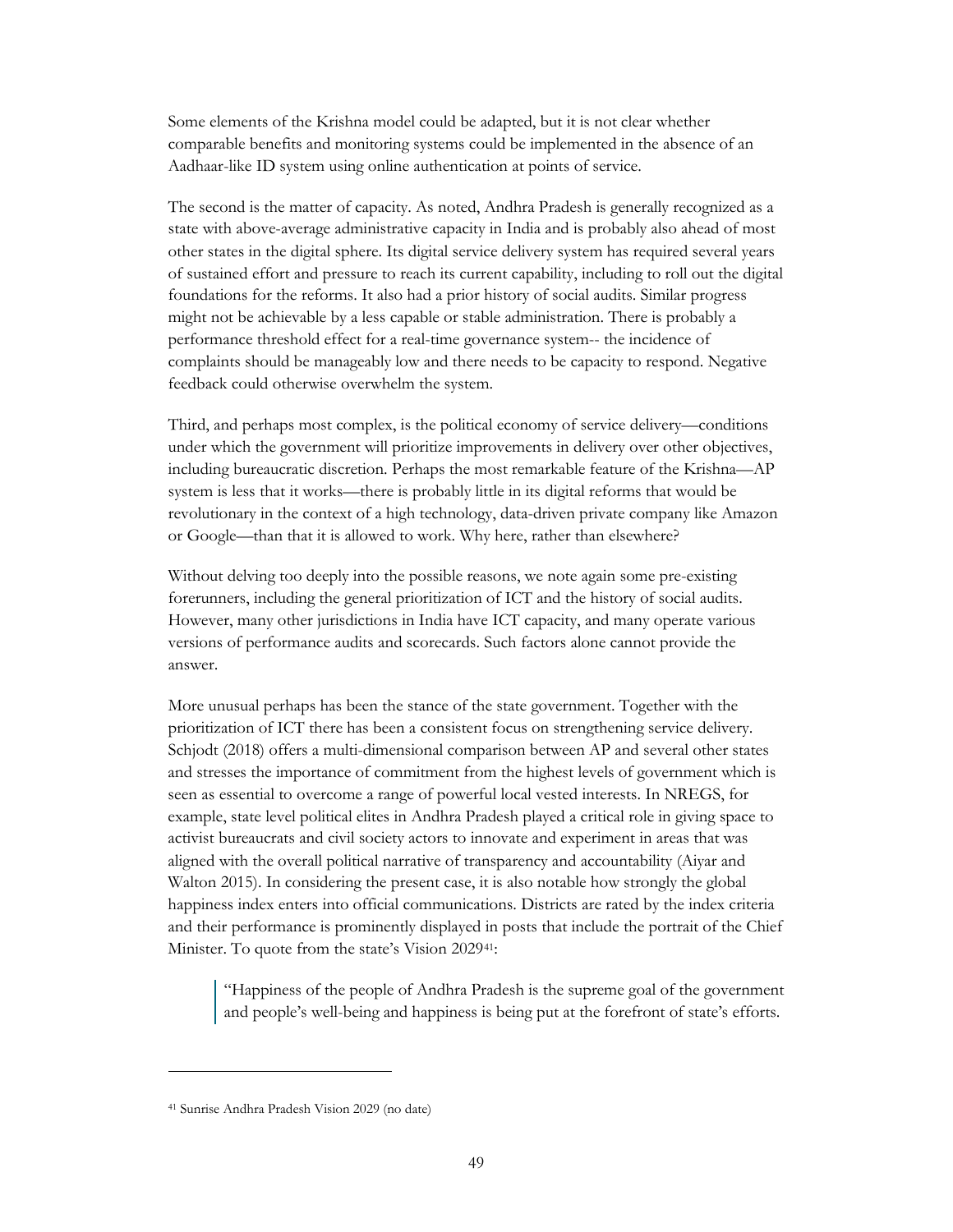#### **Measuring and Understanding Happiness**

The Government of Andhra Pradesh aims to be amongst the top three states in the country by the year 2022 and the most developed state by the year 2029. Ensuring a happy and globally competitive society is the state's vision and people's happiness and well-being is being put at the forefront of the state's efforts and gauging levels of happiness across 13 districts has been undertaken for this purpose."

As shown by many examples, technology is neutral; its impact depends on how it is used. ID systems can exclude as well as include; digital processes can create hurdles as well as streamline processes. While we cannot definitively answer the question "why here and not somewhere else?" Krishna-AP does appear to offer a good example of high-level goals driving the application of digital technology to improve service delivery. Its success is at least as much about objectives as the application of technology to service delivery. It will be interesting to see whether, and how, these objectives evolve following the political transition of 2019.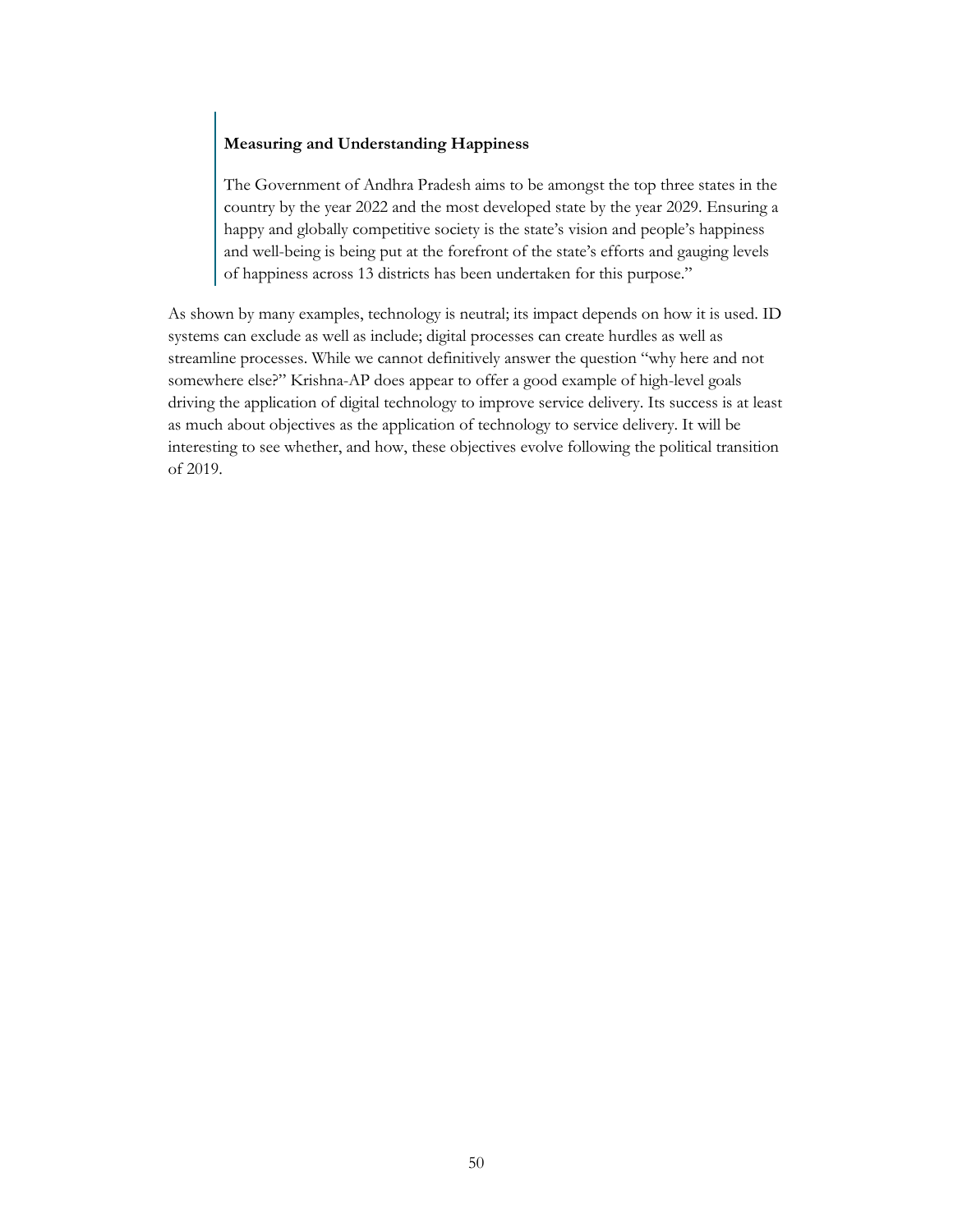## <span id="page-53-0"></span>**References**

- Aiyar, Y. & Walton, M. (2015). Rights, accountability and citizenship: India's emerging welfare state. In Deolalikar, A. B., Jha, S., & Quising, P. F. (Eds.), *Governance in Developing Asia: Public Service Delivery and Empowerment* (pp. 260-295). Cheltenham, UK: Edward Elgar Published Limited.
- Amin, A. (2014, August 25). The Cost of bKash (and friends) [Blog post]. CEME Inclusive Commerce Blog. Retrieved from

[https://sites.tufts.edu/inclusivecommerceblog/2014/08/25/the-cost-of-bkash/.](https://sites.tufts.edu/inclusivecommerceblog/2014/08/25/the-cost-of-bkash/)

- Babajanian, B. (2015). Citizen empowerment in service delivery. In Deolalikar, A. B., Jha, S., & Quising, P. F. (Eds.), *Governance in Developing Asia: Public Service Delivery and Empowerment* (pp. 229-259). Cheltenham, UK: Edward Elgar Published Limited.
- Demirgüç-Kunt, A., Leora K., Dorothe S., Saniya A., & Hess, J. (2018). *The Global Findex Database 2017: Measuring Financial Inclusion and the Fintech Revolution*. Washington, DC: World Bank. Retrieved from [https://globalfindex.worldbank.org/#data\\_sec\\_focus.](https://globalfindex.worldbank.org/#data_sec_focus)
- Department of Food & Public Distribution, Government of India. (2013). COVERAGE OF POPULATION UNDER NATIONAL FOOD SECURITY ACT, 2013. Retrieved from

[https://dfpd.gov.in/1sGbO2W68mUlunCgKmpnLF5WHm/EstdStatewiseNFSA](https://dfpd.gov.in/1sGbO2W68mUlunCgKmpnLF5WHm/EstdStatewiseNFSA.pdf) [.pdf.](https://dfpd.gov.in/1sGbO2W68mUlunCgKmpnLF5WHm/EstdStatewiseNFSA.pdf)

- Drèze, J., Khalid, N., Khera, R., & Somanchi, A. (2017*). Aadhaar and Food Security in Jharkhand*. Economic & Political Weekly, 52(50), 51. Retrieved from [http://www.im4change.org/siteadmin/tinymce/uploaded/Aadhaar%20and%20F](http://www.im4change.org/siteadmin/tinymce/uploaded/Aadhaar%20and%20Food%20Security%20in%20Jharkhand%20Pain%20without%20Gain.pdf) [ood%20Security%20in%20Jharkhand%20Pain%20without%20Gain.pdf.](http://www.im4change.org/siteadmin/tinymce/uploaded/Aadhaar%20and%20Food%20Security%20in%20Jharkhand%20Pain%20without%20Gain.pdf)
- Gelb, A. & Diofasi Metz, A. (2018). *Identification Revolution: Can Digital ID be Harnessed for Development?* Washington, DC: Center for Global Development.
- Gelb, A. & Mukherjee, A. (2019). *Reforming Fuel Subsidies: Can Digital Technologies Improve State Capacity and Effectiveness?* Manuscript submitted for publication.
- Gelb, A., Mukherjee, A., & Navis, K. (2018). *Digital Governance in Developing Countries: Beneficiary Experience and Perceptions of System Reform in Rajasthan, India*. CGD Working Paper 489. Washington, DC: Center for Global Development. Retrieved from [https://www.cgdev.org/publication/digital-governance-developing-countries](https://www.cgdev.org/publication/digital-governance-developing-countries-beneficiaryexperience-and-perceptions-system)[beneficiaryexperience-and-perceptions-system.](https://www.cgdev.org/publication/digital-governance-developing-countries-beneficiaryexperience-and-perceptions-system)
- IDinsight. (2018). *State of Aadhaar Report 2017-18*. New Delhi, India: Abraham, R., Bennett, E. S., Bhusal, R., Dubey, S., Li, Q. S., Pattanayak, A., & Shah, N. B. Retrieved from [https://stateofaadhaar.in/wp-content/uploads/State-of-Aadhaar-Report\\_2017-](https://stateofaadhaar.in/wp-content/uploads/State-of-Aadhaar-Report_2017-18.pdf) [18.pdf.](https://stateofaadhaar.in/wp-content/uploads/State-of-Aadhaar-Report_2017-18.pdf)
- International Telecommunications Union. (2018). *Statistics*. International Telecommunications Union. Retrieved from [https://www.itu.int/en/ITUD/Statistics/Pages/stat/default.aspx.](https://www.itu.int/en/ITUD/Statistics/Pages/stat/default.aspx)
- Ministry of Finance, Government of India. (2016). *Economic Survey – Volume I*. New Delhi, India.
- Mittal, N., Mukherjee, A., & Gelb, A. (2017). *Fuel Subsidy Reform in Developing Countries: Direct Benefit Transfer of LPG Cooking Gas Subsidy in India. Center for Global Development*. Retrieved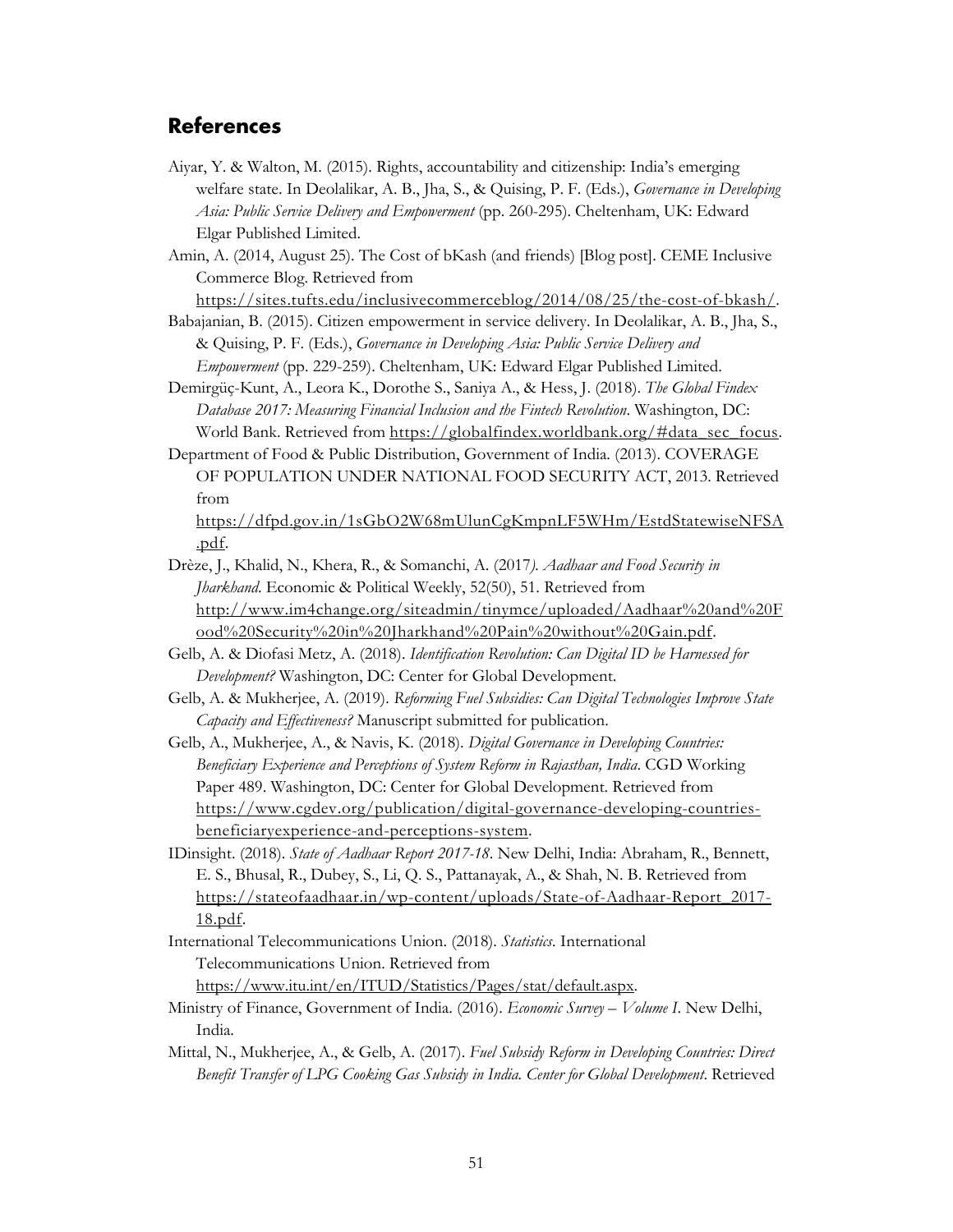from [https://www.cgdev.org/sites/default/files/fuel-subsidy-reformdeveloping](https://www.cgdev.org/sites/default/files/fuel-subsidy-reformdeveloping-countries-india.pdf)[countries-india.pdf.](https://www.cgdev.org/sites/default/files/fuel-subsidy-reformdeveloping-countries-india.pdf)

- Muralidharan, K., Niehaus, P., & Sukhtankar, S. (2016). "Building State Capacity: Evidence from Biometric Smartcards in India." *American Economic Review,* 106(10), 2895–2929.
- Reserve Bank of India. (2013). Table 162 : Number and Percentage of Population Below Poverty Line. Retrieved from

[https://www.rbi.org.in/scripts/PublicationsView.aspx?id=15283.](https://www.rbi.org.in/scripts/PublicationsView.aspx?id=15283)

- Schjodt, R. (2018) "Social Accountability in the Delivery of Social Protection: India" Development Pathways Case Study, May.
- Sunrise Andhra Pradesh Vision 2029. (no date). Happiness Index. Retrieved from [http://apvision.ap.gov.in/happynessindex.php.](http://apvision.ap.gov.in/happynessindex.php)